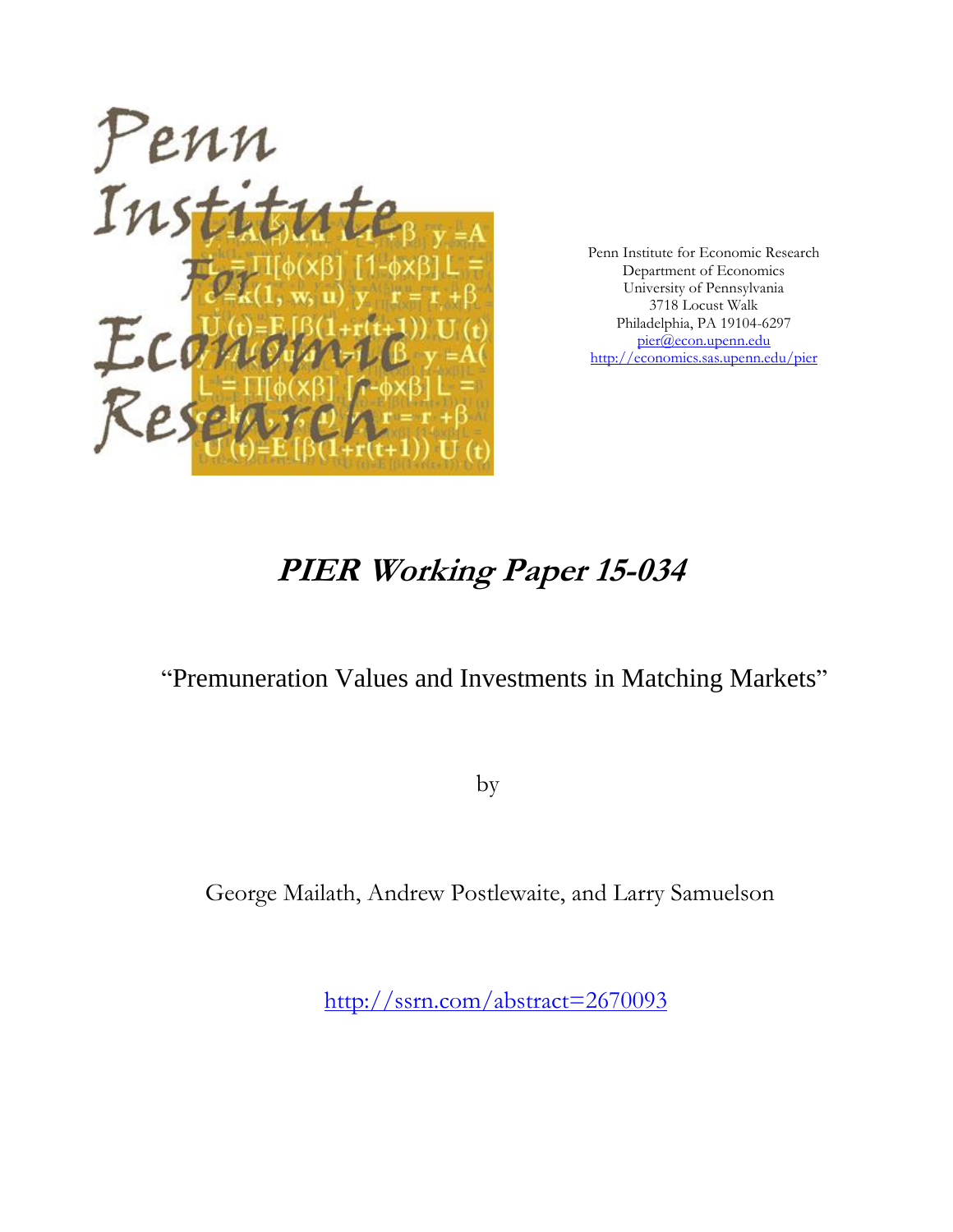## Premuneration Values and Investments in Matching Markets<sup>∗</sup>

George J. Mailath<sup>†</sup> Andrew Postlewaite<sup>‡</sup> Larry Samuelson<sup>§</sup>

## Abstract

October 4, 2015

We analyze a model in which agents make investments and then match into pairs to create a surplus. The agents can make transfers to reallocate their pretransfer ownership claims on the surplus. Mailath, Postlewaite, and Samuelson (2013) showed that when investments are unobservable, equilibrium investments are generally inefficient. In this paper we work with a more structured model that is sufficiently tractable to analyze the nature of the investment inefficiencies. We provide conditions under which investment is inefficiently high or low and conditions under which changes in the pretransfer ownership claims on the surplus will be Pareto improving, as well as examine how the degree of heterogeneity on either side of the market affects investment efficiency.

Keywords: Directed search, matching, premuneration value, prematch investments, search.

JEL codes: C78, D40, D41, D50, D83

<sup>∗</sup>We thank Philipp Kircher, Ben Lester, Antonio Penta, the editor, three referees, and participants at numerous seminars and conferences for helpful comments, and Zehao Hu and Ilwoo Hwang for excellent research assistance. We thank the National Science Foundation (grants SES-0350969, SES-0549946, SES-0648780, SES-0850263, and SES-1459158) for financial support.

<sup>†</sup>Department of Economics, University of Pennsylvania, and Research School of Economics, Australian National University; gmailath@econ.upenn.edu.

<sup>‡</sup>Department of Economics, University of Pennsylvania; apostlew@econ.upenn.edu.

<sup>§</sup>Department of Economics, Yale University; Larry.Samuelson@yale.edu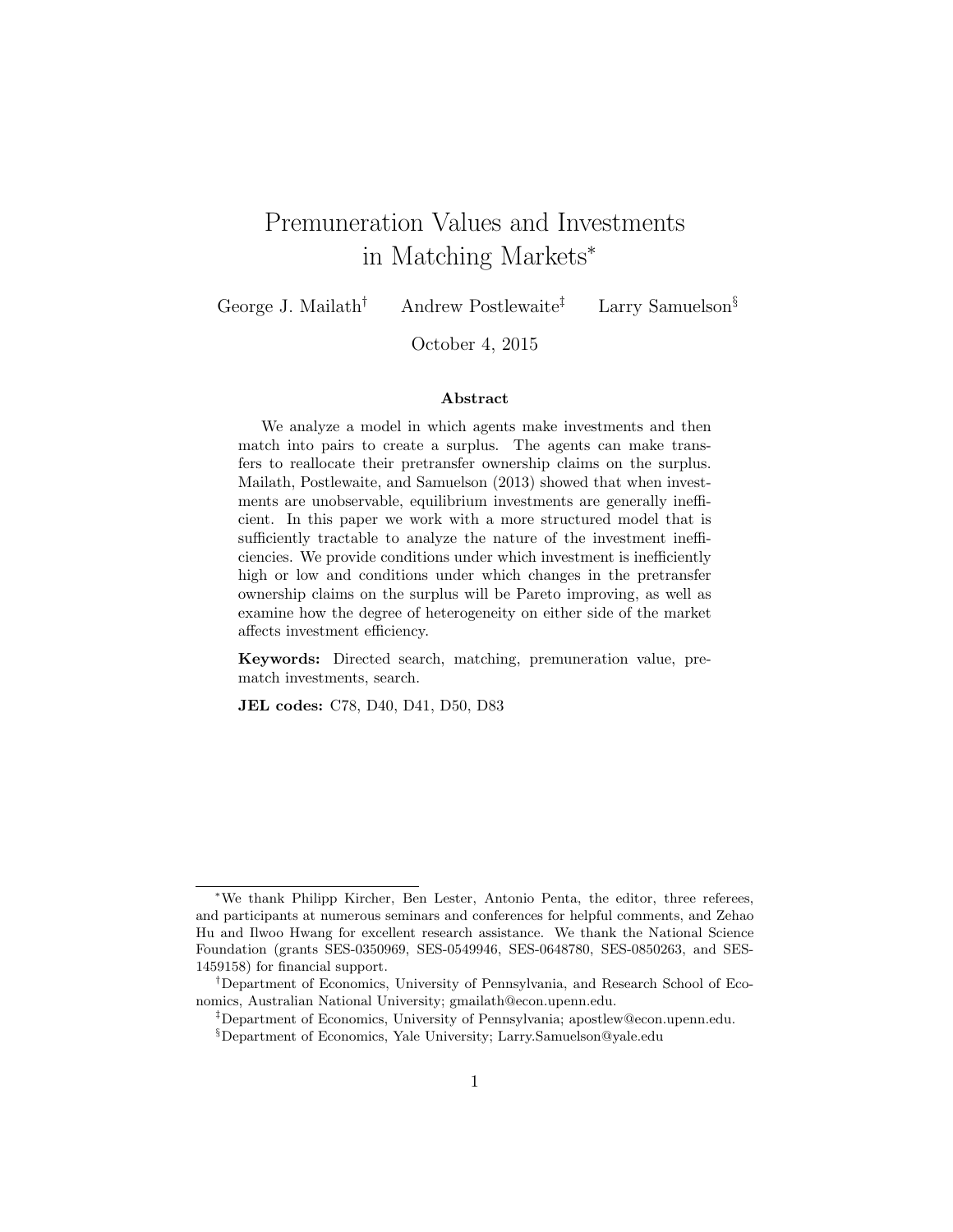Premuneration Values and Investments in Matching Markets

## Contents

| 1                                                       | Introduction                                                                                                                       | $\mathbf{1}$ |  |
|---------------------------------------------------------|------------------------------------------------------------------------------------------------------------------------------------|--------------|--|
|                                                         | 1.1<br>Motivation                                                                                                                  | 1            |  |
|                                                         | 1.2                                                                                                                                | 1            |  |
|                                                         | 1.3<br>Premuneration Values                                                                                                        | 3            |  |
|                                                         | 1.4                                                                                                                                | 5            |  |
|                                                         | 1.5                                                                                                                                | 6            |  |
| $\bf{2}$                                                | The Model                                                                                                                          | 7            |  |
|                                                         | 2.1                                                                                                                                | 8            |  |
|                                                         | $2.2\,$                                                                                                                            | 8            |  |
|                                                         | 2.3<br>Underinvestment $\ldots$ $\ldots$ $\ldots$ $\ldots$ $\ldots$ $\ldots$ $\ldots$ $\ldots$ $\ldots$ $\ldots$ $\ldots$ $\ldots$ | 10           |  |
|                                                         |                                                                                                                                    |              |  |
| 3                                                       | A More Structured Model                                                                                                            | 11           |  |
|                                                         | 3.1<br>The Premuneration Values and Cost Function                                                                                  | 11           |  |
|                                                         | 3.2<br>Complete Information and Efficient Outcomes                                                                                 | 12           |  |
|                                                         | 3.3<br>Incomplete Information Matching Equilibrium                                                                                 | 14           |  |
|                                                         | 3.4                                                                                                                                | 16           |  |
|                                                         | The Impact of Competition on Payoffs $\dots \dots \dots \dots \dots \dots \dots \dots$<br>3.5                                      | 18           |  |
| 4                                                       | Laboratories Also Invest                                                                                                           | 20           |  |
|                                                         | The Premuneration Values and Cost Functions<br>4.1                                                                                 | 20           |  |
|                                                         | 4.2                                                                                                                                | 21           |  |
|                                                         | 4.3                                                                                                                                | 21           |  |
|                                                         | 4.4                                                                                                                                | 24           |  |
|                                                         |                                                                                                                                    |              |  |
| 5                                                       | <b>Discussion</b>                                                                                                                  | 26           |  |
|                                                         | A Proofs                                                                                                                           | 29           |  |
| References<br>31                                        |                                                                                                                                    |              |  |
| S.1<br>Supplementary Appendix: Endogenizing Information |                                                                                                                                    |              |  |
| S.1 Introduction                                        |                                                                                                                                    | S.1          |  |
|                                                         |                                                                                                                                    |              |  |
|                                                         | S.2 Endogenous-Information Equilibria                                                                                              | S.1          |  |
|                                                         | S.3 An Example                                                                                                                     | S.3          |  |
| S.4<br><b>S.4 Comparative Statics</b>                   |                                                                                                                                    |              |  |
|                                                         | S.5 Calculations<br>S.6                                                                                                            |              |  |
|                                                         |                                                                                                                                    |              |  |
|                                                         | S.5.2 Equilibrium                                                                                                                  | S.8          |  |
|                                                         |                                                                                                                                    |              |  |
|                                                         |                                                                                                                                    |              |  |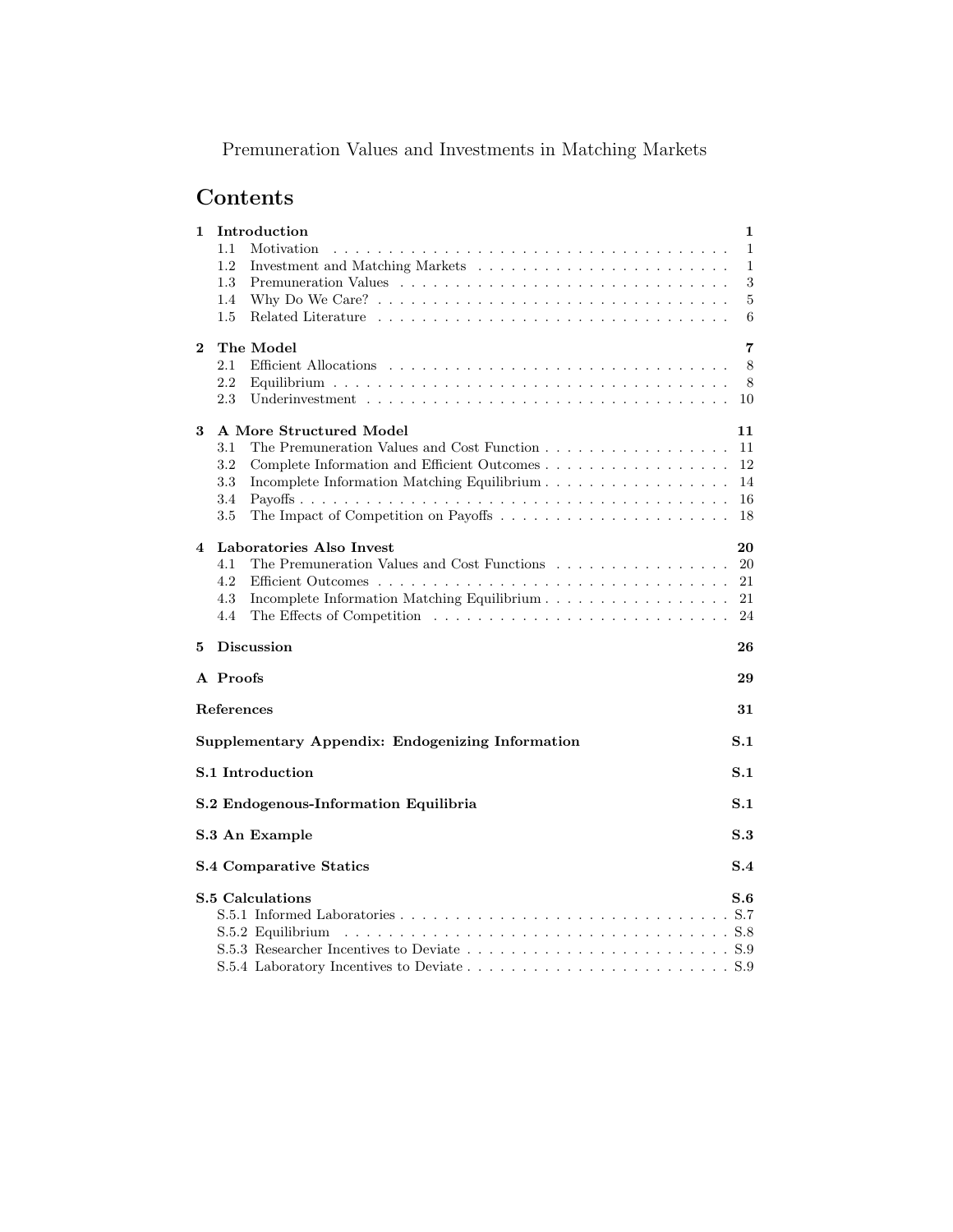Premuneration Values and Investments in Matching Markets

## 1 Introduction

#### 1.1 Motivation

How are heterogeneous workers matched with heterogeneous firms? What determines the division of the resulting surplus? When will outcomes be efficient? We are interested in these questions in the context of a market in which workers and firms first make productivity-enhancing investments, and then match into pairs to produce a surplus.

It is a familiar result that if workers and firms cannot contract prior to making investments, then market power at the matching stage can lead to inefficient investments. However, Cole, Mailath, and Postlewaite (2001) show that if the matching market is competitive, then efficient two-sided investments are consistent with equilibrium.<sup>1</sup> However, the results of Cole, Mailath, and Postlewaite (2001) and Peters and Siow (2002) depend crucially on there being complete information about investments. Mailath, Postlewaite, and Samuelson (2013) study an economy similar to that in Cole, Mailath, and Postlewaite (2001), but with the difference that workers' investments are not observable when workers and firms match. The results are also different: except in the extreme case that firms' pretransfer values from a match are independent of the worker with whom they match, investments will not be efficient.

Our interest is in the nature of the inefficiency. Will investments be inefficiently low, or can they be inefficiently high? How does the magnitude of ex ante heterogeneity of workers affect the inefficiency, and are there policy interventions that might ameliorate the inefficiencies? How does the allocation of property rights to the surplus affect investments? Mailath, Postlewaite, and Samuelson's (2013) model is too general to answer these questions. We address these questions here in the context of a more structured model.

#### 1.2 Investment and Matching Markets

The agents in our analysis can be interpreted in many ways—we opened our earlier paper by referring to firms and workers, but we could just as well

<sup>1</sup>Peters and Siow (2002) show that efficiency also holds in a nontransferable utility setting (more specifically, when transfers are not possible). Nöldeke and Samuelson (2015) extend the results of Cole, Mailath, and Postlewaite (2001) and Peters and Siow (2002) to general nontransferable utility settings.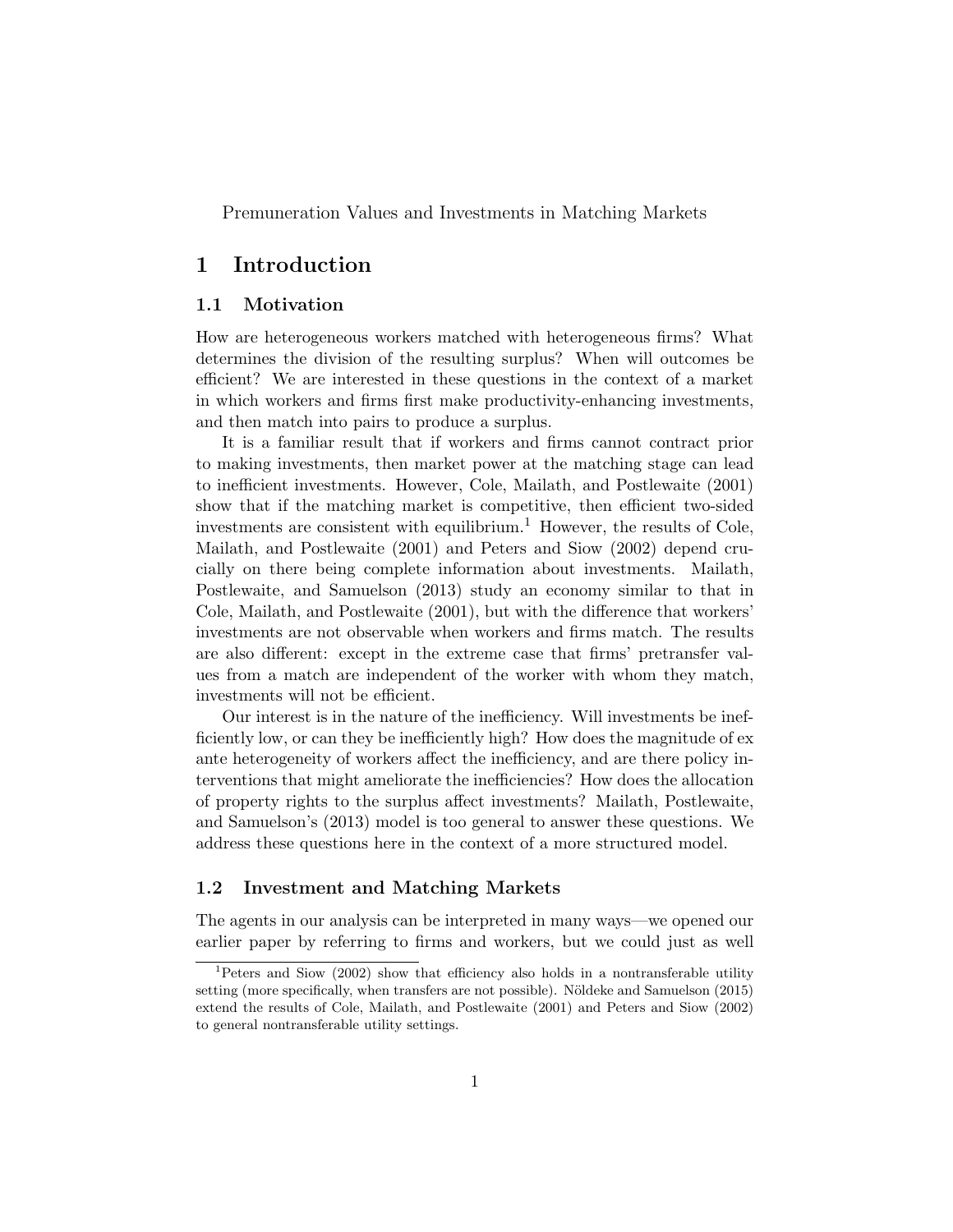think of students and universities, men and women, lawyers and clients, and so on. For concreteness, we henceforth refer to them as laboratories and researchers, terms chosen with the view that either side may own the output of the relationship, and that payments may flow either way.

We examine a market with a large set of laboratories of differing sophistication on one side and an analogous set of researchers of different abilities on the other side. Researchers first have the opportunity to invest in human capital, and then laboratories and researchers are matched into pairs.<sup>2</sup> Each pair produces a surplus, arising (for now) from the patents they create.

The patents that arise out of a laboratory/researcher match may belong to the laboratory, or may belong to the researcher, or ownership may be shared. When there is no uncertainty about matching-relevant characteristics it makes no difference for most problems whether the patents belong to the laboratory or to the researcher. We expect laboratories to hire researchers in the former case and researchers to buy or rent laboratories in the latter case. In either case, a monetary payment from the party that owns the patents to the other party delivers the equilibrium division of the surplus. For any change in the distribution of patent ownership, there is an offsetting change in the equilibrium monetary transfer between agents preserving the equilibrium welfare distribution and investments.<sup>3</sup> In particular, outcomes with efficient investments exist no matter who owns the patents. If laboratories own the patents, for example, competition among laboratories to hire talented researchers will ensure that the latter capture the returns from their investments and hence face efficient investment incentives.

If researchers' match-relevant characteristics are unobservable, initial ownership will play a central role in the efficiency of investments and in the final welfare distribution.<sup>4</sup> Laboratories now cannot observe a researcher's investment, precluding the enhanced competition that facilitates the researcher's capture of the returns on her investment when laboratories own

<sup>&</sup>lt;sup>2</sup>In order to focus on the implications of unobservable researcher investments, we assume in much of the paper that laboratories' investments are fixed (in Section 4, we also allow laboratories to make investments).

<sup>3</sup>See Cole, Mailath, and Postlewaite (2001) and Mailath, Postlewaite, and Samuelson (2013, Section 6.1 and Appendix E) for details.

<sup>&</sup>lt;sup>4</sup>This is reminiscent of the Coase theorem (Coase, 1960): in the absence of bargaining frictions (such as asymmetric information), bargaining will result in an efficient allocation irrespective of the original allocation of property rights. On other hand, in the presence of asymmetric information, the possibility of reaching an efficient agreement depends on the original allocation of property rights (see, for example, Cramton, Gibbons, and Klemperer (1987)). However, the similarity is superficial, since the Coase theorem ignores investments that may be taken before bargaining (Grossman and Hart, 1986).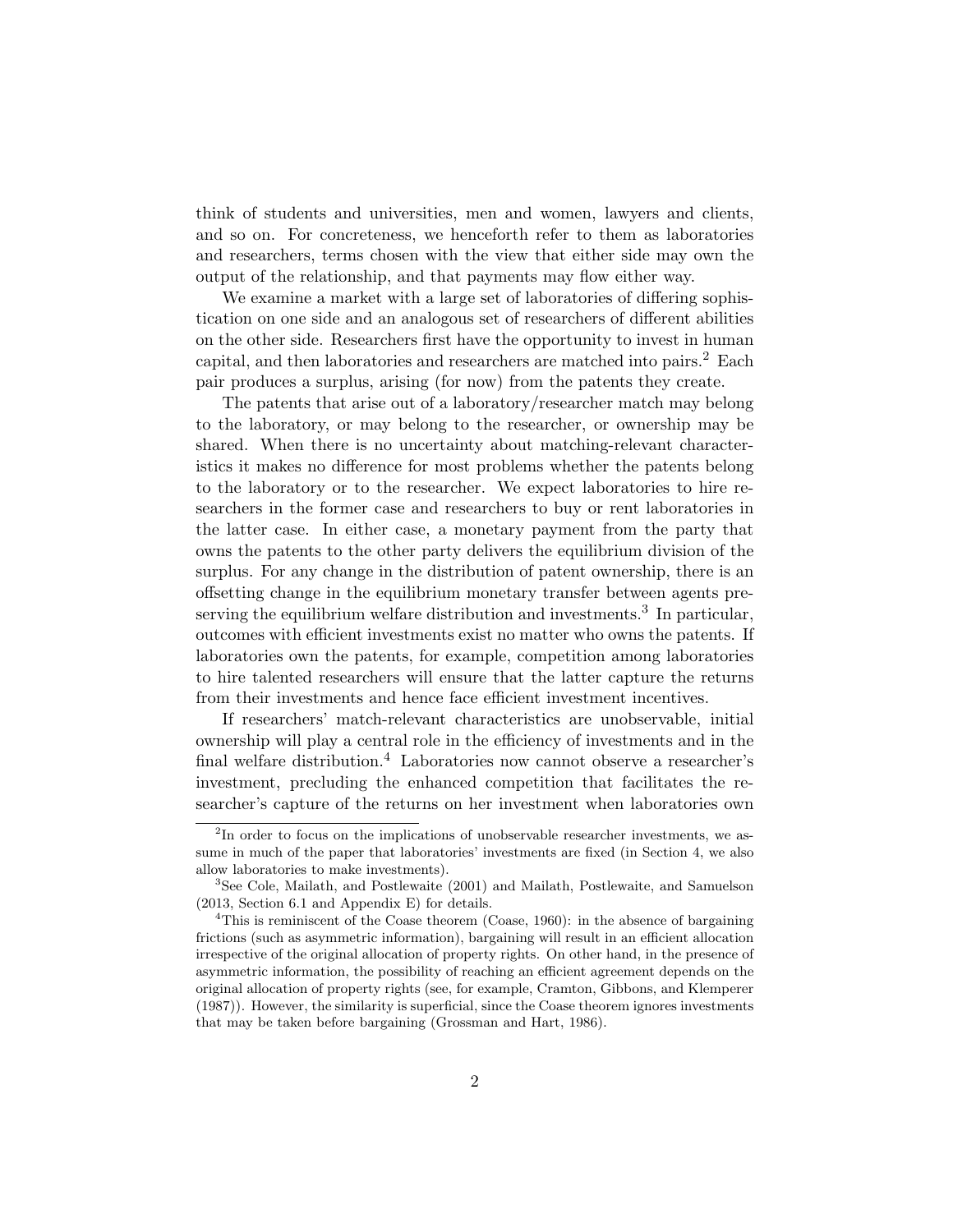the patents, and potentially leading to inefficient investments. More importantly, increasing the share of the patents owned by the researcher then provides incentives to invest more efficiently, giving rise to a link between initial ownership and investments that is the focus of this paper, and that can have unexpected implications.

#### 1.3 Premuneration Values

In general, the surplus generated by a match will be a composite of many different items in addition to patents, with the ownership of these various items split between the laboratory and researcher in different ways. The researcher's value of the match includes the value of the human capital she accumulates at the laboratory, as well as the value from contacts she makes at the laboratory. The researcher may also derive utility from laboratory parties and social opportunities, but may derive disutility from exerting costly effort. The laboratory's value of the match may include the prestige of employing a noted researcher, as well as the accumulation of organizational capital that will be of use in other research endeavors, but may also include the costs of training the researcher. In addition, some of the value from the researcher's contacts may accrue to the firm, perhaps because they make it easier to hire additional researchers.

Rather than itemize all the elements that comprise the surplus in the match between the laboratory and researcher, we take as the primitive the aggregate match value to each of the agents in the absence of any transfers. Mailath, Postlewaite, and Samuelson (2013) call these values premuneration values (from pre plus the Latin munerare, to give or pay). The total surplus in a match is then simply the sum of the matched parties' premuneration values. The premuneration values determine the division of the surplus in the absence of transfers. In equilibrium, of course, there typically will be transfers. What is central to our problem is that any transfers that reallocate surplus are determined *after* investments have been made.

We find that premuneration values matter.<sup>5</sup> More specifically:

• When researchers do not own all the surplus from a match, they invest less than is efficient; their investments and payoffs increase as their premuneration value increases.

 ${}^{5}$ Liu, Mailath, Postlewaite, and Samuelson (2014) examine a finite matching model with incomplete information but no investments in which premuneration values also play a central role.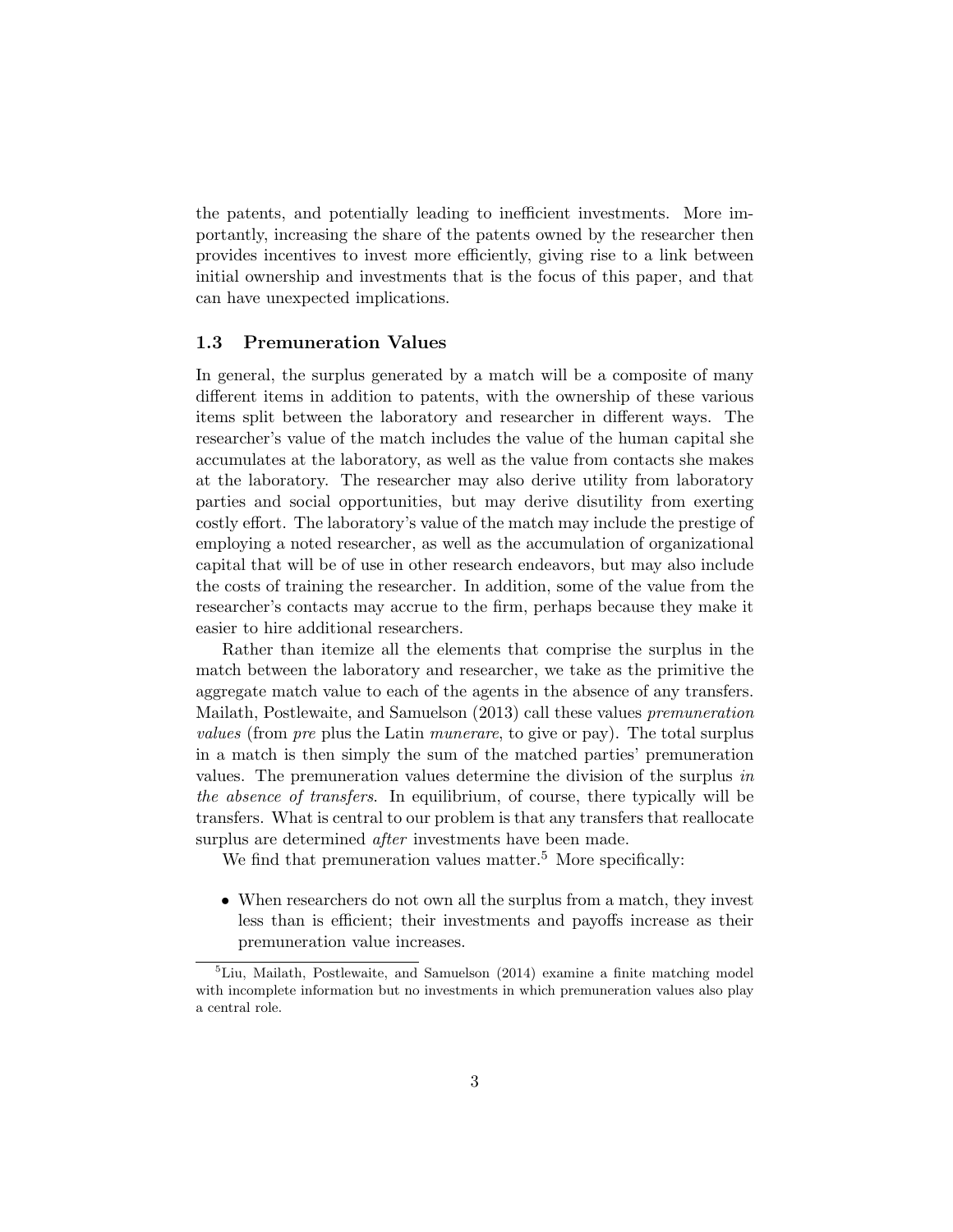- Laboratories' equilibrium payoffs increase as researcher premuneration values increase if the latter are small, and then decrease. In particular, increasing the share owned by researchers can lead to more investment, with the laboratories enjoying some of the fruits of that investment. In addition, there is competition among researchers for laboratories, and researchers who own more of the surplus find all laboratories more valuable. This intensifies the competition for laboratories, leading to higher market prices for laboratories. When the share of the surplus owned by researchers is small, both sides can gain by having premuneration values allocate more of the surplus to researchers.
- When both sides invest, but researchers' attributes are unobservable, laboratories invest more than is efficient when researchers invest close to their efficient levels (which occurs when researchers are more heterogeneous).
- The increase of researcher investments and payoffs as their premuneration values increase depends on the ex ante heterogeneity of researchers. If researchers are identical, competition will ensure that all surplus goes to laboratories, and in this case the premuneration values of the researchers is irrelevant. But heterogeneity among researchers will attenuate researchers' competition for laboratories and researchers will accordingly get positive surplus in equilibrium. Their equilibrium welfare then increases in their premuneration values and increases in the heterogeneity of their investment costs.

It is a familiar result that inefficiencies can arise when the characteristics of the agents on one side of the market cannot be observed. The important finding is that the equilibrium allocation depends upon premuneration values, sometimes counterintuitively. Premuneration values matter whenever there are unobserved exogenous attributes or unobserved investments, though we focus on the latter. Investments in human capital are especially difficult to verify, bringing any market for skilled labor within the scope of our model.

Our analysis assumes that laboratories cannot learn researchers' attributes. In an online appendix, we examine the researcher-investment case on which the paper is focussed, but allow laboratories to learn the attributes of researchers at a cost. Changes in premuneration values can have further surprising effects on which laboratories become informed and on the resulting division of the surplus.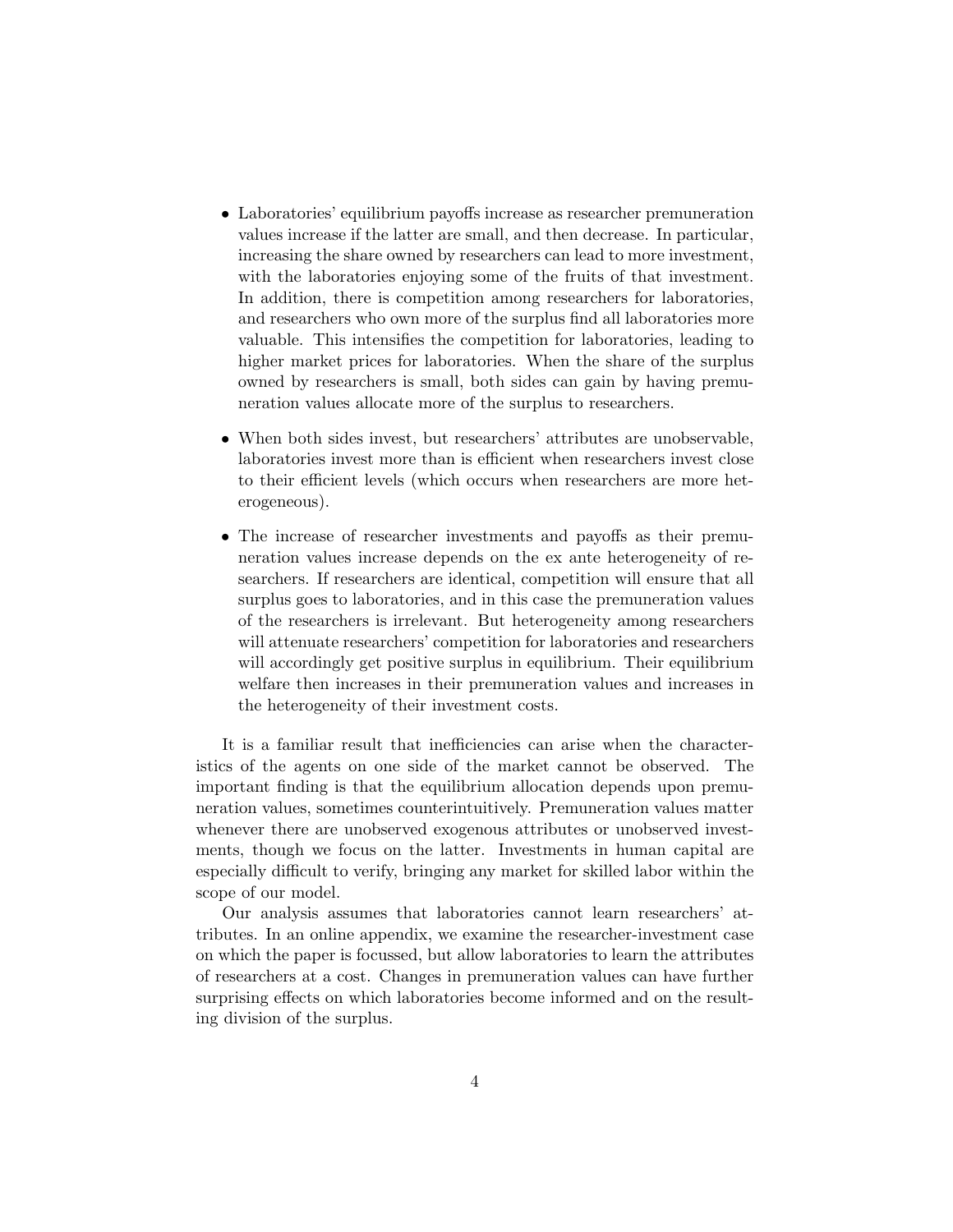#### 1.4 Why Do We Care?

The finding that premuneration values matter would be relatively innocuous if we could simply redesign them appropriately. Indeed, in the absence of any obstacles, the specification of premuneration values would simply be part of an optimal contracting problem between a researcher and a laboratory. However, we believe premuneration values are often determined by the legal and institutional environment, and so should serve from the researchers' and laboratory's point of view as exogenous points of departure for their contracting problem.

Efficiency may yet simply be a matter of designing premuneration values appropriately, even if this is a legal rather than contract design problem. However, some (perhaps many) configurations of premuneration values may be impossible to achieve. Laws that prohibit selling one's human capital or prohibit relinquishing legal rights may preclude some allocations. Measurement or collection problems may preclude others. Premuneration values often include future returns, requiring future costly actions and hence moral hazard problems that preclude reallocation.<sup>6</sup>

To illustrate the difficulties in redesigning premuneration values, consider a match between a student and a university. While at the university, the student acquires knowledge and skills that lead to higher lifetime earnings and a greater satisfaction in life after school. She may also make contacts that will be important in her career, and she may be a regular at campus parties and generally enjoy the social life of the university. Each of these increases the student's value of the match, and consequently the surplus in the match. The university may derive value from the contribution to its ranking caused by her stellar SAT score, from touting the student's background and her ability to play the saxophone as additions to its diverse and artistically rich community, as well as from claiming her as a graduate when she achieves fame and fortune. The university's value of these items also contributes to the surplus of the match. Each side owns some of these components, in the sense that the value of that component accrues to them. Some components might be owned by either side, depending on circumstances, but others are inextricably linked to a particular side. We might be able to reallocate the ownership of the student's future income stream, perhaps by financing her education with income-contingent loans, but there are obvious limits in the possible shifting. There is no obvious way to reallocate her utility from partying.

 ${}^{6}$ See Mailath, Postlewaite, and Samuelson (2013, Sections 1.4 and 6.5) for a discussion of this issue.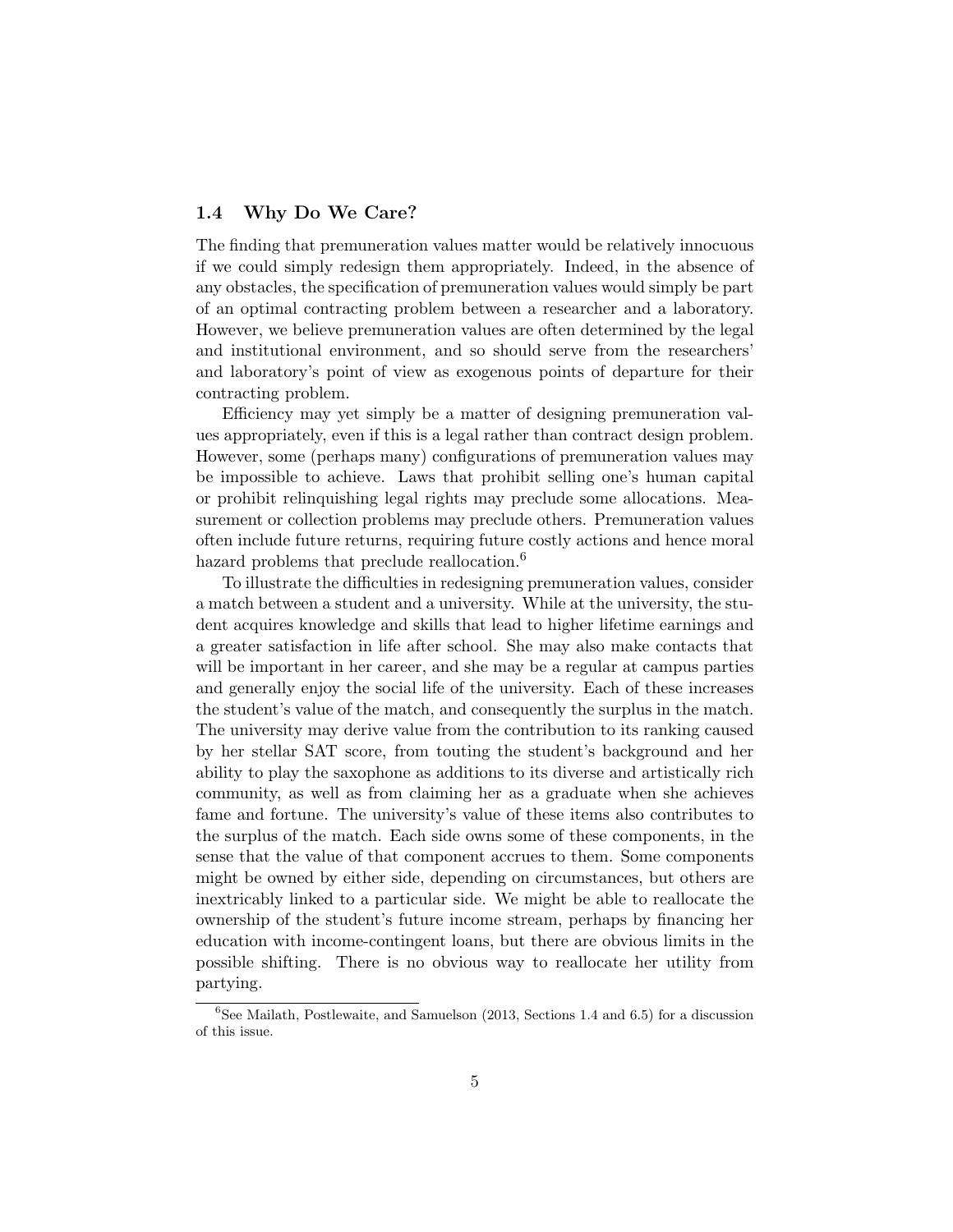#### 1.5 Related Literature

Other papers have also investigated the relationship between the incentives for efficient investments and subsequent bargaining.<sup>7</sup> Acemoglu and Shimer (1999) analyze a worker-firm model in which firms (only) make ex ante investments. If wages are determined by post-match bargaining, a standard hold-up problem induces firms to underinvest. The hold-up problem disappears if workers have no bargaining power, but then there is excess entry on the part of firms. Acemoglu and Shimer show that efficient outcomes can be achieved if the bargaining process is replaced by wage-posting on the part of firms, followed by competitive search. de Meza and Lockwood (2010) examine an investment and matching model that gives rise to excess investment. Their overinvestment possibility rests on a discrete set of investment choices and the presence of bargaining power in a noncompetitive post-investment stage.

In contrast, the competitive post-investment markets of Cole, Mailath, and Postlewaite (2001) and Peters and Siow (2002) lead to efficient two-sided investments. Our analysis shows that this efficiency rests on both ex post competition and complete information, with the latter allowing prices to be conditioned on both worker and firm characteristics. Gall, Legros, and Newman (2006, 2009) and Bhaskar and Hopkins (2011) examine an alternative class of models in which information is complete and hence different prices can be set for different workers, but inefficiencies arise out of limitations on the ability to reallocate the surplus in a match via transfers, including limiting cases in which no transfers can be made. In contrast to these models, monetary transfers allow us to achieve any division of the surplus between a pair of matched agents.

Moving from complete-information to incomplete-information matching models typically gives rise to issues of either screening, as considered here, or signaling. Cole, Mailath, and Postlewaite (1995), Hopkins (2012), Hoppe, Moldovanu, and Sela (2009) and Rege (2008) analyze models incorporating signaling into matching models with investments.<sup>8</sup>

<sup>&</sup>lt;sup>7</sup>Early literature suggesting that frictionless, competitive search might create efficient investment incentives include Hosios (1990), Moen (1997), and Shi (2001). Eeckhout and Kircher (2010) provide an extension to asymmetric information, while Masters (2011) examines a model with two-sided investments.

<sup>&</sup>lt;sup>8</sup>The inability to observe workers' characteristics forces a firm to offer the same payment to all workers. Firms setting the "impersonal prices" of Bulow and Levin (2006) similarly offer the same price to all workers, but Bulow and Levin offer a motivation in terms of institutional constraints rather than incomplete information, including the possibility that firms may be able and desirous of committing to such prices in order to secure a more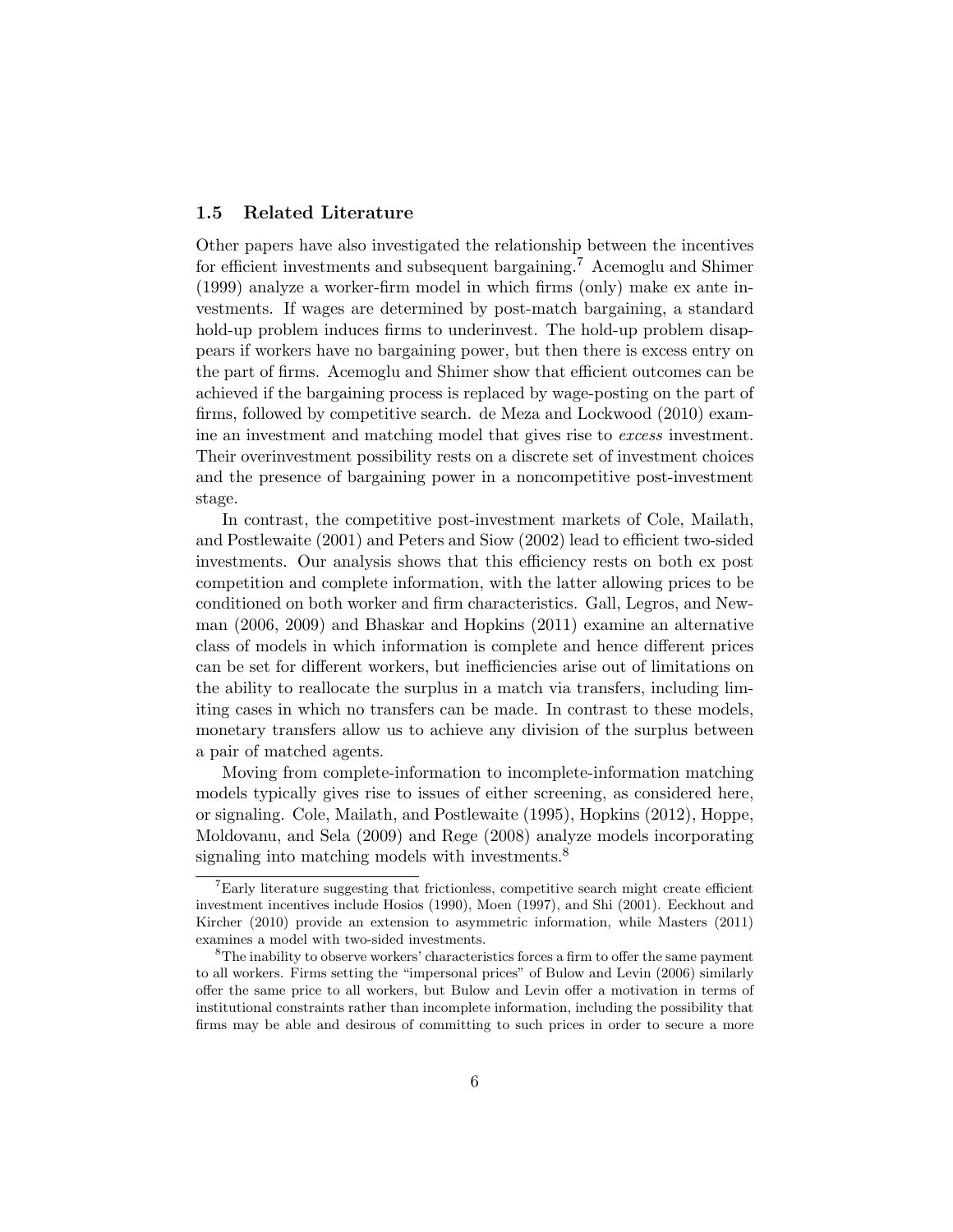## 2 The Model

There is a unit measure of researchers whose types (names) are indexed by  $\rho$  and are distributed uniformly on [0, 1], and a unit measure of laboratories whose types are indexed by  $\lambda$  and distributed uniformly on [0, 1]. For ease of reference, researchers are female and laboratories male.

At the first stage, each researcher chooses an attribute  $r \in \mathbb{R}_+$ . Each laboratory is characterized by an attribute  $\ell$ , where for convenience we take the attribute of laboratory  $\lambda$  to be fixed at  $\ell = \lambda$ . Following the attribute choices, researchers and laboratories match, with a researcher with attribute r receiving a premuneration value of  $h_R(r, \ell)$  from a match with a laboratory with attribute  $\ell$ , and with the laboratory's premuneration value from the same match denoted by  $h_L(r, \ell)$ . The second-stage values depend only on the attributes of the researcher and laboratory, r and  $\ell$ , and not on their underlying types.

Researcher attributes are costly, with researcher  $\rho$  paying a cost of  $c(r, \rho)$ to acquire attribute  $r$ . We assume

1.  $h_R$  and  $h_L$  are both  $\mathcal{C}^2$ , increasing in r and  $\ell$ , and

$$
\frac{\partial^2 h_R}{\partial r \partial \ell} > 0 \quad \text{and} \quad \frac{\partial^2 h_L}{\partial r \partial \ell} \ge 0,
$$

2. c is  $C^2$ , strictly increasing, and convex in r, with  $c(0, \rho) = \partial c(0, \rho)/\partial r =$ 0, and

$$
\frac{\partial^2 c}{\partial r \partial \rho} < 0,
$$

and

3. there exists  $\bar{r} > 0$  such that for all  $r > \bar{r}$  and for all  $\ell$ , and all  $\rho$ ,

$$
h_R(r,\ell) + h_L(r,\ell) - c(r,\rho) < 0.
$$

This is the model of Mailath, Postlewaite, and Samuelson (2013), with the restriction that laboratory attributes are exogenous (in our earlier paper, attributes are treated symmetrically on the two sides of the market).

lucrative equilibrium.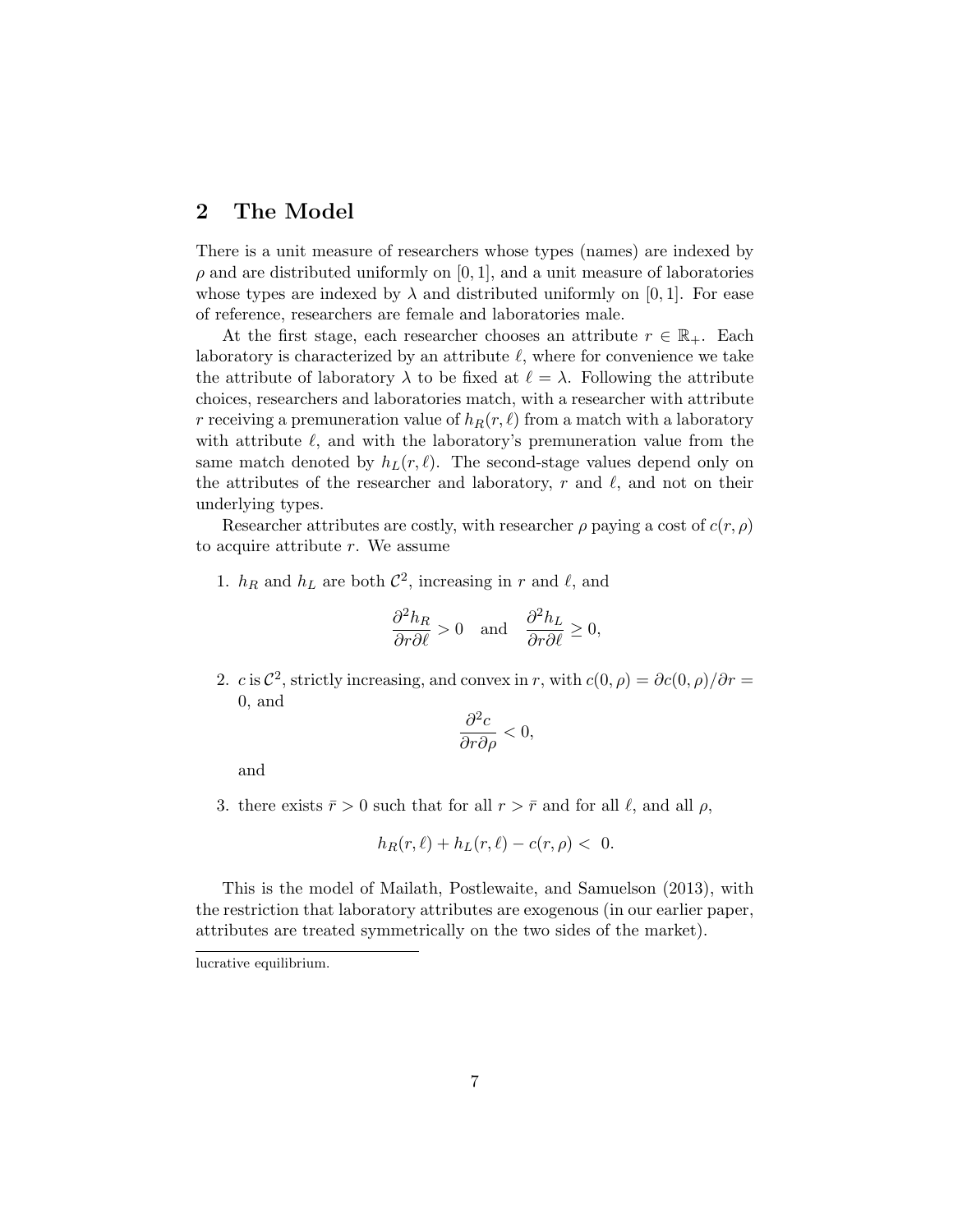#### 2.1 Efficient Allocations

The cost function  $c(r, \rho)$  satisfies a single crossing condition, ensuring that researchers with larger indices choose larger attributes. The supermodularity of the premuneration values then implies that efficient matching is positive assortative on index, so that researcher  $\rho$  matches with laboratory  $\lambda = \rho$ . Finally, the investment choice  $r^e(\rho)$  in a match between researcher  $\rho$ and laboratory  $\lambda = \rho$  (and hence with attribute  $\ell = \lambda$ ) maximizes

$$
h_R(r, \ell) + h_L(r, \ell) - c(r, \rho) = h_R(r, \rho) + h_L(r, \rho) - c(r, \rho).
$$

If the researchers' investments are observable, then this model is a special case of the complete-information model described in Section 6.1 of Mailath, Postlewaite, and Samuelson (2013). The appropriate equilibrium concept for the complete-information case is a personalized pricing equilibrium, which is the counterpart of Cole, Mailath, and Postlewaite's (2001) ex post contracting equilibrium in the current setting. When investments are two-sided, coordination failures can give rise to inefficient personalized price equilibria, but in the current one-sided investment setting, every personalized price equilibrium of the complete-information case is efficient. Section 3.2 presents the notion of a *personalized pricing equilibrium* and the attendant efficiency result for the parametric example considered in Section 3. The following subsection defines a matching equilibrium for the incomplete-information case that is our primary interest.

#### 2.2 Equilibrium

Matching takes place in a competitive market. Laboratories' attributes are observable and priced, with  $p(\ell)$  denoting the price of a laboratory with attribute  $\ell$ . Researchers' attributes are not observable to laboratories, hence the price of laboratory with attribute  $\ell$ ,  $p(\ell)$ , is the same to all researchers. Given a price function  $p$ , each researcher optimally chooses her attribute and the laboratory with whom she wishes to match. That is, researcher  $\rho$ solves

$$
\max_{\ell,r} h_R(r,\ell) - p(\ell) - c(r,\rho). \tag{1}
$$

We denote by  $r_R : [0,1] \to \mathbb{R}_+$  the function describing the attributes chosen by researchers and by  $\ell_R : [0, 1] \to [0, 1]$  the function describing the laboratories chosen by researchers.

The function  $\ell_R$  is *market-clearing* if it is one-to-one, onto, and every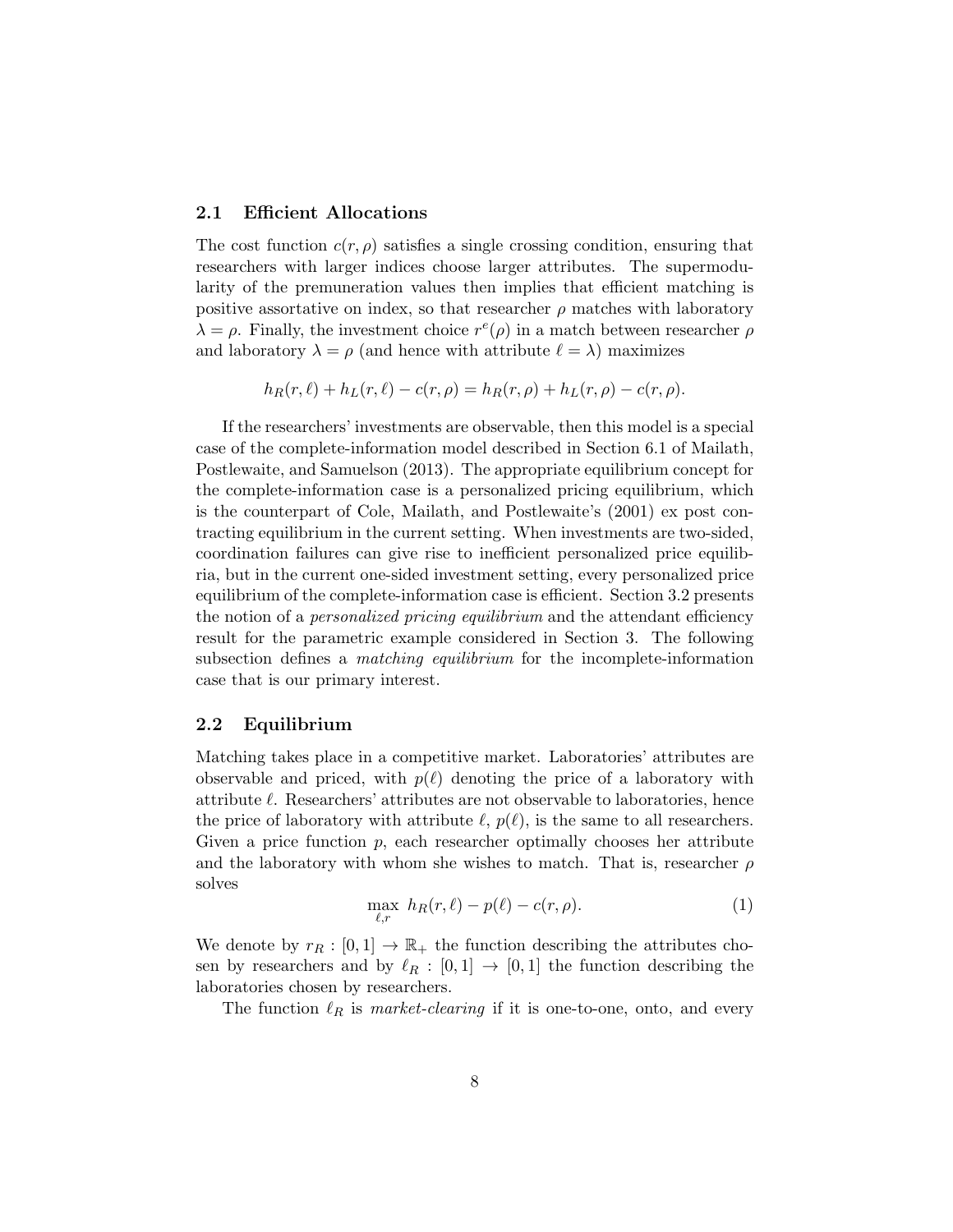set of researchers  $\mathcal{R}$ , is mapped to a set of equal size of laboratories.<sup>9</sup> Given a price function p and researcher behavior  $r_R$  and  $\ell_R$  (where  $\ell_R$  is market clearing), the payoff to laboratory  $\ell$  is  $h_L(r_R(\ell_R^{-1}(\ell)), \ell) + p(\ell)$ .

**Definition 1** A price function p and researcher choices  $(\ell_R, r_R)$  constitute a matching equilibrium if

- 1. for every  $\rho \in [0,1]$ , the choice  $(\ell_R(\rho), r_R(\rho))$  solves the researcheroptimization problem (1),
- 2. every researcher and laboratory earns nonnegative payoffs, and
- 3.  $\ell_R$  is market-clearing.

The second property of equilibrium is an *individual rationality* requirement, ensuring that all agents prefer participation to not participating. This equilibrium notion is the analogue in our setting (since laboratories do not choose attributes) of Mailath, Postlewaite, and Samuelson's (2013) uniform price equilibrium.

We begin by identifying three useful properties of a matching equilibria (the proofs are in Appendix A).<sup>10</sup> The first is a direct implication of market clearing:

Lemma 1 Every equilibrium price function p is strictly increasing and continuous.

The researchers' cost functions satisfy a single-crossing condition, giving the following lemma.

**Lemma 2** Every equilibrium researcher attribute-choice function  $r_R$  is strictly increasing.

<sup>&</sup>lt;sup>9</sup>Formally, if  $\mu$  is Lebesgue measure and  $\mathcal R$  is a measurable set of researcher types, then  $\mu(\mathcal{R}) = \mu\{\ell | \ell = \ell_R(\rho) \text{ for some } \rho \in \mathcal{R}\}\.$  Our assumption that laboratory attributes are exogenously and uniformly distributed on an interval allows us to avoid various technical issues that arise with a continuum of agents in two-sided investment models; see Mailath, Postlewaite, and Samuelson (2013, Section 3.2) for a discussion.

<sup>10</sup>Analogues of Lemmas 1–3 should hold in the two-sided investment model of Mailath, Postlewaite, and Samuelson (2013), but the two-sided investments and associated more complicated notion of matching feasibility preclude the simple arguments used here. We expect an argument mimicking the existence argument from Mailath, Postlewaite, and Samuelson (2013) to yield existence of matching equilibria in the current context. Much of this paper studies a parametric example for which existence is immediate.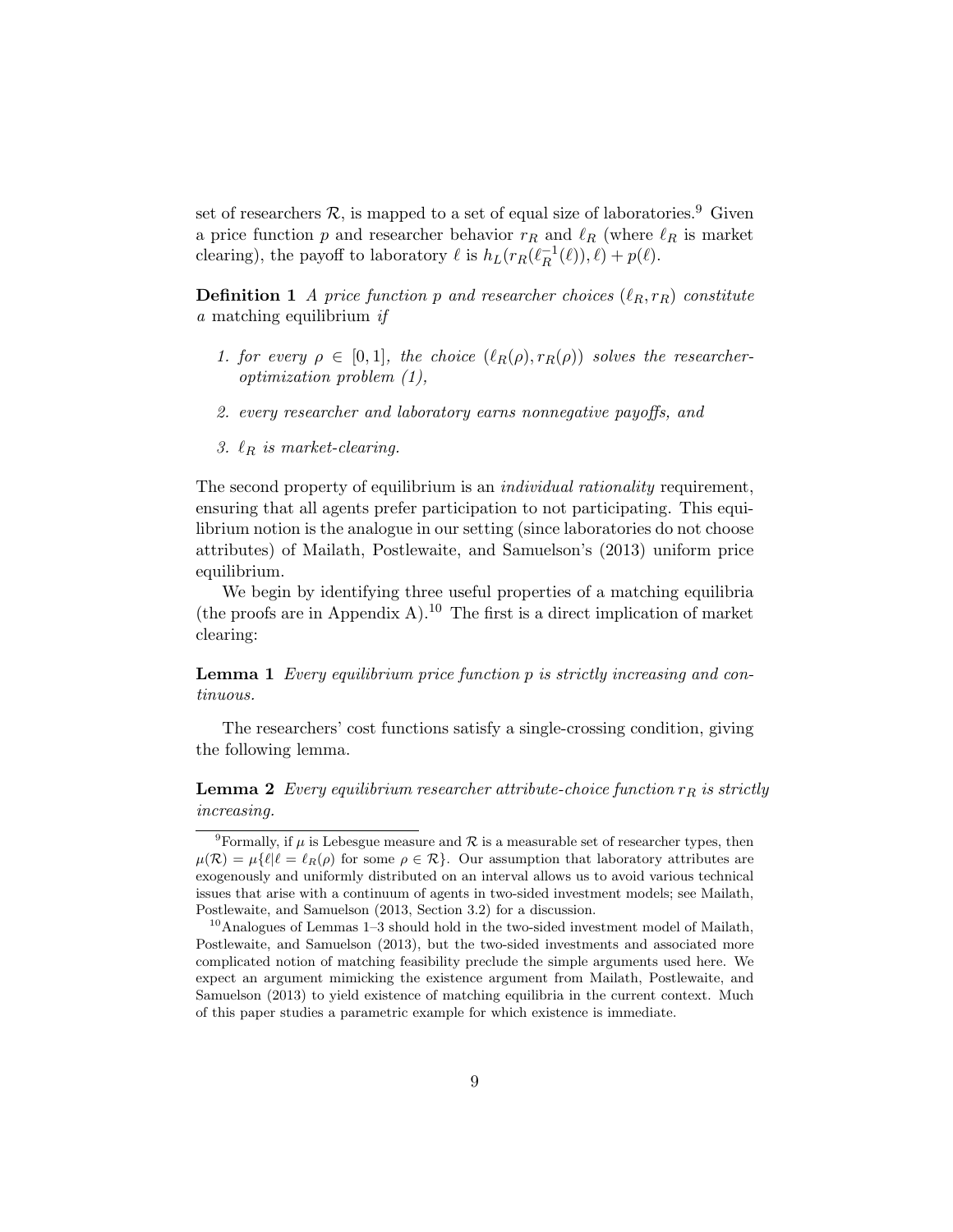The supermodularity of the surplus function ensures that matching is assortative.

**Lemma 3** Every equilibrium researcher laboratory-choice function  $\ell_R$  is given by

$$
\ell_R(\rho)=\rho.
$$

#### 2.3 Underinvestment

Mailath, Postlewaite, and Samuelson (2013) showed that in general, attribute investments in uniform price equilibria are inefficient. Inefficiencies arise from coordination failures (since both sides invest) and from a lack of full appropriability of the returns from investment. Unfortunately, that model is too general to permit a more precise determination of the nature of the inefficiency.

By assuming that one side's attributes are exogenously determined, we both avoid the possibility of coordination failures, and can unambiguously determine the direction of inefficiency. This gives us our fundamental underinvestment result, arising from the researchers' inability to capture the full social return on investments.

**Proposition 1** Suppose the first derivative of social surplus with respect to r has a unique strictly positive zero for all  $\rho > 0$ . If  $h_L$  has a strictly positive derivative with respect to r, then in any matching equilibrium  $(p,(\ell_R, r_R)),$ for almost all  $\rho > 0$ , the equilibrium investment  $r_R(\rho)$  is lower than the efficient investment.

The assumption that  $dh_L/dr > 0$  indicates that the a laboratory's premuneration value is increasing in the investment of a researcher with whom the laboratory is matched. This assumption most obviously fails when  $h_L$ is identically zero, so that all of the value created by a match is captured in the researcher's premuneration value. In Section 3, this is the only way this assumption can fail.

Proof. Let

$$
f(r; \rho) := \frac{\partial h_R(r, \rho)}{\partial r} + \frac{\partial h_L(r, \rho)}{\partial r} - \frac{\partial c(r, \rho)}{\partial r}
$$

denote the first derivative of the social surplus. Then,  $f(\cdot;\rho)$  is  $\mathcal{C}^1$  on  $\mathbb{R}_+$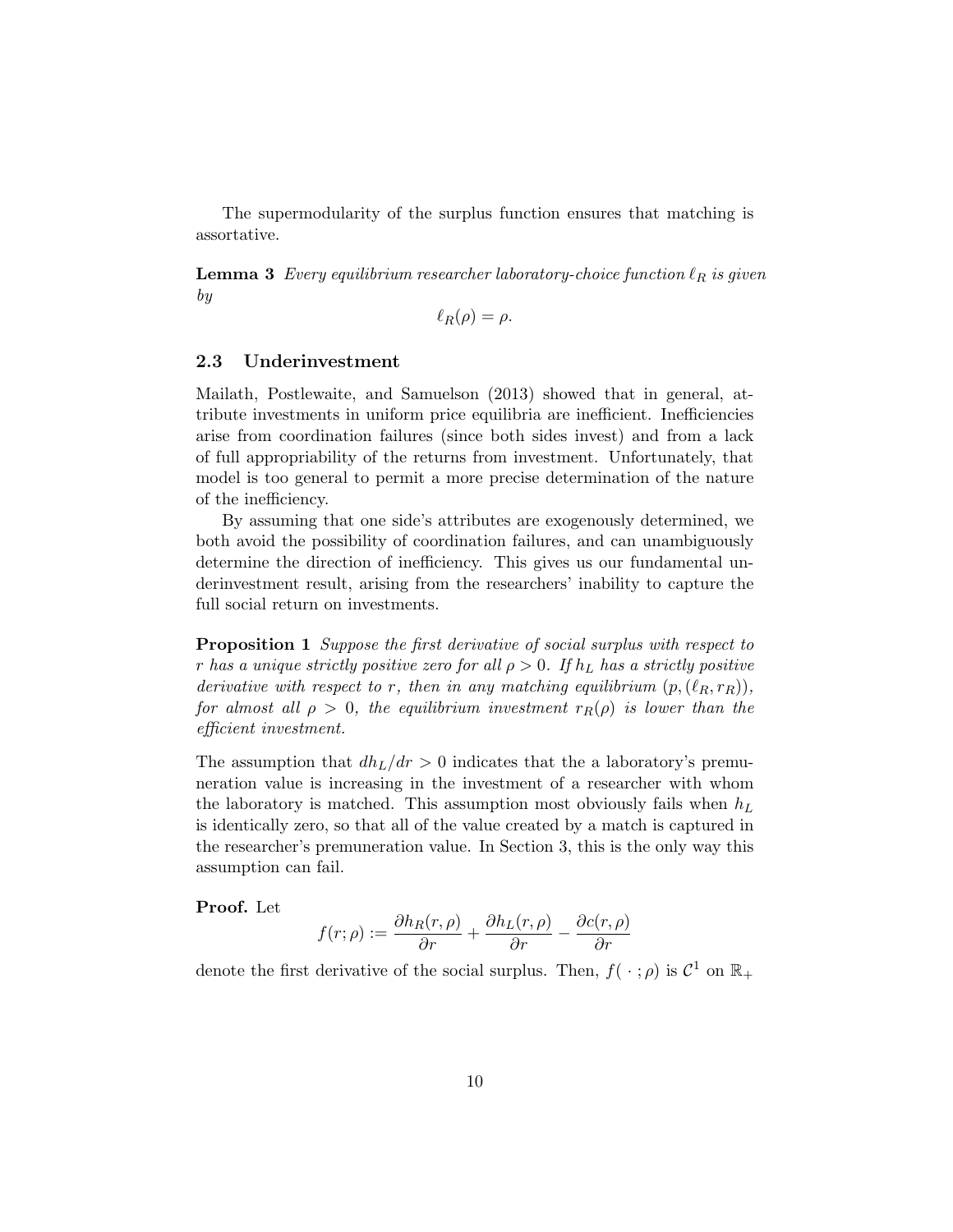and

$$
f(r; \rho) \begin{cases} > 0, & r < r^e(\rho), \\ = 0, & r = r^e(\rho), \\ < 0, & r > r^e(\rho). \end{cases}
$$

Suppose  $(p,(\ell_R, r_R))$  is a matching equilibrium. Then, as  $r_R(\rho)$  is interior, it satisfies the first order condition (using Lemma 3)

$$
\frac{\partial h_R(r,\rho)}{\partial r} - \frac{\partial c(r,\rho)}{\partial r} = 0.
$$

Since  $h_L$  has a strictly positive derivative with respect to r,  $f(r_R(\rho), \rho) > 0$ , and so  $r_R(\rho) < r^e(\rho)$ .

### 3 A More Structured Model

#### 3.1 The Premuneration Values and Cost Function

We next analyze equilibrium investments in more detail for a class of premuneration and cost functions. The premuneration values of a match, as a function of the attributes  $\ell$  and r of the agents in the match, are

$$
h_R(r,\ell) = \theta r \ell \tag{2}
$$

and

$$
h_L(r,\ell) = (1 - \theta)r\ell,\tag{3}
$$

so that the total surplus in a match is given by

$$
v(\ell,r)=\ell r.
$$

The parameter  $\theta$  describes the researcher's premuneration value share of the surplus, while  $(1 - \theta)$  describes the laboratory's share. From Section 2, the basic properties we need are that the premuneration values are increasing in both attributes and are supermodular, i.e., have a positive cross derivative. The surplus function  $\ell r$  is a special case of a Cobb-Douglas production function, and exhibits these properties while being simple enough to exhibit closed-form solutions. The constant share embodied in  $(2)$ – $(3)$  ensures that these properties are inherited by the premuneration values. Premuneration shares may be constant if researchers and laboratories own different components of the value of a match (e.g., the researcher may own her accumulated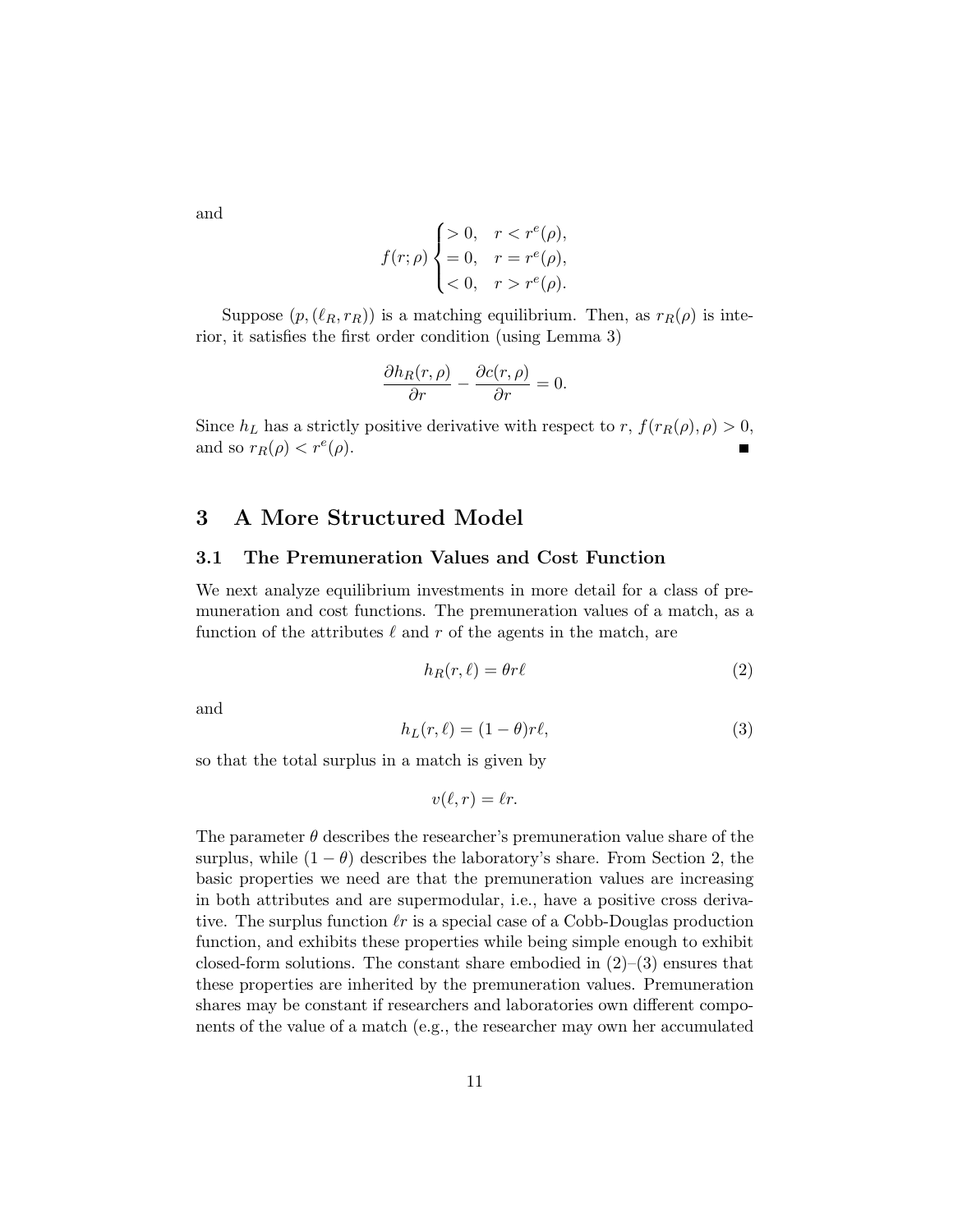human capital, while the laboratory may own the value of patents produced in the interaction) that arise in constant proportions across interactions.

Our choice of cost function is guided by our desire to examine the effects of changes in the strength of competition in the market for researchers as well as changes in premuneration values. We assume the cost of attribute  $r \in \mathbb{R}_+$  to researcher  $\rho > 0$  is given by

$$
c(r,\rho) = \frac{r^{2+k}}{(2+k)\rho^k}, \qquad k \in \mathbb{R}_+.
$$

We constrain  $\rho = 0$  to choose  $r = 0$ . When  $k = 0$ , researchers are homogeneous in the sense that all have the same cost. We can thus expect fierce competition between researchers for laboratories. When  $k > 0$ , researchers are heterogeneous, with higher  $\rho$  researchers having a lower cost of acquiring any level of the attribute. As  $k$  increases, so does the curvature of the cost function. In particular, the marginal cost of attribute  $r = \rho$  for researcher  $\rho$  remains fixed at r as k varies, but the slope of the marginal cost function through this point increases as does k. As a result, researcher  $\rho$  becomes increasingly reluctant to stray from the attribute  $r = \rho$  as k increases. This makes it less attractive for researcher  $\rho$  mimic the attribute and laboratory choice of researcher  $\rho' \neq \rho$ , thus dampening the competition between researchers for laboratories.

The cost function has the property that efficient researcher investments are independent of  $k$ . This allows us to study how the effects of changes in premuneration values vary with  $k$ , and how these changes affect the efficiency of investments.

#### 3.2 Complete Information and Efficient Outcomes

As a point of comparison, we first consider the complete information scenario mentioned in Section 2.1 in which researchers' investments are observable. Matching takes place in a competitive market, characterized by a personalized price function  $p(\ell, r)$  specifying, for any laboratory attribute  $\ell$  and researcher attribute  $r$ , the payment from the laboratory to the research if the pair form a match. When laboratories cannot distinguish between researchers, the equilibrium requirement that each laboratory chooses a researcher reduces to individual rationality. Under complete information, laboratories can distinguish researchers and equilibrium requires that the laboratory chosen by a researcher chooses that researcher.<sup>11</sup> The appropriate

<sup>&</sup>lt;sup>11</sup>The complete information scenario is a special case of Cole, Mailath, and Postlewaite  $(2001)$ , and their notion of ex post contracting equilibrium applied to the current setting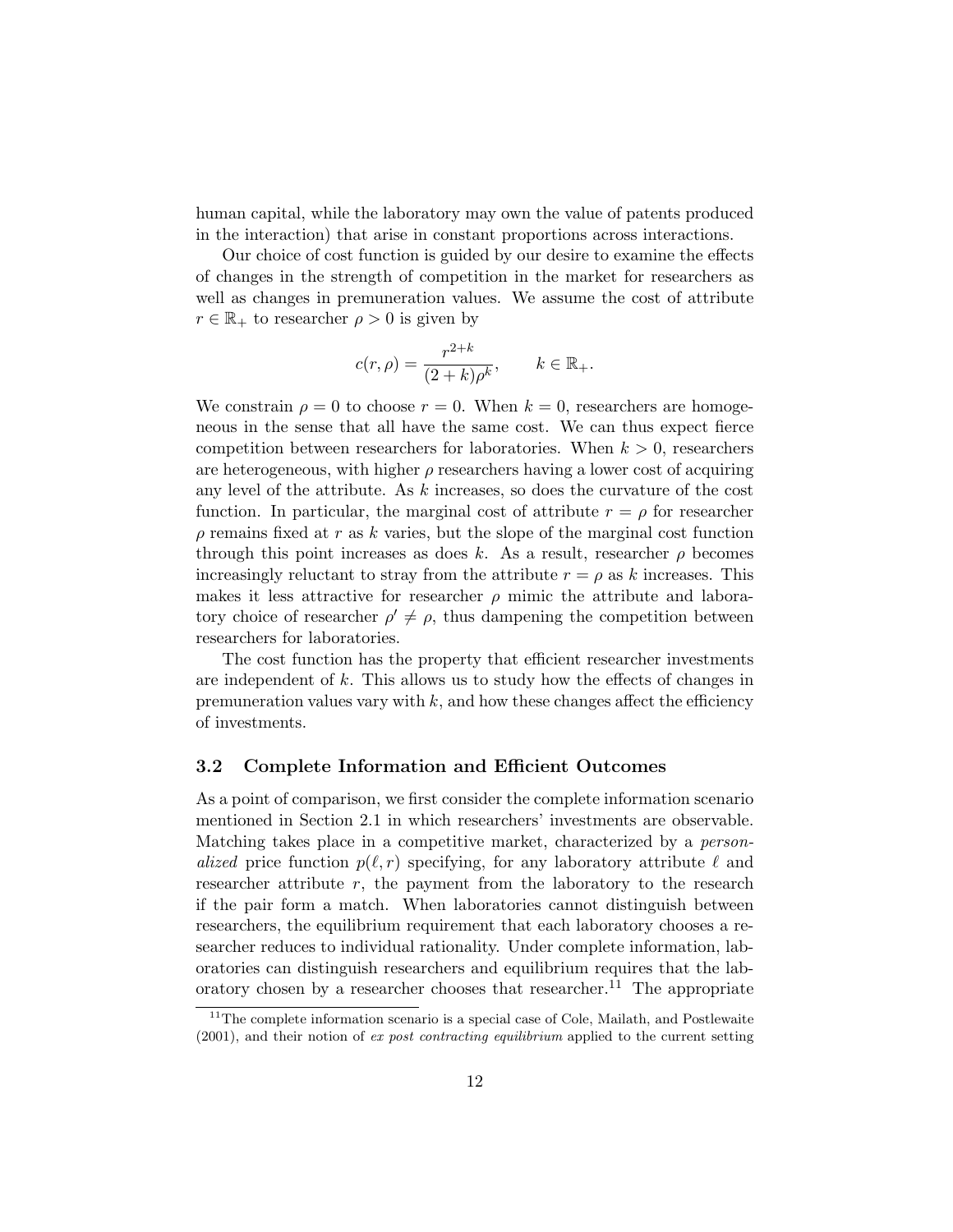competitive equilibrium notion under complete information is personalized pricing equilibrium:

**Definition 2** A personalized price function  $\tilde{p}$  and researcher choices  $(\tilde{\ell}_R, \tilde{r}_R)$ constitute a personalized pricing equilibrium if

1. for every  $\rho \in [0,1]$ , the choice  $(\tilde{\ell}_R(\rho), \tilde{r}_R(\rho))$  maximizes

$$
h_R(r,\ell)-\tilde p(\ell,r)-c(r,\rho),
$$

2. for all  $\ell \in \tilde{\ell}_R([0, 1]),$ 

$$
\tilde{r}_R(\ell) \in \arg\max_r h_L(r,\ell) + \tilde{p}(\ell,r),
$$

- 3. every researcher and laboratory earns nonnegative payoffs, and
- 4.  $\tilde{\ell}_R$  is market-clearing.

Personalized pricing equilibria exist and are, because investments are one-sided, efficient.<sup>12</sup> Efficient researcher attribute choices have a particularly simple form. First, strict supermodularity of the surplus function  $\ell r$  implies that, for any strictly increasing researcher attribute choice function, total surplus is maximized under assortative matching. Second, the cost function for researchers is decreasing in researcher index  $\rho$ , so for any researcher attribute distribution, the minimum cost of obtaining that distribution is for the attribute choice function  $r_R$  to be (weakly) increasing. Thus, total net surplus is maximized when the matching on indices  $\lambda$  and  $\rho$  is positively assortative: laboratory  $\lambda$  will be matched with researcher  $\rho = \lambda$ . Total net surplus is thus maximized when the net surplus for each such matched pair is maximized. For the  $\rho$ -matched pair of laboratory and researcher, the surplus-maximization problem is (since laboratory  $\lambda = \rho$  has attribute  $\ell = \rho$ )

$$
\max_{r} \ \rho r - \frac{r^{2+k}}{(2+k)\rho^k}.\tag{4}
$$

The first-order condition is

$$
\rho = \frac{r^{1+k}}{\rho^k},
$$

yields the same outcomes as personalized pricing equilibrium.

<sup>&</sup>lt;sup>12</sup>The proof of efficiency follows that of Cole, Mailath, and Postlewaite (2001, Lemma 2).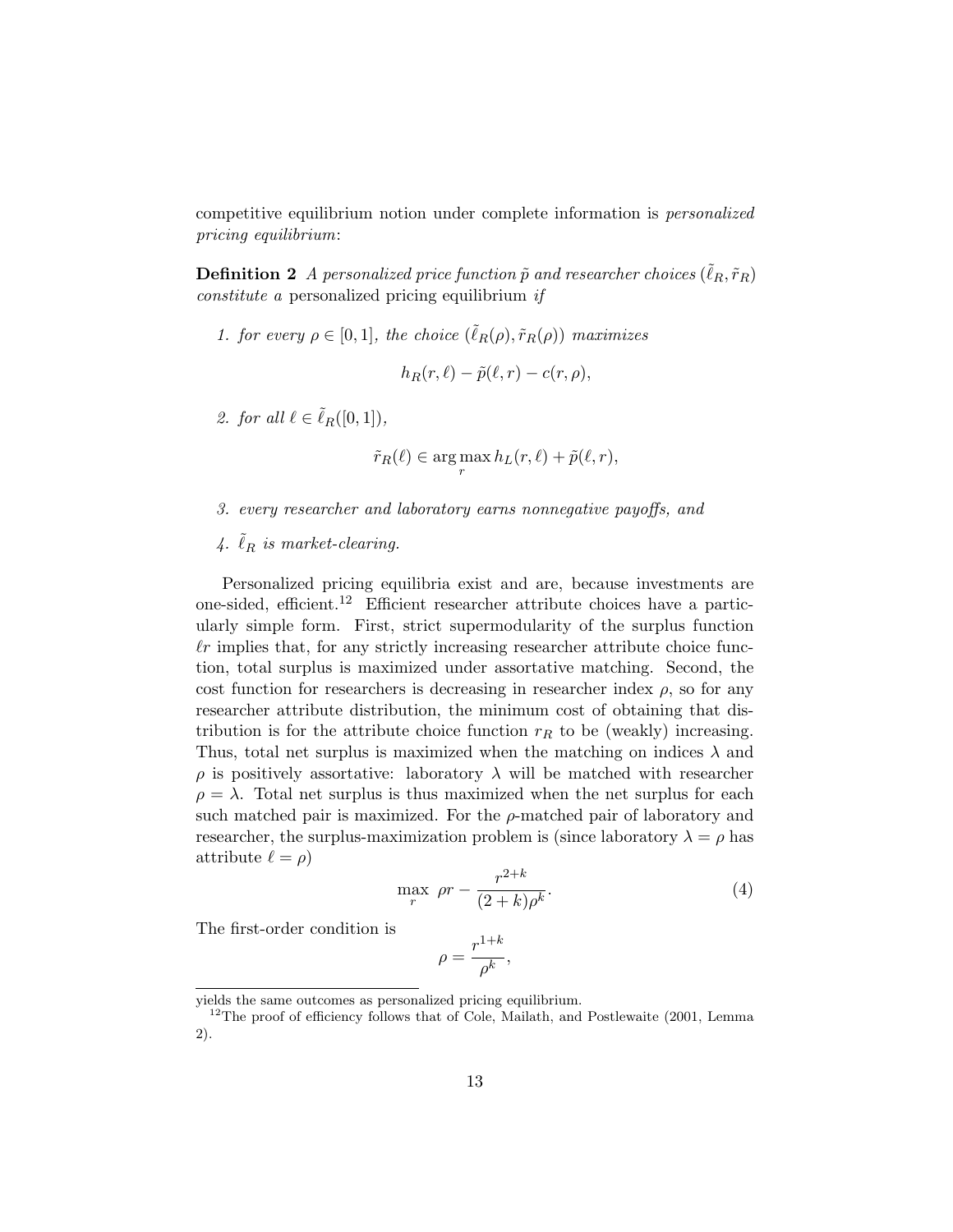immediately implying

$$
r = \rho. \tag{5}
$$

Hence, efficiency requires  $r_R(\rho) = \rho$  and  $\ell_R(\rho) = \rho$ . As we indicated earlier, the efficient allocation does not depend on  $k$ , the degree of heterogeneity of the researchers.

It is straightforward to verify that the equilibrium personalized pricing function is

$$
\tilde{p}(r,\ell) = \frac{1}{2}\ell^2 - (1-\theta)r\ell.
$$

The personalized prices are important in achieving positive assortative matching on index and efficiency. Researcher  $\rho$  would prefer to match with laboratory  $\ell = \rho + \varepsilon$  if researcher  $\rho$  could do so while retaining her current investment and trading at the equilibrium price that appears in the match between researcher  $\rho + \varepsilon$  and laboratory  $\ell = \rho + \varepsilon$ . But the personalized prices preclude this. Researcher  $\rho$  can match with laboratory  $\ell = \rho + \varepsilon$  only if she boosts her investment to match that of researcher  $\rho + \varepsilon$  or pays a higher price, which researcher  $\rho$  prefers not to do.

Personalized pricing is impossible when researcher attributes are unobservable. Each laboratory is now characterized by a single price at which it stands ready to hire all willing researchers. If we attach to each laboratory the price at which it trades in the personalized price equilibrium, the result will not be an equilibrium. Now nothing deters researcher  $\rho$  from matching with some laboratory  $\ell = \rho + \varepsilon$ , and the market does not clear. Equilibrium matching under incomplete information is still positive assortative (Lemma 3), so there is no inefficiency in matching, but this sorting in general requires equilibrium prices to increase more slowly in laboratories' types than in the complete-information case. This attenuates the incentives for reseachers to invest, leading to inefficient investments.

#### 3.3 Incomplete Information Matching Equilibrium

We turn now to the structure of the matching equilibrium. First, suppose that the equilibrium price of laboratories is differentiable, a supposition that will be validated by the equilibrium we construct.<sup>13</sup> Researcher  $\rho$ 's problem

<sup>&</sup>lt;sup>13</sup>A standard revealed preference argument shows that in fact every equilibrium price function is differentiable, and so the equilibrium investment function is unique. This is true even when the bottom index for researchers and laboratories is strictly positive, so that the surplus at the bottom is strictly positive. In the latter case, there are multiple equilibrium price functions (though they only differ by a constant).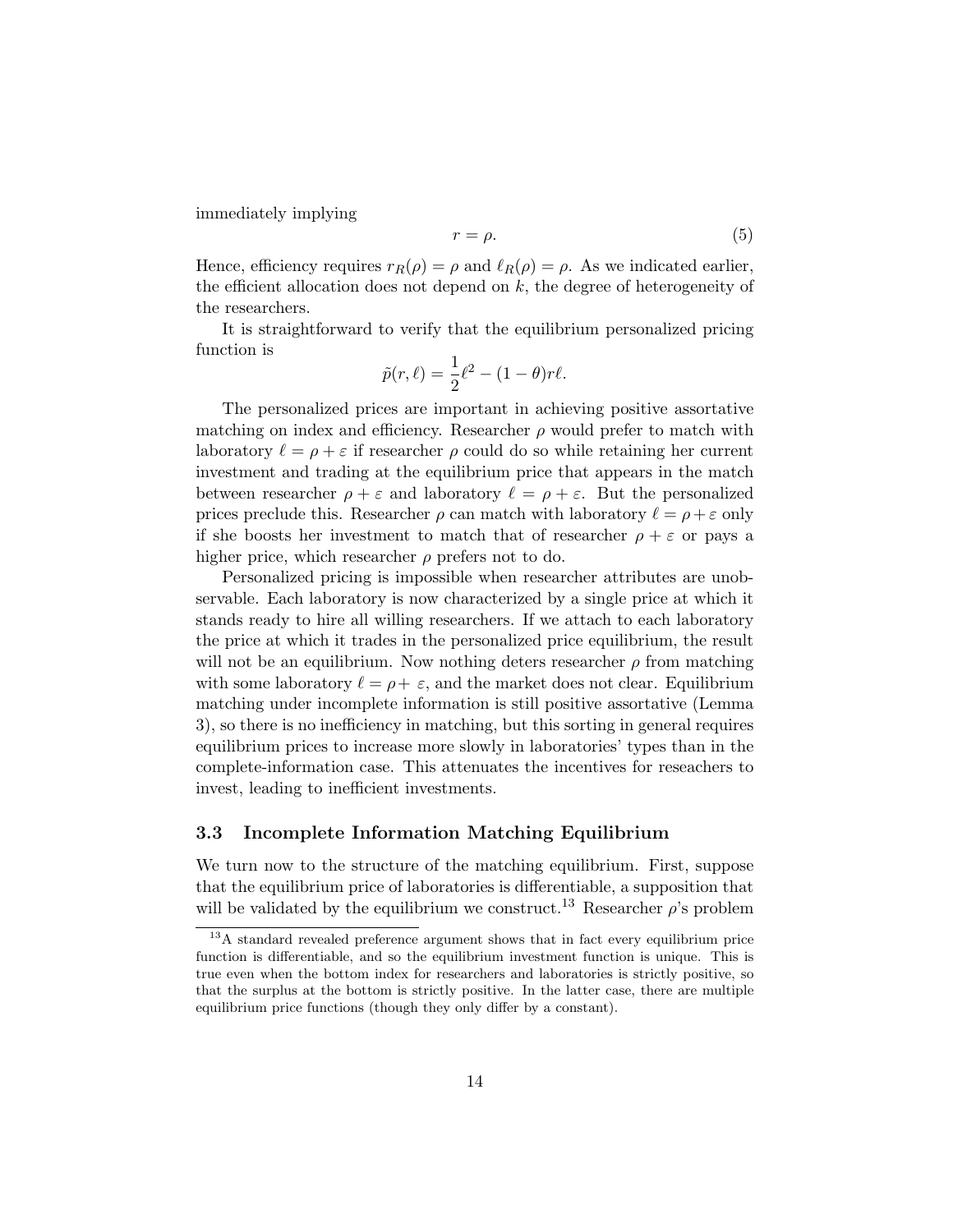is to choose  $\ell$  and r to maximize

$$
\theta \ell r - p(\ell) - c(r, \rho) = \theta \ell r - p(\ell) - \frac{r^{2+k}}{(2+k)\rho^k}.
$$

The first order conditions are

$$
\theta \ell = \frac{r^{1+k}}{\rho^k} \tag{6}
$$

and

$$
\theta r = p'(\ell). \tag{7}
$$

In equilibrium, researcher  $\rho$  is matched with laboratory  $\ell = \rho$ , hence from (6) we have that in equilibrium

$$
r_R(\rho) = \rho \cdot \theta^{\frac{1}{1+k}}.\tag{8}
$$

For all  $\theta \in (0, 1)$ ,  $\theta^{\frac{1}{1+k}} \in (0, 1)$ , and hence  $r_R(\rho) < \rho$ ; for  $\theta = 1$ ,  $r_R(\rho) = \rho$ .

For any given researcher  $\rho$ ,  $r_R(\rho)$  is increasing in both k and  $\theta$ . As  $\theta$ increases, the researcher has a larger share of the surplus, and hence has an increased incentive to invest; when  $k$  increases, less of a researcher's benefit is competed away, giving researchers further reason to increase their investment.

Combining the two first order conditions (7) and (8) gives

$$
p'(\ell) = \ell \cdot \theta \cdot \theta^{\frac{1}{1+k}}
$$

and hence

$$
p(\ell) = \frac{1}{2}\ell^2 \cdot \theta^{\frac{2+k}{1+k}}
$$
 (9)

(the constant of integration is set so that  $p(0) = 0$ , as required by the individual-rationality requirement that payoffs be nonnegative).

Summarizing the above discussion, we have the following proposition.

**Proposition 2** There is a unique matching equilibrium, with researcher investment function given by  $(8)$  and price function by  $(9)$ . Investment is therefore below the efficient level of  $r = \rho$  unless  $\theta = 1$ .

Remark 1 A natural conjecture is that the pervasive inefficiency reflected in Proposition 1 and the investment function (8) simply reflects that we have given laboratories too meager an arsenal of contracting weapons. As discussed in Section 1.4, we view the specification of premuneration values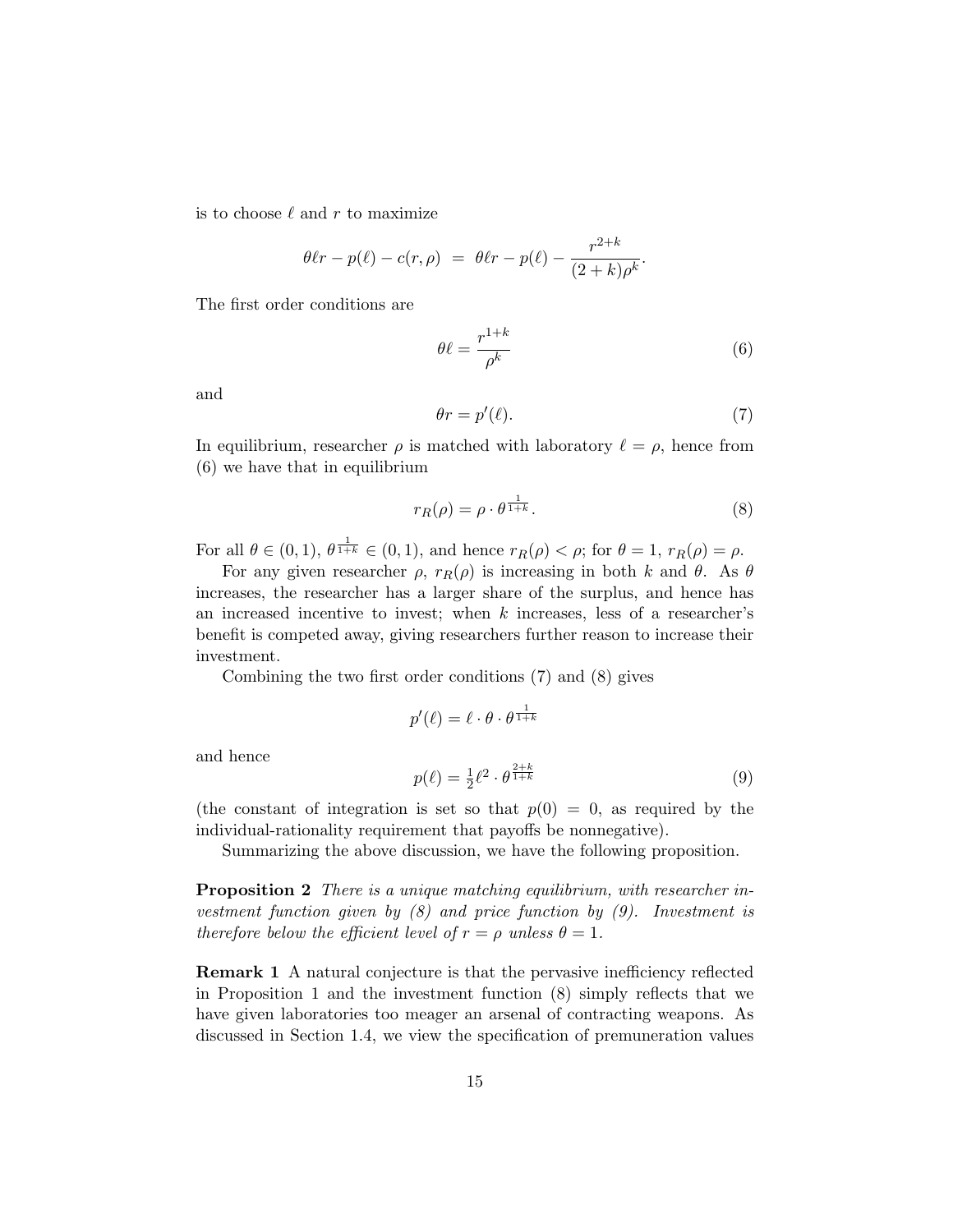as part of the contracting environment, just as are the specification of the surplus and cost functions. The price function  $p(\ell)$  already allows the contract between a researcher and a laboratory to be conditioned on all of the observable variables in their interaction. However, instead of simply posting a price, we could allow laboratories to force the researchers who approach them to play a direct revelation game, announcing a type  $\hat{r}$ , with the price  $p(\ell, \hat{r})$  then depending on both the laboratory's price and the researcher's announced type. This brings the laboratory no new flexibility. The researcher's payoff depends on her announcement only through its effect on the price, and every researcher approaching laboratory  $\ell$  would name that type  $\hat{r}$  that elicits the most favorable price.

#### 3.4 Payoffs

Given the equilibrium choices, laboratory  $\lambda$ 's payoff given  $\theta$  and k is (inserting the equilibrium investment function to obtain the second line and the equilibrium price function to obtain the third)

$$
u_L(\theta, k, \lambda) \equiv (1 - \theta)\ell r + p(\ell)
$$
  
=  $(1 - \theta)\lambda(\lambda\theta^{\frac{1}{1+k}}) + p(\ell)$   
=  $(1 - \theta)\lambda^2\theta^{\frac{1}{1+k}} + \frac{1}{2}\lambda^2\theta^{\frac{2+k}{1+k}}$   
=  $\frac{1}{2}\theta^{\frac{1}{1+k}}(2 - \theta)\lambda^2.$  (10)

We are interested in identifying conditions under which the laboratory's payoff increases when the researcher's share of the surplus,  $\theta$ , increases. From (10), the laboratory's payoff is increasing in its share of the surplus when  $\frac{d}{d\theta} \theta^{\frac{1}{1+k}} (2 - \theta) < 0$ . This derivative is given by

$$
\frac{d}{d\theta} \theta^{\frac{1}{1+k}} (2 - \theta) = \frac{1}{1+k} \theta^{\frac{-k}{1+k}} (2 - \theta) - \theta^{\frac{1}{1+k}} \n= \theta^{\frac{-k}{1+k}} \left[ \frac{1}{1+k} (2 - \theta) - \theta \right].
$$

Thus the sign of  $du_L/d\theta$  is the same as the sign of  $\frac{1}{1+k}(2-\theta)-\theta$ , that is, of  $2 - (2 + k)\theta$ .

Figure 1 shows the region in which laboratories' payoffs increase as the researchers' premuneration values increase:  $(\theta, k)$  combinations that are below and to the left of the curved line are situations in which the laboratories' payoff increases when the researchers' premuneration values increase.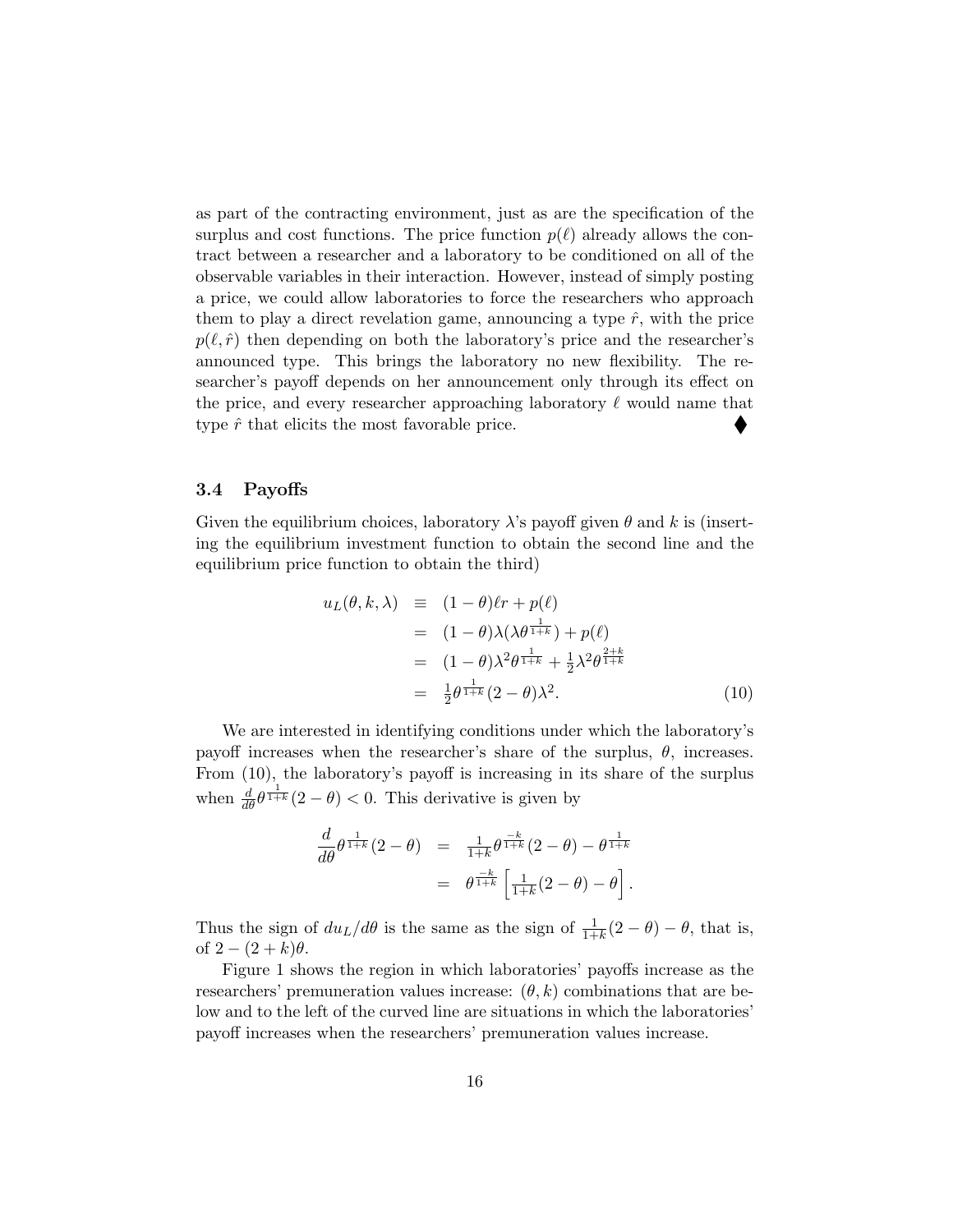

Figure 1: Parameter regions for which laboratory payoffs are increasing or decreasing in laboratory premuneration values.

Above the line, laboratories' payoffs decrease as researchers' premuneration value increases. Hence, the line represents the optimal premuneration values from the laboratory's perspective. In summary:

**Proposition 3** Laboratories' equilibrium payoffs are first increasing in  $\theta$ , the researchers' premuneration value share, are maximized at  $2/(2+k)$ , and then are decreasing in  $\theta$ .

For  $k = 0$ , the laboratory's payoff is increasing for all  $\theta$ , that is, laboratories' payoffs are maximized when premuneration values assign all the surplus to researchers. When  $k = 0$ , researchers are identical and so the competition for laboratories is the most intense, with researchers bidding away all rents in the competition for higher attribute laboratories. Since laboratories ultimately capture all the surplus through market competition, they do best when total surplus is maximized, which is when  $\theta = 1$ .

For positive but small  $k$ , the laboratories' payoffs are maximized with  $\theta$  near, but less than, 1. When  $\theta < 1$ , researchers' attribute choices will be less than the attribute choices that maximize total net surplus. This is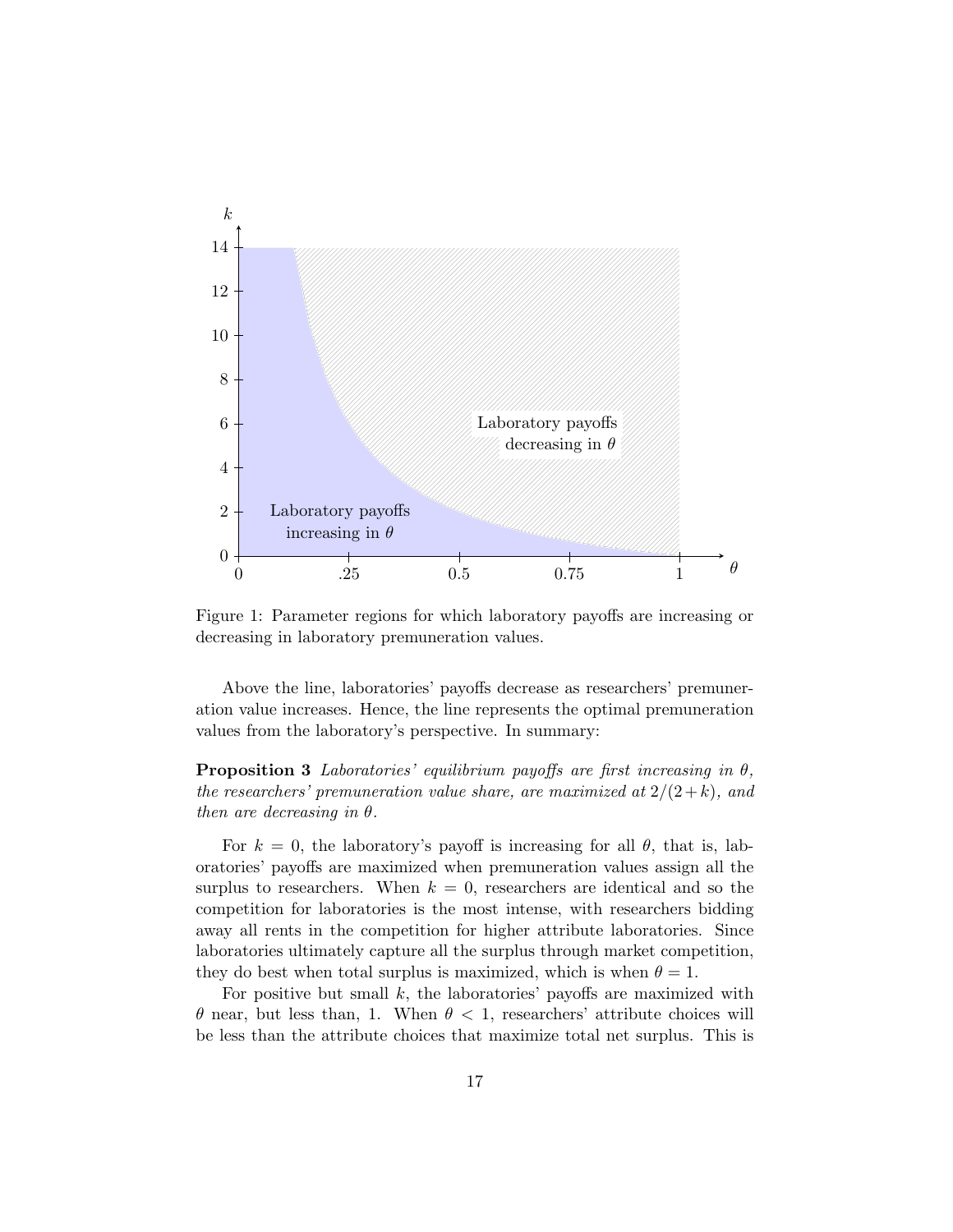nevertheless optimal for laboratories since they will not capture the entire surplus in the market given that competition among researchers is imperfect when  $k > 0$ . As k increases, competition among researchers decreases as researchers become more heterogeneous (and their choices become more efficient) and the researcher share of the surplus that maximizes laboratory payoff decreases, approaching zero as k gets large.

The researcher's payoff can be calculated as the total net surplus minus the laboratory's payoff. The total net surplus for a matched pair  $\rho = \lambda$  is

$$
\theta^{\frac{1}{1+k}}\rho^2 - \frac{(\theta^{\frac{1}{1+k}}\rho)^{2+k}}{(2+k)\rho^k} = \rho^2\theta^{\frac{1}{1+k}}\left[1 - \frac{1}{(2+k)}\theta\right].
$$

From (10), the laboratory's payoff is  $\rho^2 \theta^{\frac{1}{1+k}} (1 - \frac{1}{2})$  $(\frac{1}{2}\theta)$ , so the researcher's payoff is

$$
u_R(\theta, k, \rho) \equiv \rho^2 \theta^{\frac{1}{1+k}} \left[ 1 - \frac{1}{2+k} \theta \right] - \rho^2 \theta^{\frac{1}{1+k}} \left( 1 - \frac{1}{2} \theta \right)
$$
  
=  $\theta^{\frac{1}{1+k}} \rho^2 \left[ 1 - \frac{\theta}{2+k} - 1 + \frac{\theta}{2} \right]$   
=  $\frac{k \theta^{\frac{2+k}{1+k}}}{2(2+k)} \rho^2.$  (11)

**Proposition 4** Researchers' equilibrium payoffs increase in  $\theta$ , i.e., as researchers' premuneration value share increases.

Thus, both researchers' and laboratories' payoffs increase, as the researcher's premuneration value increases, in the solid shaded region in Figure 1.

#### 3.5 The Impact of Competition on Payoffs

We next investigate the effect of changes in the heterogeneity of researchers, via changes in  $k$ , on payoffs. The equilibrium payoffs of laboratories and researchers are given by (10) and (11). Figure 2 illustrates these payoffs as a function of k.

As k increases, researchers' investments increase toward the efficient level, increasing the value created in each equilibrium match. The price function  $p(\ell)$  also increases. Increasing k dampens the competition between laboratories, suggesting that prices for matching with laboratories should decrease, but it also leads to higher investments, making matches more valuable.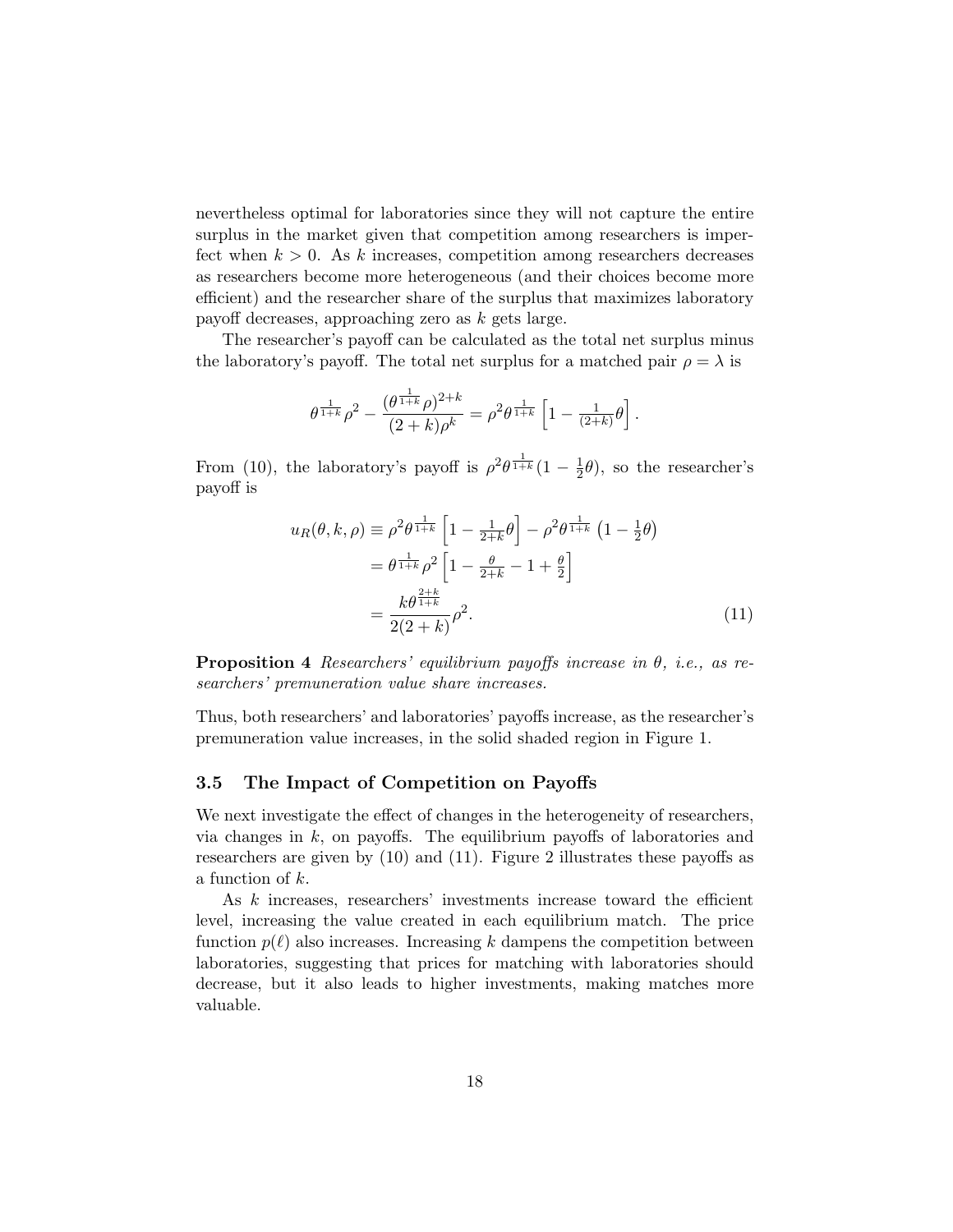

Figure 2: Payoffs for the scenario in which the researchers choose attributes for  $\theta = \frac{1}{2}$  $\frac{1}{2}$  and  $\rho = \lambda = 1$ . Since researcher (respectively, laboratory) payoffs for index  $\rho$  (resp.,  $\lambda$ ) are proportional to  $\rho^2$  (resp.,  $\lambda^2$ ), these also represent the proportionality factors for the other indices. The maximum surplus can be calculated to be  $(k+1)/(k+2)$ .

Researchers' payoffs increase in  $k$ , reflecting the enhanced investment incentives of reduced competition and reduced investment costs. Laboratories' payoffs increase with  $k$ . A larger value of  $k$  makes researchers more heterogeneous, and hence dampens their competition for laboratories, seemingly to the latter's deficit. However, this is outweighed by the enhanced researcher investment incentives of increasing k.

In the limit, when  $k = 0$ , all researchers are identical, giving rise to fierce competition that allows laboratories to capture all the surplus:

$$
\lim_{k \to 0} u_R(\theta, k, \rho) = 0
$$
  
and 
$$
\lim_{k \to 0} u_L(\theta, k, \lambda) = \frac{\theta}{2}(2 - \theta)\lambda^2.
$$

At the other extreme, as  $k \to \infty$ , researchers have increasingly different values for any particular laboratory, dampening their competition. We then get efficient attribute choices, but the premuneration values still matter in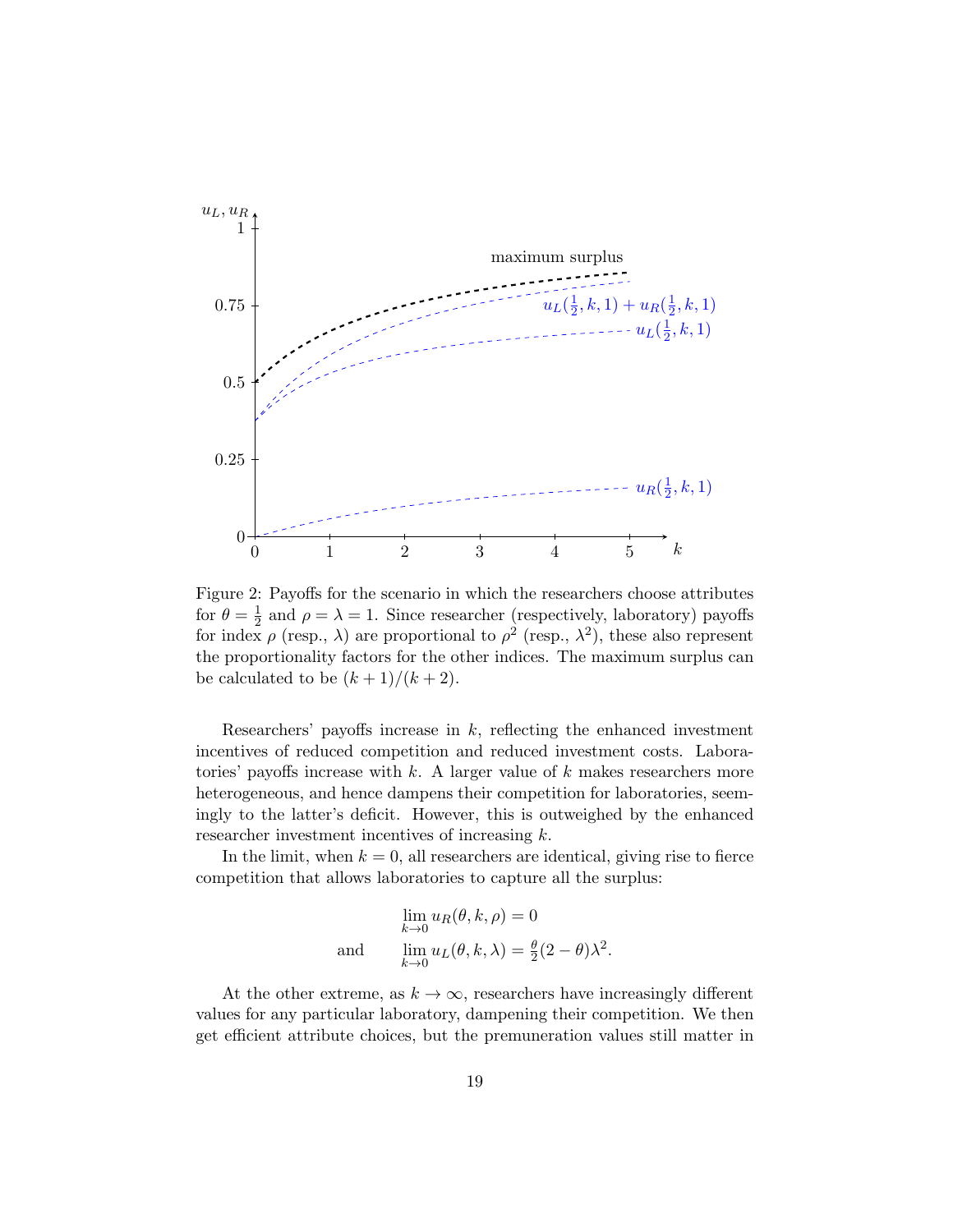terms of the division:

$$
\lim_{k \to \infty} u_R(\theta, k, \rho) = \frac{\theta \rho^2}{2}
$$
  
and 
$$
\lim_{k \to 0} u_L(\theta, k, \lambda) = \left(1 - \frac{\theta}{2}\right) \lambda^2.
$$

## 4 Laboratories Also Invest

Researchers' investments are inefficiently low when laboratory premuneration values are not degenerate. To understand the source and nature of the inefficiency, this section maintains our previous information structure (laboratories' attributes are commonly known but researchers' attributes are not), but now laboratories as well as researchers choose attributes. Our model contains the model of Section 3 (in which only researchers choose attributes) as the limiting case where laboratories become arbitrarily heterogeneous.

Once again, we find that if  $\theta < 1$ , so that laboratories have nontrivial premuneration values, then researchers' investments are inefficiently low. In addition, we find that laboratories investments are in general also inefficient, though this inefficiency reflects forces that can be quite different from those that shape researcher investments. When  $\theta$  (and as a result, researchers' premuneration values) is large, laboratories overinvest.

Our model also contains as a limiting case a setting in which researchers' attributes are fixed and only laboratories choose attributes, though researchers' attributes are still unobservable. Here, we find that the laboratories' investments are inefficiently large, no matter what the value of  $\theta$ <sup>14</sup> Hence, it is the *unobservability* of researcher's attributes that causes inefficient investments, regardless of who makes the investment.

#### 4.1 The Premuneration Values and Cost Functions

As before, matching takes place in a competitive market, with laboratory attributes observable and priced. We use the diacritic ˆ to distinguish the equilibrium prices, attribute choices and payoffs here from their analogs in Section 3.

We retain the assumption that premuneration values are given by  $h_R(r, \ell) =$  $\theta r\ell$  for researchers and  $h_L(r, \ell) = (1 - \theta)r\ell$  for laboratories, and hence that

<sup>&</sup>lt;sup>14</sup>The model is continuous: for any value of  $\theta$ , if researchers are sufficiently heterogeneous, then laboratories overinvest.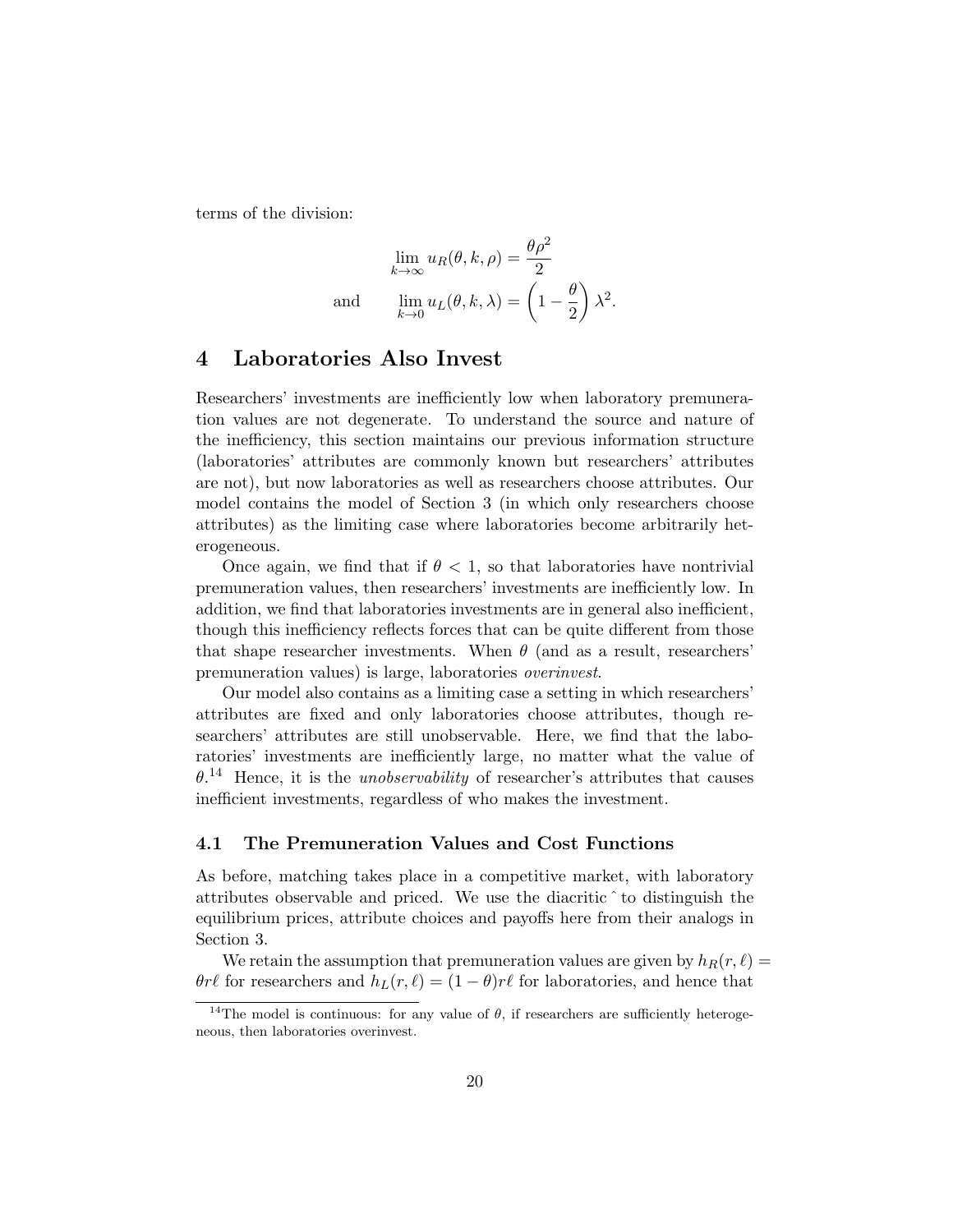the total surplus in a match is given by  $v(\ell, r) = \ell r$ .

The cost to researcher  $\rho$  of attribute r is again given by

$$
c(r,\rho) = \frac{r^{2+k}}{(2+k)\rho^k}.
$$

The cost of attribute  $\ell \in \mathbb{R}_+$  to laboratory  $\lambda$  is similarly given by

$$
\psi(\ell,\lambda) = \frac{\ell^{2+\kappa}}{(2+\kappa)\lambda^k}, \qquad \beta, \kappa \in \mathbb{R}_+.
$$

#### 4.2 Efficient Outcomes

An efficient outcome again exhibits positive assortative matching. The efficient attribute choices  $r_e(\rho)$  and  $\ell_e(\lambda)$  maximize, for any  $\rho = \lambda$ ,

$$
r\ell - \frac{r^{2+k}}{(2+k)\rho^k} - \frac{\ell^{2+\kappa}}{(2+\kappa)\rho^\kappa}.
$$

The first-order conditions for this maximization can be written as

$$
\ell \rho^k = r^{1+k} \tag{12}
$$

$$
r\rho^{\kappa} = \ell^{1+\kappa}.\tag{13}
$$

The efficient choices are independent of k and  $\kappa$ , and researcher  $\rho$  to choose attribute  $r = \rho$  and for laboratory  $\lambda$  to choose attribute  $\ell = \lambda$ . We denote the efficient choices by  $\hat{r}^e$  and  $\hat{\ell}^e$ .

#### 4.3 Incomplete Information Matching Equilibrium

The market is characterized by a price function  $\hat{p}$ , with  $\hat{p}(\ell)$  identifying the price at which any research can buy a match with attribute  $\ell$ . Given the price function  $\hat{p}$ , researcher  $\rho$  chooses  $(r, \ell)$  to maximize

$$
\theta \ell r - \hat{p}(\ell) - c(r,\rho).
$$

We denote by  $\hat{r}_R, \hat{\ell}_R : [0, 1] \to \mathbb{R}_+$  the functions describing the researcher and laboratory attributes selected by researchers.

Laboratories choose attributes given  $(\hat{p}, \hat{r}_L)$ , where  $\hat{r}_L : \mathbb{R}_+ \to \mathbb{R}_+$  is the matching function that specifies the attribute  $\hat{r}_L(\ell)$  of the researcher that the market matches to a laboratory with attribute  $\ell$ . Laboratory  $\lambda$  chooses  $\ell \in \mathbb{R}_+$  to maximize

$$
(1 - \theta)\ell \hat{r}_L(\ell) + \hat{p}(\ell) - \psi(\ell, \lambda).
$$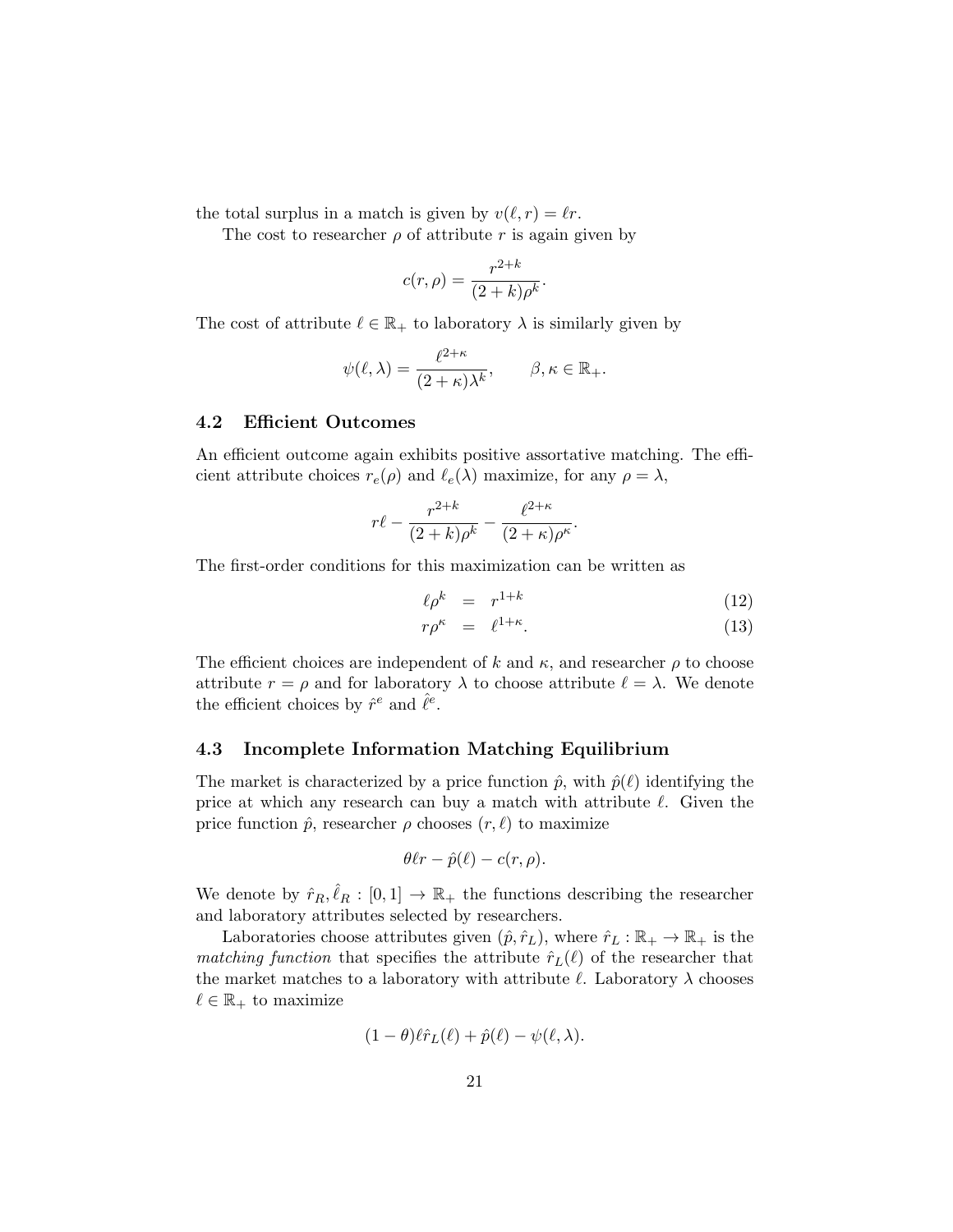We denote by  $\ell_L : [0, 1] \to \mathbb{R}_+$  the function describing the laboratories' attribute choices.

The specification of a matching equilibrium is similar to that of Section 3, though we must now specify investments on both sides of the market.<sup>15</sup>

**Definition 3** A price function  $\hat{p}$ , matching function  $\hat{r}_L$ , and strictly increasing attribute choices  $(\hat{r}_R, \hat{\ell}_R, \hat{\ell}_L)$  constitute a matching equilibrium if

- 1.  $(\hat{r}_R(\rho), \hat{\ell}_R(\rho))$  is an optimal pair of attribute choices for researcher  $\rho$ , for all  $\rho \in [0, 1]$ ,
- 2.  $\ell_L(\lambda)$  is an optimal laboratory attribute for laboratory  $\lambda$ , for all  $\lambda \in$  $[0, 1]$ ,
- 3. every researcher and laboratory earns nonnegative payoffs, and
- 4. markets clear:  $\hat{r}_L(\hat{\ell}_R(\rho)) = \hat{r}_R(\rho)$  for all  $\rho \in [0, 1]$  and  $\hat{\ell}_R(\lambda) = \hat{\ell}_L(\lambda)$ for all  $\lambda \in [0, 1]$ .

Appendix A contains the calculations behind the following:

**Proposition 5** A matching equilibrium is given by the collection  $(\hat{p}, \hat{r}_L, \hat{r}_R, \hat{\ell}_R, \hat{\ell}_L)$ , where

$$
\hat{p}(\ell) = \frac{1}{2} \theta \frac{\zeta}{\xi} \ell^2,
$$
  

$$
\hat{r}_L(\ell) = \frac{\zeta}{\xi} \ell,
$$
  

$$
\hat{r}_R(\rho) = \zeta \rho,
$$
  

$$
\hat{\ell}_R(\rho) = \xi \rho,
$$
 and  

$$
\hat{\ell}_L(\lambda) = \xi \lambda,
$$

<sup>&</sup>lt;sup>15</sup>As in the initial model, we are able to avoid many technical details. In particular, our notion of equilibrium assumes that  $\ell_R$  and  $\ell_L$  are strictly increasing; these properties can be deduced from the general model of Mailath, Postlewaite, and Samuelson (2013). Given these assumptions, market clearing requires  $\hat{r}_L(\hat{\ell}_R(\rho)) = \hat{r}_R(\rho)$  and  $\hat{\ell}_R(\lambda) = \hat{\ell}_L(\lambda)$ .

In the equilibrium we analyze, the range of  $\ell_R$  is an interval starting at 0, and so we need place no further restrictions on  $\hat{r}_L$  (though setting  $\hat{r}_L(\ell) = \hat{r}_R(1)$  for  $\ell > \ell_R(1)$ would be natural). A central concern of Mailath, Postlewaite, and Samuelson (2013) is the appropriate treatment of matches when an attribute is chosen outside the range of putative equilibrium attributes and the set of such attributes does not form an interval.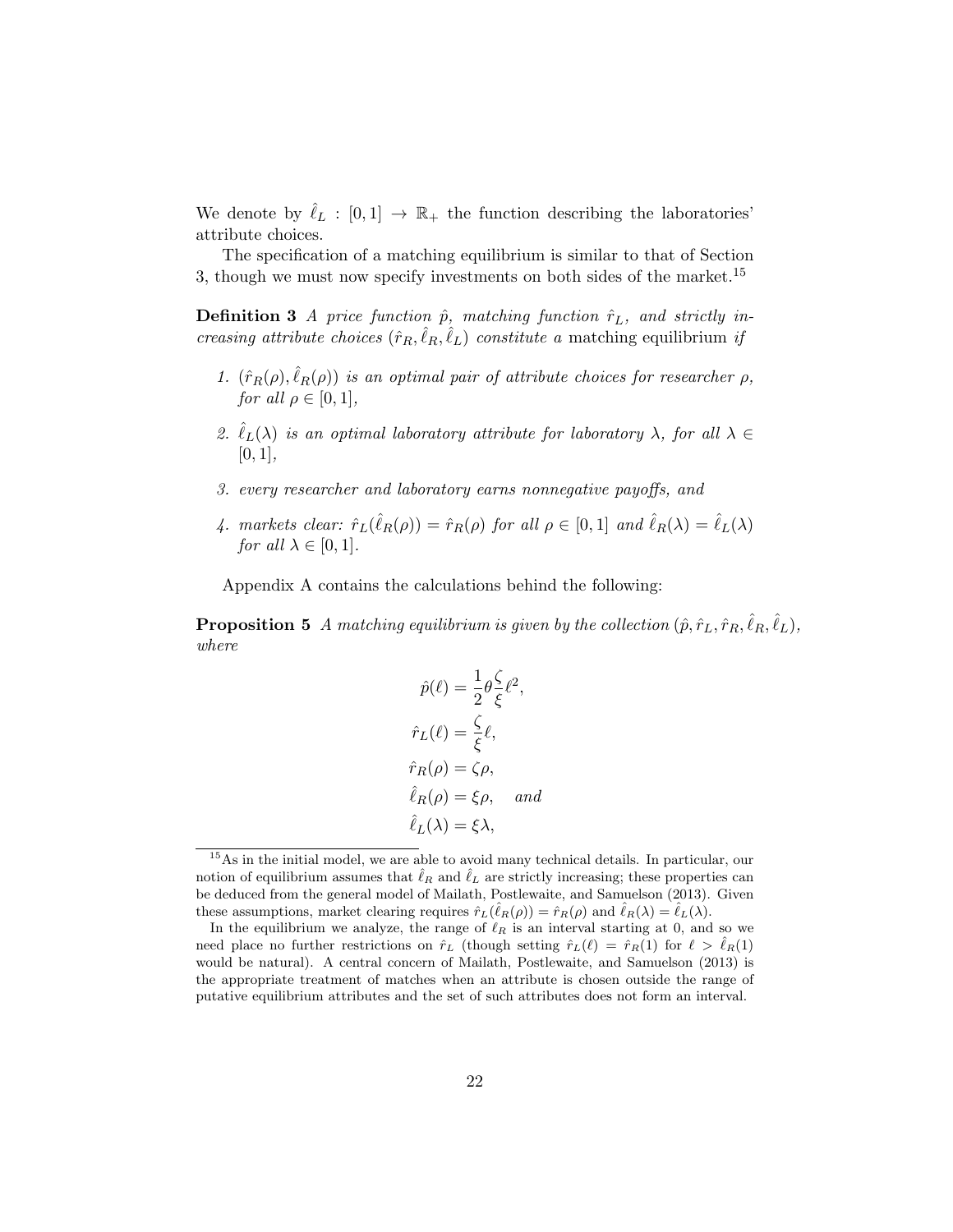with the constants  $\zeta$  and  $\xi$  given by

$$
\zeta = \theta^{\frac{\kappa+1}{k\kappa+k+\kappa}} (2-\theta)^{\frac{1}{k\kappa+k+\kappa}}
$$
  
and 
$$
\xi = \theta^{\frac{1}{k\kappa+\kappa+k}} (2-\theta)^{\frac{k+1}{k\kappa+k+\kappa}}.
$$

Equilibrium payoffs are given by

$$
\hat{u}_R(\theta,k,\kappa,\rho)=\frac{k}{2(2+k)}\theta^{\frac{(\kappa+1)(k+2)}{k\kappa+k+\kappa}}(2-\theta)^{\frac{k+2}{k\kappa+k+\kappa}}\rho^2
$$

and

$$
\hat{u}_L(\theta, k, \kappa, \lambda) = \frac{\kappa}{2(2+\kappa)} \theta^{\frac{\kappa+2}{k\kappa+k+\kappa}} (2-\theta)^{\frac{(k+1)(\kappa+2)}{k\kappa+k+\kappa}}.
$$

We now compare the equilibrium investments to the efficient investments  $\hat{r}^e(\rho) = \rho$  and  $\hat{\ell}^e(\lambda) = \lambda$ . It is a straightforward calculation that  $\zeta < 1$  as long as  $\theta$  < 1. Hence, once again, researchers underinvest. Underinvestment on the part of researchers is a robust result, and reflects familiar holdup reasoning. As long as  $\theta < 1$ , the researcher does not capture all of the marginal gain of an investment, and so underinvests.

The situation for laboratories is more involved. For small values of  $\theta$ , we have  $\xi < 1$ , and hence laboratories also underinvest. Researchers' investments are very small when  $\theta$  is small, and hence so are the returns to laboratories' investments. As a result, laboratories underinvest. However, for larger  $\theta$ , we have  $\xi > 1$ , and laboratories overinvest relative to the efficient level. The boundary value of  $\theta$  above which laboratories overinvest depends only on  $k$ , the parameter of the *researchers'* cost function, and decreases as  $k$  increases (see Figure 3). Thus, laboratories overinvest when researchers are more heterogeneous.

Laboratories overinvest because of researchers' response to their investments. Consider laboratory  $\lambda$ 's equilibrium investment. It is higher than the efficient level, so why doesn't the laboratory decrease its investment?

In the calculation of the efficient investment level, we know that an efficient outcome must match agents assortatively on index. If a laboratory's investment is too high, we can decrease the investment keeping the matching fixed, and thereby increase the surplus. In contrast, in the market equilibrium, a laboratory that decreased its investment level from the equilibrium level would find that the researcher's attribute that the laboratory is matched with decreases. It is this concern for the quality of the researcher (which it doesn't observe) with whom it is matched that makes it optimal for laboratories to invest more than the efficient level.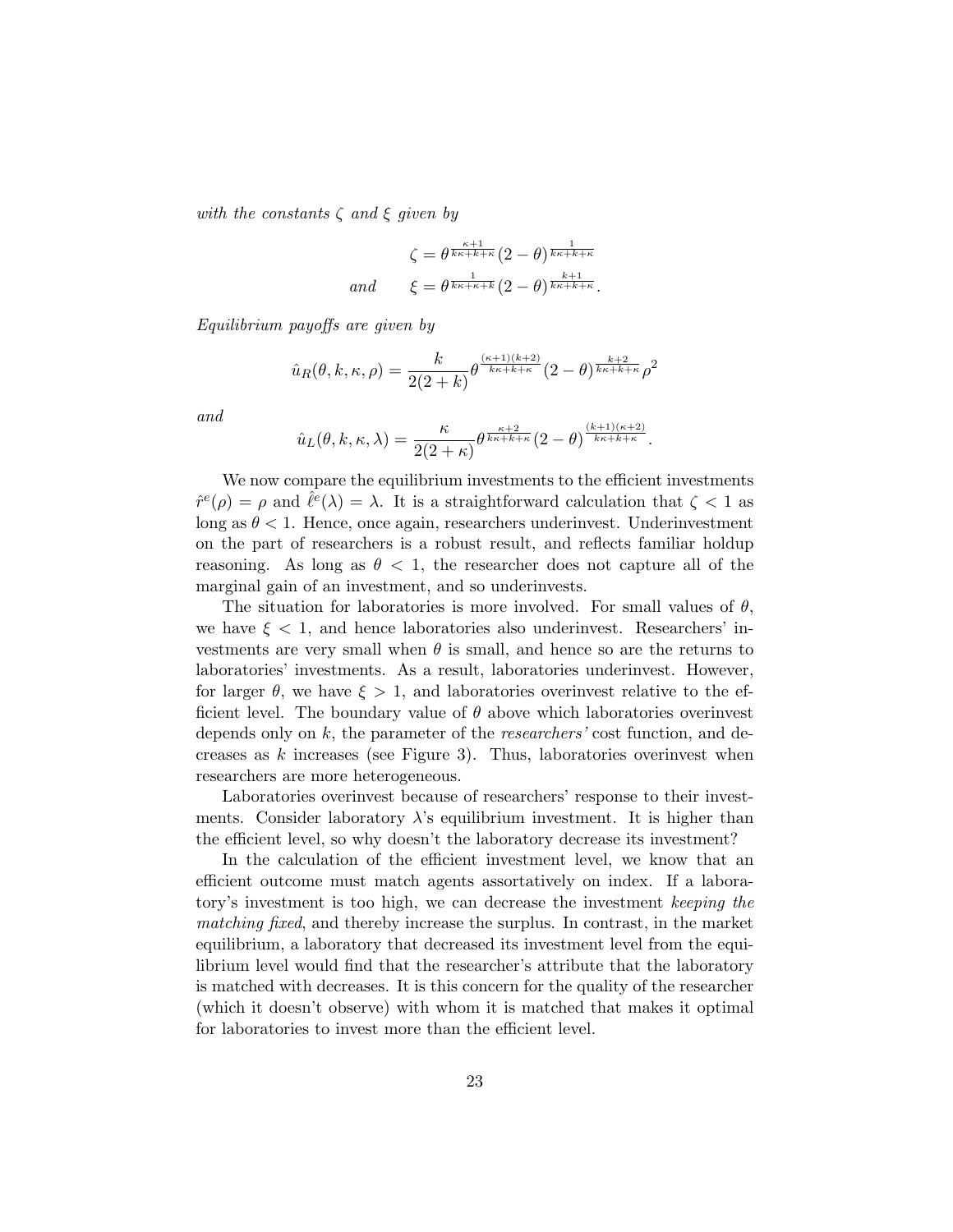

Figure 3: Laboratories overinvest when researchers are more heterogeneous (i.e., for sufficiently large k). Laboratories overinvest if  $\xi > 1$  and underinvest if  $\xi < 1$ .

The intuition for laboratories' overinvestment is quite general, as long as laboratories' premuneration values increase with the attribute of their matched partner. Laboratories want higher-attribute researchers, and are willing to pay for them. But when they cannot directly observe researchers' attributes, they cannot simply pay for higher-attribute researchers by accepting lower prices to match, since that would be equally attractive to all researchers. But they can increase their attractiveness to matched partners by investing more. This makes a laboratory more attractive to all researchers, but more so for higher attribute researchers. Hence, a laboratory can combine an increase in their attribute with an increase in their price that will screen potential researchers so that only higher attribute researchers will find the combination attractive.

#### 4.4 The Effects of Competition

As k increases, the range of values of  $\theta$  for which laboratories overinvest expands. This naturally directs our attention to the effect on investment incentives as  $k$  and  $\kappa$ , and hence the degree of competition between researchers and laboratories, vary.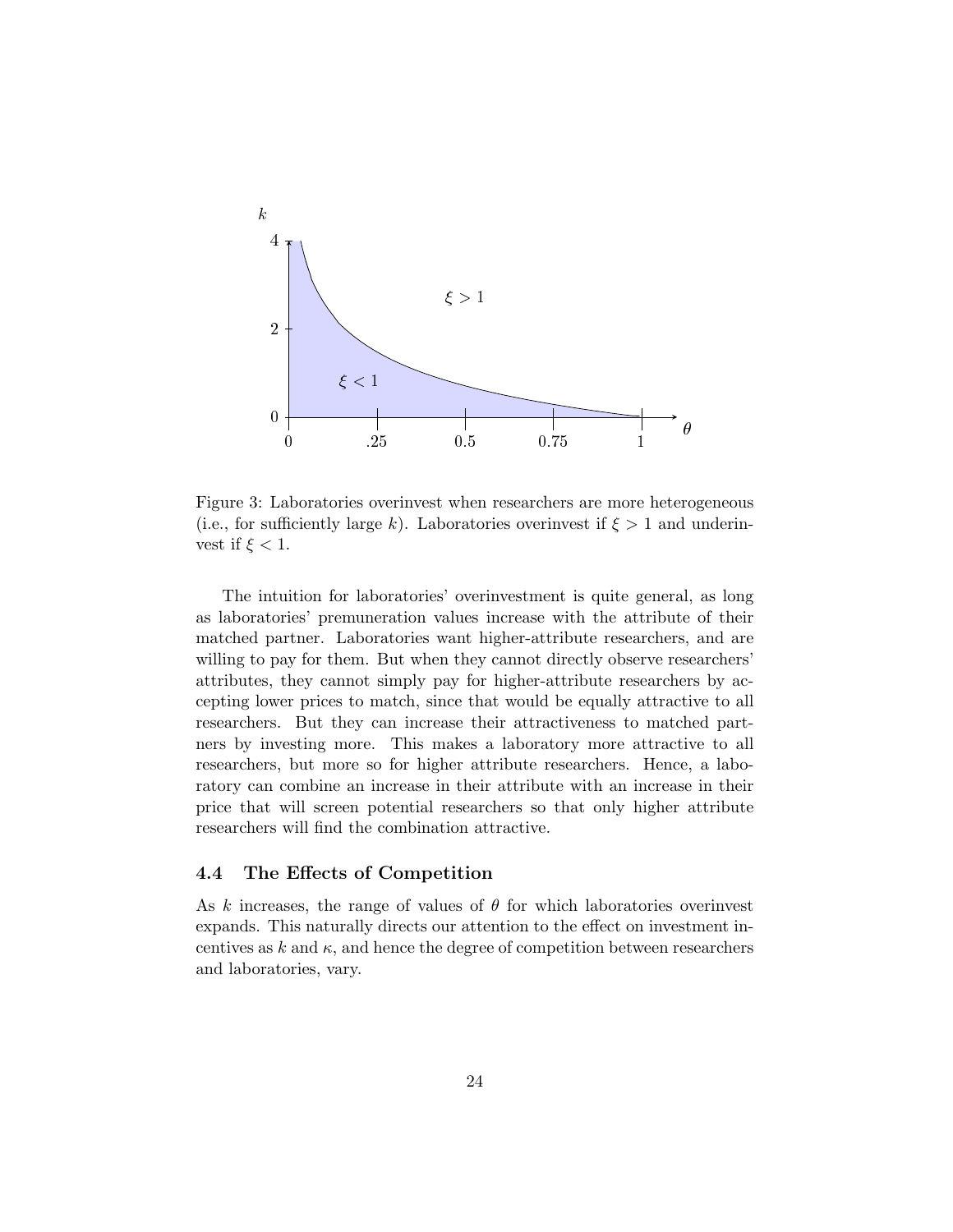First, we hold k fixed and consider the limits with respect to  $\kappa$ :

$$
\lim_{\substack{\kappa \to \infty}} \zeta = \theta^{1/(1+k)}, \qquad \lim_{\substack{\kappa \to 0 \\ \kappa \to \infty}} \zeta = [\theta(2-\theta)]^{1/k},
$$
\n
$$
\lim_{\kappa \to \infty} \xi = 1, \qquad \text{and} \qquad \lim_{\kappa \to 0} \xi = \theta^{1/k}(2-\theta)^{(k+1)/k}.
$$

As  $\kappa$  grows large, the cost function for laboratory  $\lambda$  becomes increasing sharply curved around the attribute  $\ell = \lambda$ , and the attribute cost function approaches a function that is kinked at the value  $\ell = \lambda$ . This pushes laboratory  $\lambda$ 's attribute choice to  $\ell = \lambda$ , and returns us to the one-sided investment case of Section 3. The value  $\zeta$  approaches  $\theta^{1/(1+k)}$ , duplicating the solution from Section 3.

As  $\kappa \to 0$ , the laboratories become more homogeneous. The difference in limit behavior of the researchers reflects the limit behavior of the laboratories in the following sense: if  $k$  is such that the laboratories overinvest (relative to the efficient level), then  $\lim_{\kappa\to\infty}\zeta<\lim_{\kappa\to 0}\zeta$ , and conversely. Moreover, as laboratories become more homogeneous, their equilibrium payoffs converge to zero as competition allows the researchers to capture all the surplus.

Second, we fix  $\kappa$  and take limits with respect to k, giving

$$
\lim_{k \to \infty} \zeta = 1,
$$
\n
$$
\lim_{k \to \infty} \xi = (2 - \theta)^{1/(1 + \kappa)} \qquad \text{and} \qquad \lim_{k \to 0} \xi = [\theta(2 - \theta)]^{1/\kappa},
$$
\n
$$
\lim_{k \to \infty} \xi = (2 - \theta)^{1/(1 + \kappa)} \qquad \text{and} \qquad \lim_{k \to 0} \xi = [\theta(2 - \theta)]^{1/\kappa}.
$$

In this case, as  $k \to \infty$ , researcher  $\rho$ 's investment approaches  $r = \rho$  (as  $\lim_{k\to\infty} \zeta = 1$ , and we obtain the one-sided investment case in which researcher attributes are fixed and laboratories invest. Moreover,  $\lim_{k\to\infty} \xi$  $(2-\theta)^{1/(1+k)} > 1$ , and hence laboratories overinvest. Again, we see that the inefficiency arises our of the unobservability of researchers' attributes rather than the nature of investment. However, when only laboratories invest, we have overinvestment, arising out of laboratories' attempts to attract better researchers (at higher prices) by increasing their investments.

As researchers become homogenous (i.e.,  $k \to 0$ ), laboratories necessarily underinvest (consistent with our intuition from the previous section).

Third, we take limits as  $k = \kappa$ , giving

$$
\lim_{k=\kappa\to\infty}\zeta=1, \qquad \lim_{k=\kappa\to 0}\zeta=0, \n\lim_{k=\kappa\to\infty}\xi=1, \qquad \text{and} \qquad \lim_{k=\kappa\to 0}\zeta=0.
$$

Here we approach the efficient outcome as  $k = \kappa$  gets large and no investments as  $k = \kappa$  vanish. However, care should be taken in the interpretation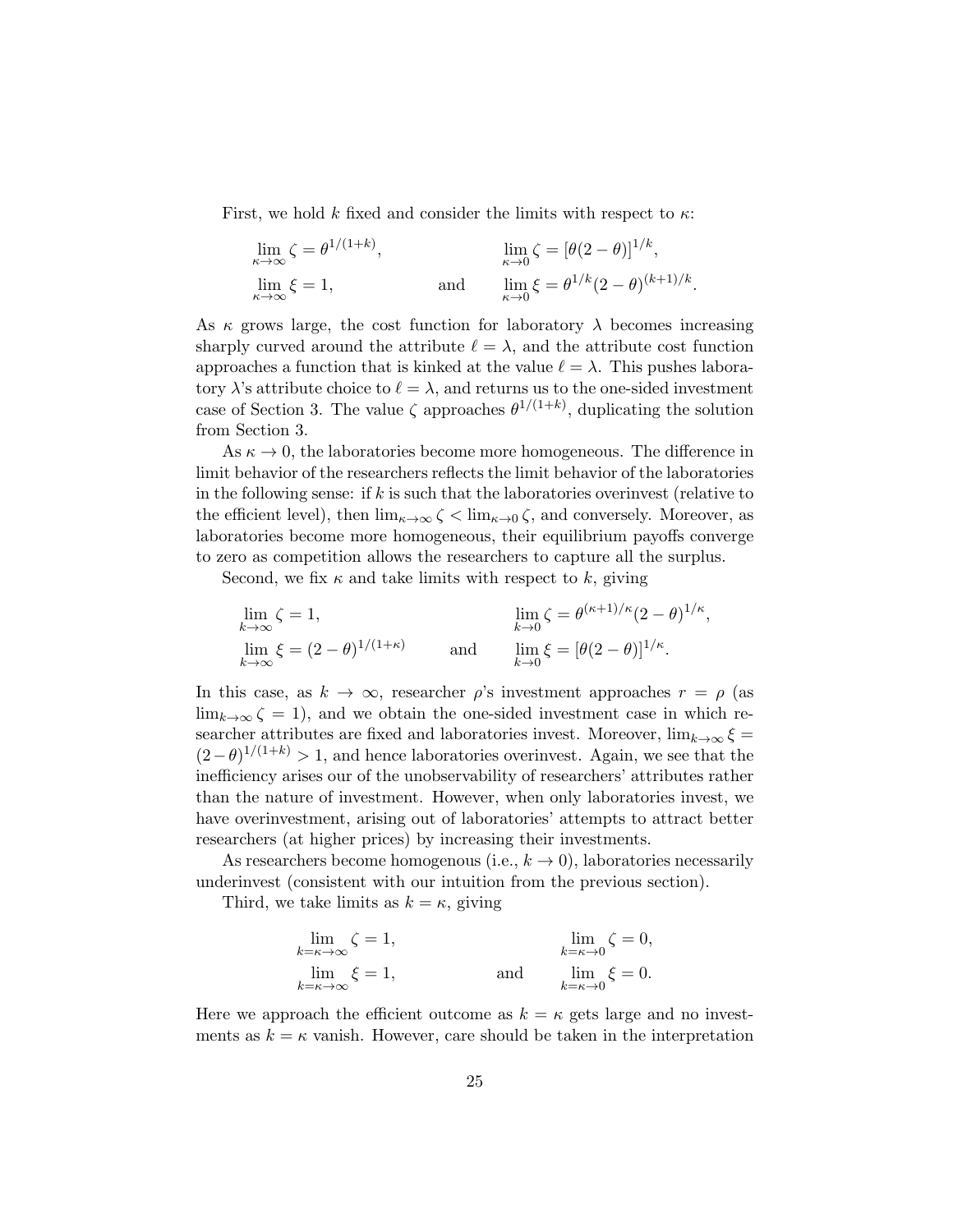of these limits, since the order matters. For example,  $\lim_{\kappa \to \infty} \lim_{k \to \infty} \zeta =$  $1 \neq 0 = \lim_{k \to \infty} \lim_{\kappa \to \infty} \zeta$ . The first order reflects a scenario where researchers are more heterogenous than laboratories, and the second the reverse.

### 5 Discussion

Our basic result is that researchers underinvest. To keep our discussion simple, we focus on the case in which researchers only invest. In equilibrium, researcher  $\rho$  chooses investment

$$
r_R(\rho) = \rho \cdot \theta^{\frac{1}{1+k}},\tag{14}
$$

while the efficient investment is  $r = \rho$ . It is apparent from (14) that the underinvestment problem is most severe in markets in which researchers' premuneration values are relatively low  $(\theta \text{ is small})$ , and researchers are relatively homogeneous and consequently compete aggressively (k is small). An important part of researchers' premuneration value is the human capital they acquire in the course of a match. We can accordingly expect underinvestment to be especially problematic in occupations in which researchers (workers) acquire relatively little human capital. Similarly, for given premuneration values, underinvestment will be severe in occupation in which workers learn a specific skill (e.g., passing a certification exam that is a prerequisite for performing some duty), and workers who have acquired that skill are largely substitutes. In this case, those who invest will compete away the benefits of the acquired skill, with the benefits of the increased efficiency accruing to the firms.

Our model not only indicates when underinvestment is likely to be particularly problematic, but also allows us to examine how one might address this underinvestment. We first consider subsidizing investments. An investment subsidy is a program that transforms a researcher's index  $\rho$  into the index  $\hat{\rho}$ , where

$$
\hat{\rho}=b_0+b_1\rho.
$$

If  $\hat{\rho} > \rho$ , then the cost of investment for this researcher has been decreased. Setting  $b_0 = 0$  has the effect of multiplying the cost function by  $b_1^{-k}$ , and hence gives simply a proportionate reduction in every cost. Setting  $b_0$  > 0 and letting  $b_1$  diminish reduces the sensitivity of costs to the type of researcher. Indeed, as  $b_1 \rightarrow 0$ , the researchers become identical, while as  $b_1 \rightarrow \infty$ , the researchers become arbitrarily heterogeneous.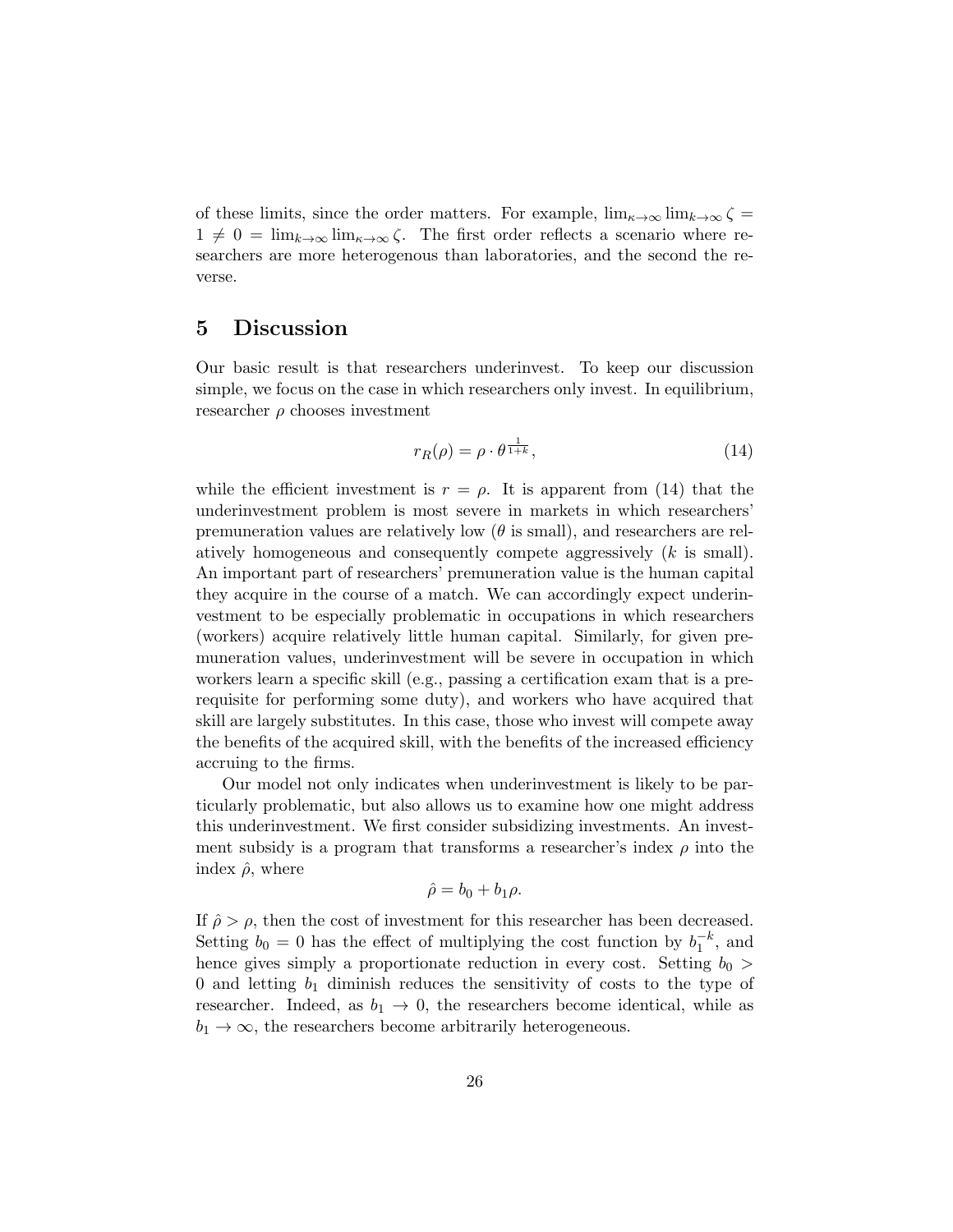Policies that increase  $b_0$  confer a cost reduction that is not directly related to a researcher's type. We might think of the investment costs as reflecting primarily the costs of higher education, including monetary costs, opportunity costs, and the disutility of attached to seemingly endless problem sets. Policies to decrease the costs across the board might include tuition subsidies, free access to junior colleges for all, subsidized loans to replace lost earnings, and enhanced K-12 education programs to make the work more bearable.<sup>16</sup>

Policies that increase  $b_1$  have a differential impact on high-ability researchers. These might include steps that make a college education more effective, such as acquiring new technology for teaching or adopting effective teaching methods, creating internship and research programs, enhancing libraries, and so on. These policies may have effects on all, but may benefit some researchers more than others. Suppose, for example, that investment consists of sitting in the library and memorizing formulas. Suppose that all researchers are equally proficient at the task—everyone can memorize the same number of formulas per hour—but that researchers vary in the disutility they get from sitting in the library and memorizing. Then making the library more pleasant, perhaps by installing comfortable chairs, free coffee, more flexible opening hours, and air conditioning, will lower the cost of investing to all workers, but will do so differentially. The workers who invest most (those who spend the most time in the library) will be subsidized more, with a greater efficiency gain than if the extra cost were somehow distributed evenly across all workers. Alternatively, suppose researchers differ in ability to memorize formulas, with the higher ability researchers able to memorize more per hour than the lower ability, and suppose also that all researchers have the same opportunity cost of time. Here, merit-based scholarships will better target the higher investing workers than increased amenities.

One might also encourage researcher investments by enhancing laboratories' attributes. Larger values of  $\ell$  increase the surplus, in turn giving rise to enhanced incentives for researchers to invest. We could accordingly think of programs that transform laboratory investment  $\ell = \lambda$  into  $\hat{\ell}$ , where

$$
\hat{\ell} = a_0 + a_1 \lambda.
$$

As  $a_1 \rightarrow 0$ , the laboratories become more homogenous, while as  $a_1 \rightarrow \infty$ , the laboratories become arbitrarily heterogeneous. One might think of subsi-

<sup>&</sup>lt;sup>16</sup>Increasing  $b_0$  makes researchers more homogeneous, leading to enhanced competition that shifts payoffs towards laboratories. There is then an argument for taxing laboratories to pay for the subsidies.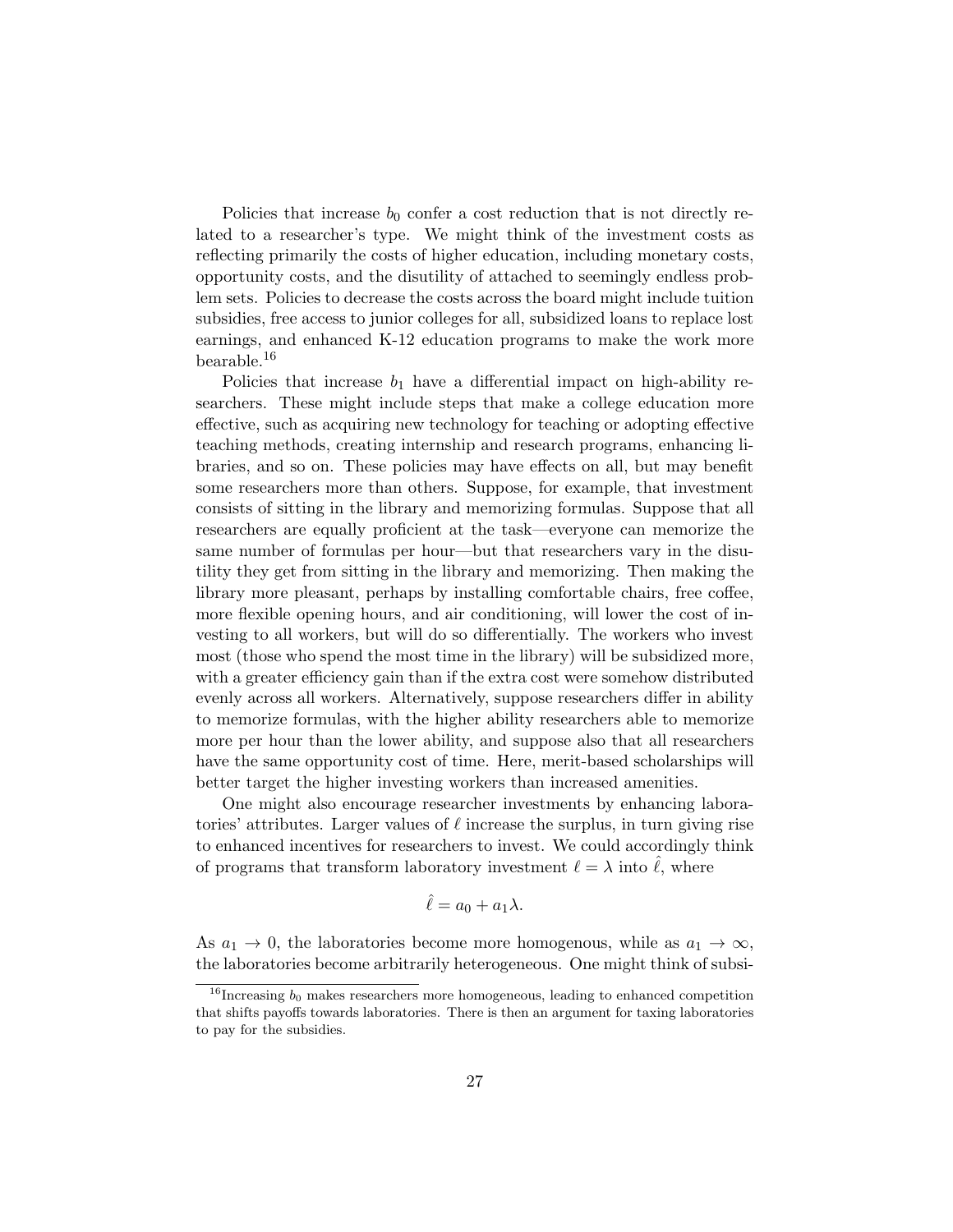dizing the computerization of laboratory operations, or supporting research into new techniques.

Since we continue to have single crossing, market clearing still requires researcher  $\rho$  be matched with laboratory  $\lambda$ , which implies that researcher of type  $\hat{\rho}$  be matched with laboratory with attribute

$$
\hat{\ell} = a_0 - \frac{a_1 b_0}{b_1} + \frac{a_1}{b_1} \hat{\rho} =: \alpha + \beta \hat{\rho}.
$$

It is straightforward to verify that the matching equilibrium researcher attribute choice function is given by

$$
\hat{r}_R(\hat{\rho}) = \theta^{1/(1+k)} r^e(\hat{\rho}),
$$

where

$$
\hat{r}^e(\hat{\rho}) := [(\alpha + \beta \rho) \rho^k]^{1/(1+k)}
$$

is the efficient attribute choice.

As one would expect, changing the costs of investments changes researchers' efficient attribute choice. However subsidizing either researcher investment costs or laboratory attributes does not affect the relative underinvestment of researchers in the matching equilibrium. One may identify other reasons for subsidizing investments, but closing the equilibrium inefficiency in investments is not one of them.

One might focus on the outputs rather than inputs of a match, considering taxes and subsidies on the portions of the surplus accruing to the researcher and laboratory. Indeed, the unfettered ability to tax or subsidize premuneration values provides a perfect remedy for underinvestment. One need only impose a hundred-percent tax on laboratories' premuneration values, with a corresponding subsidy on researchers' premuneration values, in order to ensure efficient investments. A tax of one hundred percent sounds draconian, but notice that if k is not too large (i.e., researchers are not too heterogeneous, which is precisely the circumstances in which underinvestment is particularly problematic), then laboratory payoffs under such a program will be very close to the that which they would receive if  $\theta$  was set so as to maximize their payoff.

The difficulty is that the same legal and institutional obstacles the preclude arbitrarily rearranging premuneration values may make it impractical to tax them. The government may find it difficult to tax human capital, Instead, it is likely that we can tax some but not all of the factors that determine  $\theta \ell r - p(\ell)$  for the researcher and  $(1 - \theta)\ell r + p(\ell)$  for the laboratory. Examining this optimal tax problem would require a yet more detailed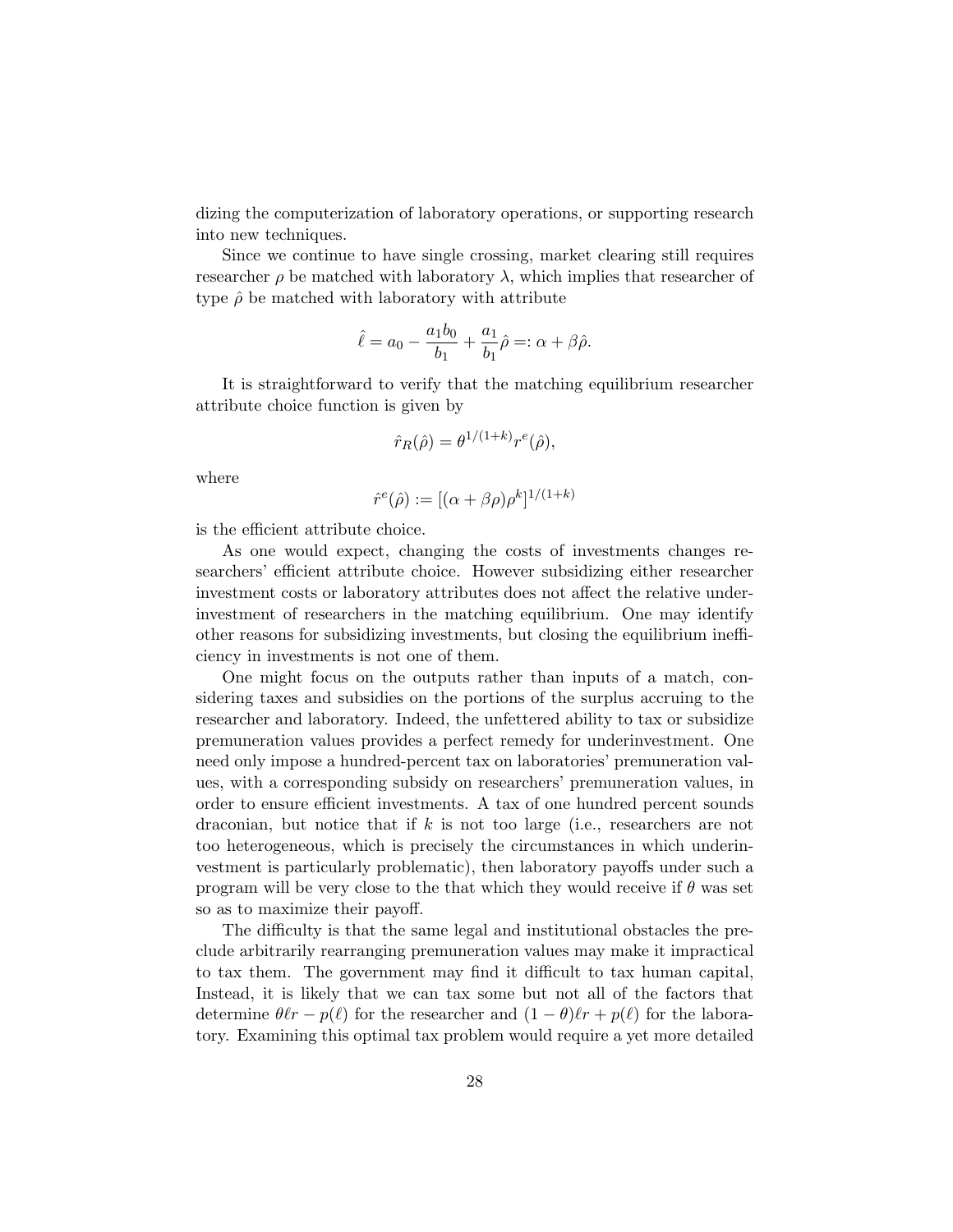model, delving into the details of how premuneration values are determined. Notice, however, that the basic problem is to increase investments. A proportional subsidy to the payoff  $\theta\ell r-p(\ell)$  is equivalent to a cost subsidy, and hence (as we have seen) will not close the efficiency gap. Instead, we will need subsidies to researchers whose marginal value increases as premuneration values increase, building in a degree of regressiveness.

We have obtained clean comparative static results with respect to important aspects of prematch investment behavior by putting structure on the surplus function, premuneration values and cost functions. It is clear that the precise nature of the results depends on that structure. However, the value of the model extends beyond these particular results, with the framework underlying the analysis allowing us to identify which aspects of a particular problem can be important, and how they are likely to qualitatively affect investment decisions.

## A Proofs

**Proof of Lemma 1.** En route to a contradiction, suppose  $p$  is not strictly increasing. Then there are two laboratories  $\ell' < \ell$  satisfying  $p(\ell') \geq p(\ell)$ . But then no researcher will choose laboratory  $\ell'$  — why pay just as much or more for an inferior laboratory? Hence,  $\ell_R$  cannot be market clearing. Continuity similarly follows from the observation that if the function  $p$  takes an upward jump at  $\ell'$ , then there will be an interval of laboratories  $(\ell', \ell' + \varepsilon)$ that will be unchosen by researchers, again contradicting our assumption that  $\ell_R$  is market clearing. Ē

**Proof of Lemma 2.** We first argue that  $r_R$  is weakly increasing. Suppose not, so that there exist researchers  $\hat{\rho} > \rho$  such that  $\hat{r} = r_R(\hat{\rho}) < r_R(\rho) = r$ . Since researchers are optimizing in their attribute and laboratory choices,

$$
h_R(r, \ell_R(\rho)) - p(\ell_R(\rho)) - c(r, \rho) \geq h_R(\hat{r}, \ell_R(\hat{\rho})) - p(\ell_R(\hat{\rho})) - c(\hat{r}, \rho)
$$

and

$$
h_R(\hat{r}, \ell_R(\hat{\rho})) - p(\ell_R(\hat{\rho})) - c(\hat{r}, \hat{\rho}) \geq h_R(r, \ell_R(\rho)) - p(\ell_R(\rho)) - c(r, \hat{\rho}),
$$

which when added together, gives

$$
c(r,\rho)+c(\hat{r},\hat{\rho})\ \leq\ c(\hat{r},\rho)+c(r,\hat{\rho}),
$$

a contradiction.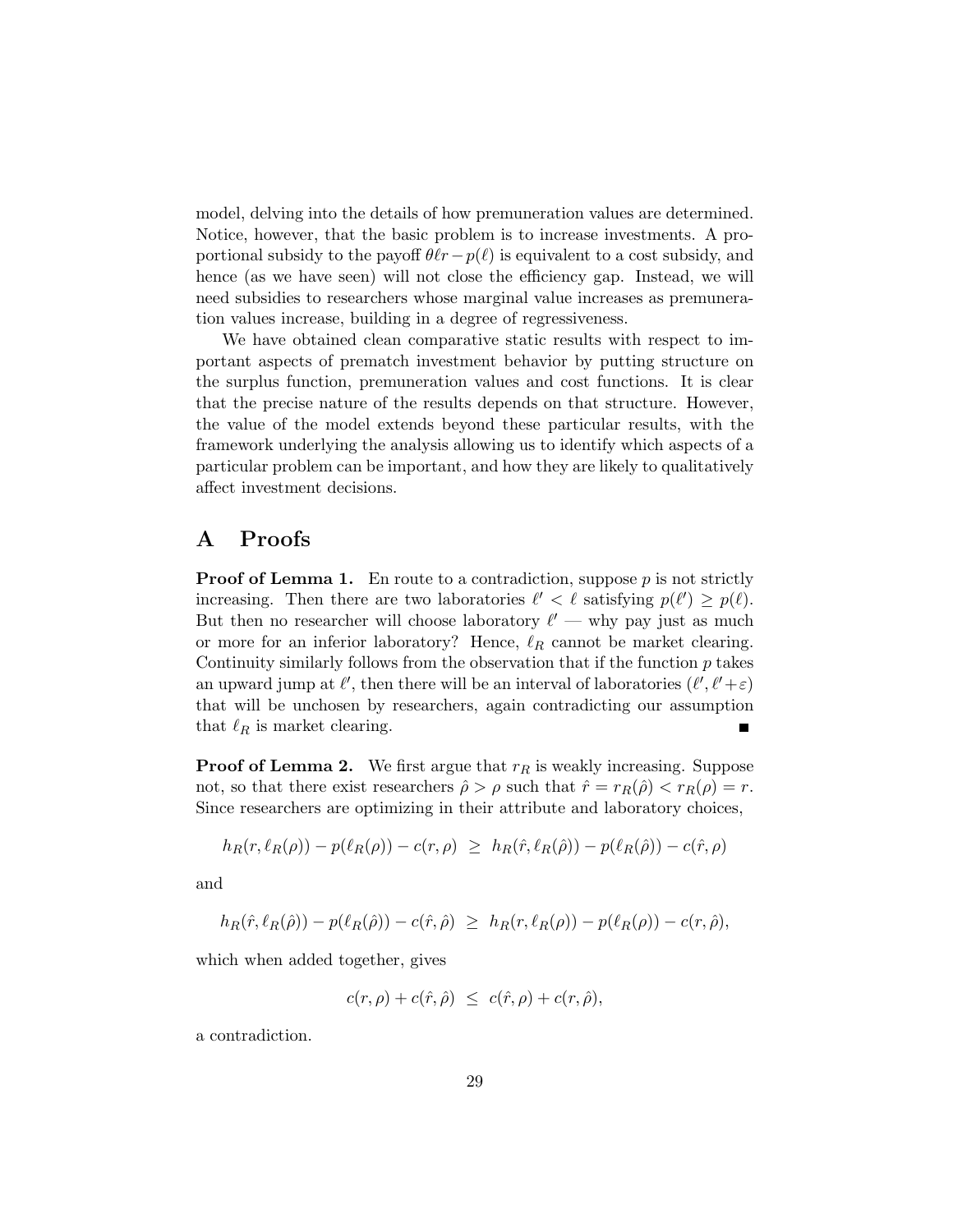We now argue that  $r_R$  is strictly increasing. If  $r_R$  is not strictly increasing, there exist  $\hat{\rho} > \rho$  such that  $\ell_R(\hat{\rho}) = \ell$  and  $\hat{r} = r_R(\hat{\rho}) = r = r_R(\rho)$ , and so  $\hat{\ell}$  is an optimal choice for both  $\hat{\rho}$  and  $\rho$  at r. Since  $\ell_R$  is market clearing, we can assume  $\ell_R(\hat{\rho}) = \hat{\ell} > 0$ . But this implies that  $\rho$ 's choice of  $r = \hat{r}$ must be optimal given  $\ell$ . But this is impossible (since the marginal cost of attributes is strictly decreasing in  $\rho$ ).

**Proof of Lemma 3.** We first argue that in equilibrium, the researcher laboratory-choice function is strictly increasing. Let  $\hat{\rho} > \rho$  and hence, from Lemma 2,  $\hat{r} = r_R(\hat{\rho}) > r_R(\rho) = r$ . We need to show that  $\hat{\ell} = \ell_R(\hat{\rho}) >$  $\ell_R(\rho) = \ell$ . Suppose this is not the case. Then since researchers with attributes  $r$  and  $\hat{r}$  are optimizing in their choice of laboratories, we have

$$
h_R(r,\ell) - p(\ell) \geq h_R(r,\hat{\ell}) - p(\hat{\ell})
$$
  
and 
$$
h_R(\hat{r},\hat{\ell}) - p(\hat{\ell}) \geq h_R(\hat{r},\ell) - p(\ell),
$$

which when added, give

$$
h_R(r,\ell) + h_R(\hat{r},\hat{\ell}) \ge h_R(r,\hat{\ell}) + h_R(\hat{r},\ell),
$$

which is impossible if  $\hat{\ell} \leq \ell$  when  $\hat{r} > r$ .

The conclusion of the lemma then follows from equilibrium  $\ell_R$  being a strictly increasing and measure-preserving map from  $[0, 1]$  onto  $[0, 1]$ : Fixing  $\rho \in [0, 1]$ , and recalling footnote 9, we have  $\mu\{\ell | \ell = \ell_R(\hat{\rho}) \text{ for } \hat{\rho} \in [0, \rho] \} = \mu([0, \ell_P(\rho)]) = \ell_P(\rho)$ . and so  $\rho = \mu([0, \rho]) = \ell_P(\rho)$ .  $\mu([0, \ell_R(\rho)]) = \ell_R(\rho)$ , and so  $\rho = \mu([0, \rho]) = \ell_R(\rho)$ .

#### Proof of Proposition 5.

We conjecture that there is an equilibrium in linear strategies:

$$
\hat{r}_R(\rho) = \zeta \rho \quad \hat{\ell}_R(\rho) = \xi \rho, \text{ and } \hat{\ell}_L(\lambda) = \xi \lambda.
$$

The last equality of the coefficients in  $\hat{\ell}_R$  and  $\hat{\ell}_L$  comes from market clearing. The first order conditions are

$$
\theta \ell = \frac{r^{1+k}}{\rho^k},\tag{A.1}
$$

$$
\theta r = \hat{p}'(\ell), \quad \text{and} \tag{A.2}
$$

$$
(1 - \theta)[\hat{r}(\ell) + \ell \hat{r}'(\ell))] + \hat{p}'(\ell) = \frac{\ell^{\kappa+1}}{\lambda^{\kappa}}.
$$
\n(A.3)

We can eliminate  $\hat{p}'$  by combining  $(A.2)$  and  $(A.3)$  to get

$$
(1 - \theta)[\hat{r}(\ell) + \ell \hat{r}'(\ell))] + \theta \hat{r}(\ell) = \frac{\ell^{\kappa + 1}}{\lambda^{\kappa}}.
$$
 (A.4)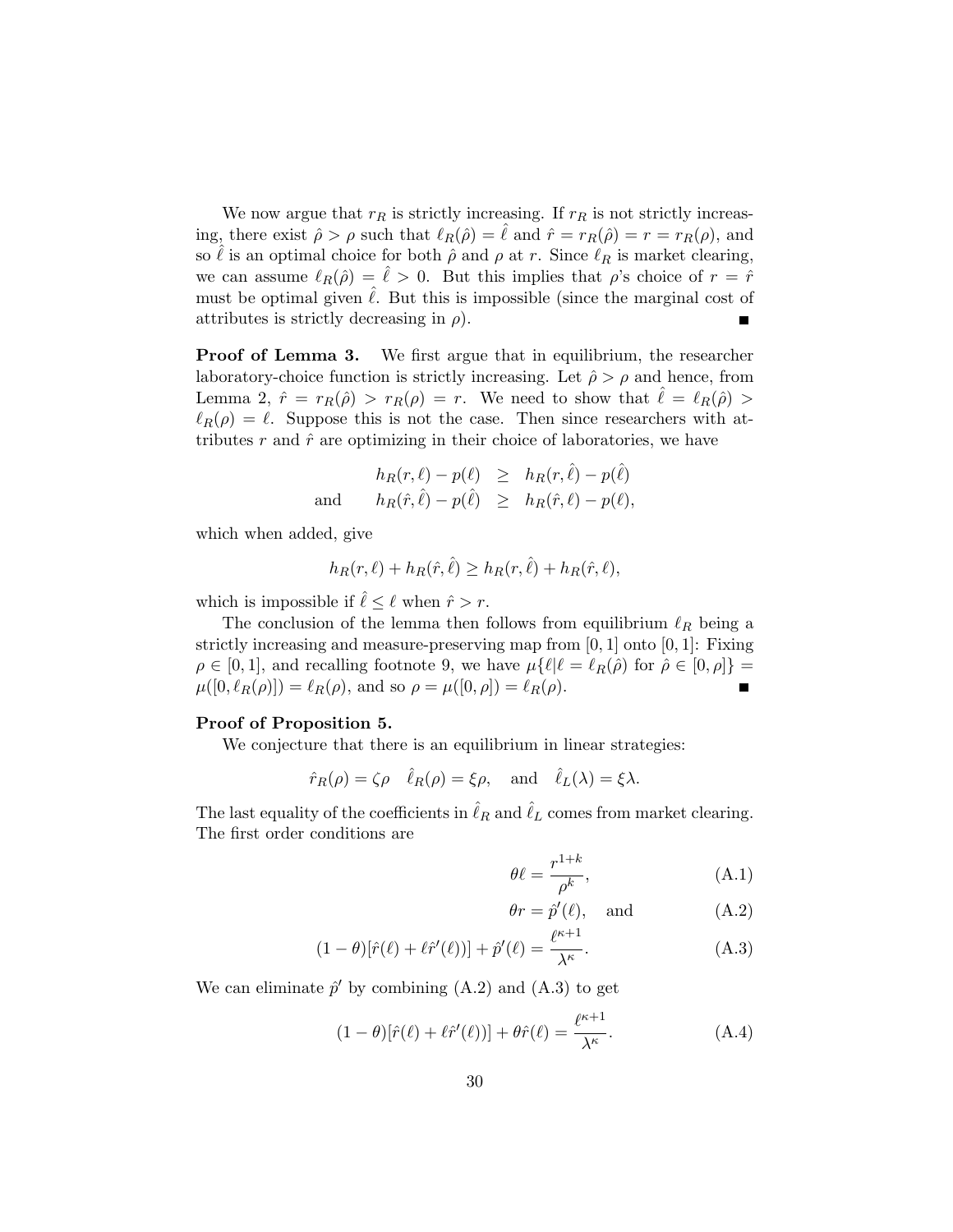Substituting the conjectured linear equilibrium functional forms into (A.1) gives  $\ddotsc$ 

$$
\theta \xi \rho = \frac{(\zeta \rho)^{1+k}}{\rho^k} \implies \theta \xi = \zeta^{1+k}.
$$

From (A.4), we get

$$
(1 - \theta)2\frac{\zeta}{\xi} + \frac{\theta\zeta}{\xi} = \frac{(\xi\lambda)^{\kappa}}{\lambda^{\kappa}}
$$
  
\n
$$
\implies (2 - \theta)\zeta = {\zeta^{\kappa+1}}
$$
  
\n
$$
\implies (2 - \theta)\zeta = \left(\frac{\zeta^{1+k}}{\theta}\right)^{\kappa+1}
$$
  
\n
$$
\implies \zeta^{k\kappa + k + \kappa} = \theta^{\kappa+1}(2 - \theta)
$$

which implies

$$
\zeta = \theta^{\frac{\kappa+1}{k\kappa+k+\kappa}} (2-\theta)^{\frac{1}{k\kappa+k+\kappa}},\tag{A.5}
$$

and so

$$
\xi = \frac{\zeta^{k+1}}{\theta} = \frac{\theta^{\frac{(\kappa+1)(k+1)}{k\kappa+k+\kappa}}(2-\theta)^{\frac{k+1}{k\kappa+k+\kappa}}}{\theta} = \theta^{\frac{1}{k\kappa+\kappa+k}}(2-\theta)^{\frac{k+1}{k\kappa+k+\kappa}}.
$$
(A.6)

The expressions for equilibrium payoffs are the result of a straightforward calculation.

## References

- Acemoglu, D., and R. Shimer (1999): "Holdups and Efficiency With Search Frictions," International Economic Review, 40(4), 827–849.
- Bhaskar, V., and E. Hopkins (2011): "Marriage as a Rat Race: Noisy Pre-Marital Investments with Assortative Matching," Discussion Paper 2011-65, Scottish Institute for Research in Economics.
- Bulow, J., and J. Levin (2006): "Matching and Price Competition," American Economic Review, 96(3), 652–668.
- Coase, R. H. (1960): "The Problem of Social Cost," Journal of Law and Economics, 2(1), 1–40.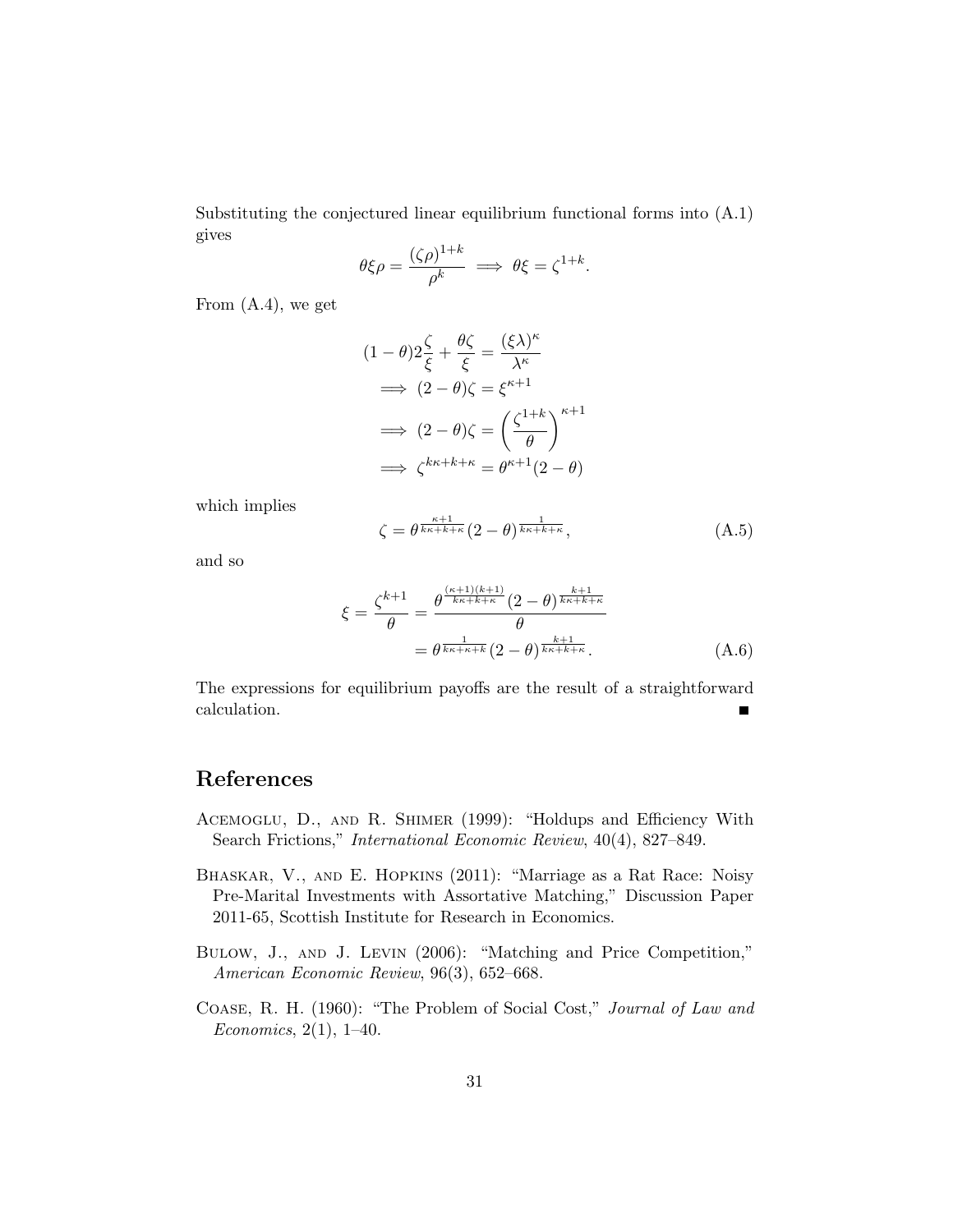Cole, H. L., G. J. Mailath, and A. Postlewaite (1995): "Incorporating Concern for Relative Wealth Into Economic Models," Federal Reserve Bank of Minneapolis Quarterly Review, 19(3), 12–21.

(2001): "Efficient Non-Contractible Investments in Large Economies," Journal of Economic Theory, 101(2), 333–373.

- Cramton, P., R. Gibbons, and P. Klemperer (1987): "Dissolving a Partnership Efficiently," *Econometrica*, 55(3), 615–632.
- de Meza, D., and B. Lockwood (2010): "Too much Investment? A Problem of Endogenous Outside Options," Games and Economic Behavior,  $69(2)$ ,  $503-511$ .
- Eeckhout, J., and P. Kircher (2010): "Sorting and Decentralized Price Competition," Econometrica, 78(2), 539–574.
- Gall, T., P. Legros, and A. F. Newman (2006): "The Timing of Education," Journal of the European Economic Association, 4(2-3), 427–435.
- (2009): "Mismatch, Rematch, and Investment," Unpublished paper.
- Grossman, S. J., and O. D. Hart (1986): "The Costs and Benefits of Ownership: A Theory of Vertical and Lateral Integration," Journal of Political Economy, 94(4), 691–719.
- Hopkins, E. (2012): "Job Market Signalling of Relative Position, or Becker Married to Spence," Journal of the European Economic Association, 10(2), 290–322.
- HOPPE, H. C., B. MOLDOVANU, AND A. SELA (2009): "The Theory of Assortative Matching Based on Costly Signals," Review of Economic Studies, 76(1), 253–281.
- Hosios, A. J. (1990): "On the Efficiency of Matching and Related Models of Search and Unemployment," Review of Economic Studies, 57(2), 279– 298.
- Liu, Q., G. J. Mailath, A. Postlewaite, and L. Samuelson (2014): "Stable Matching with Incomplete Information," Econometrica, 82(2), 451–587.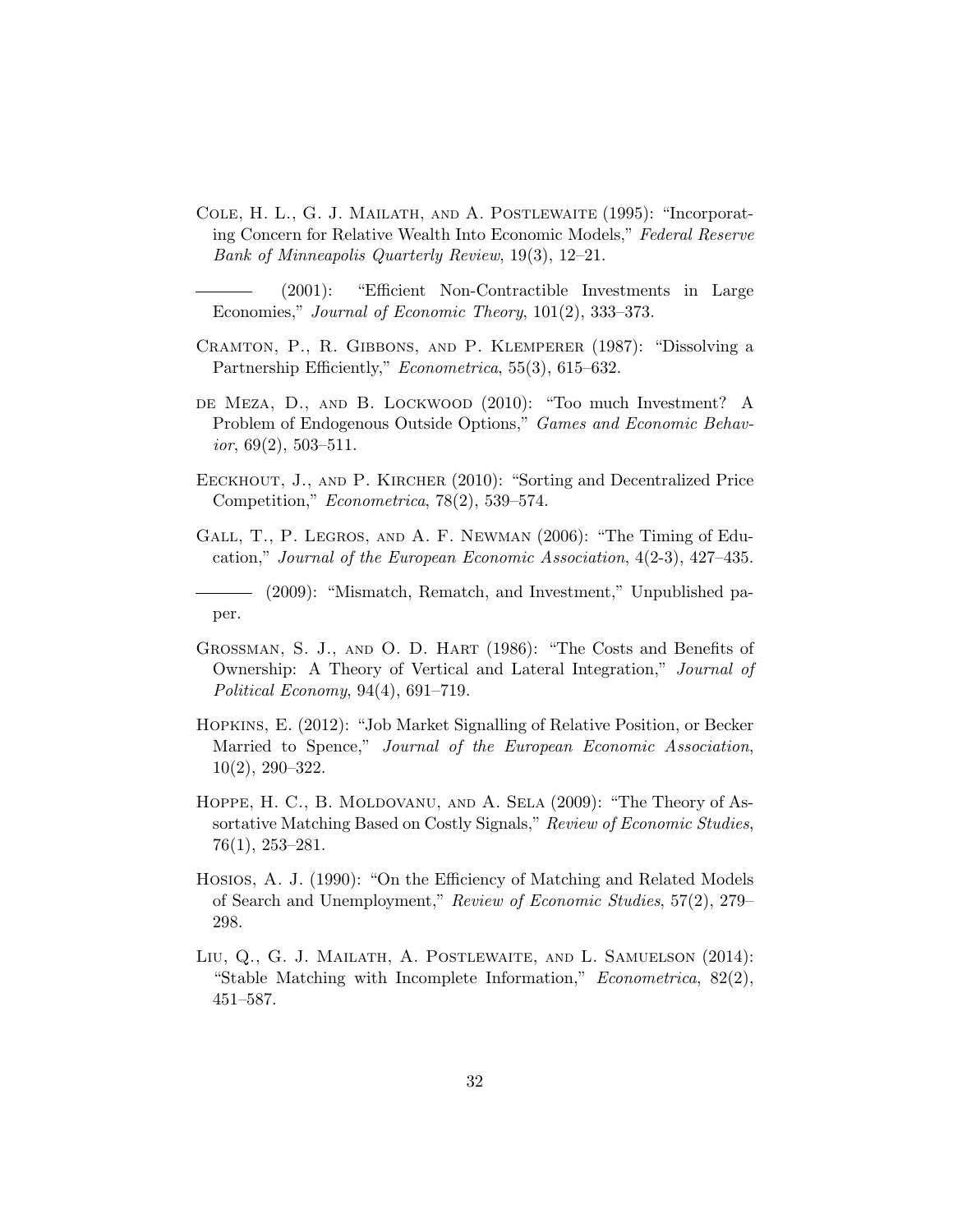- Mailath, G. J., A. Postlewaite, and L. Samuelson (2013): "Pricing and Investments in Matching Markets," Theoretical Economics, 8(2), 535– 590.
- Masters, A. (2011): "Commitment, Advertising and Efficiency of Two-Sided Investment in Competitive Search Equilibrium," Journal of Economic Dynamics and Control, 35(7), 1017–1031.
- Moen, E. R. (1997): "Competitive Search Equilibrium," Journal of Political Economy,  $105(2)$ ,  $385-411$ .
- NÖLDEKE, G., AND L. SAMUELSON (2015): "Investment and Competitive Matching," Econometrica, 83(3), 835–896.
- PETERS, M., AND A. SIOW (2002): "Competing Premarital Investments," Journal of Political Economy, 110(3), 592–608.
- Rege, M. (2008): "Why Do People Care About Social Status?," Journal of Economic Behavior and Organization, 66(2), 233–242.
- Shi, S. (2001): "Frictional Assignment. I. Efficiency," Journal of Economic Theory, 98(2), 232–260.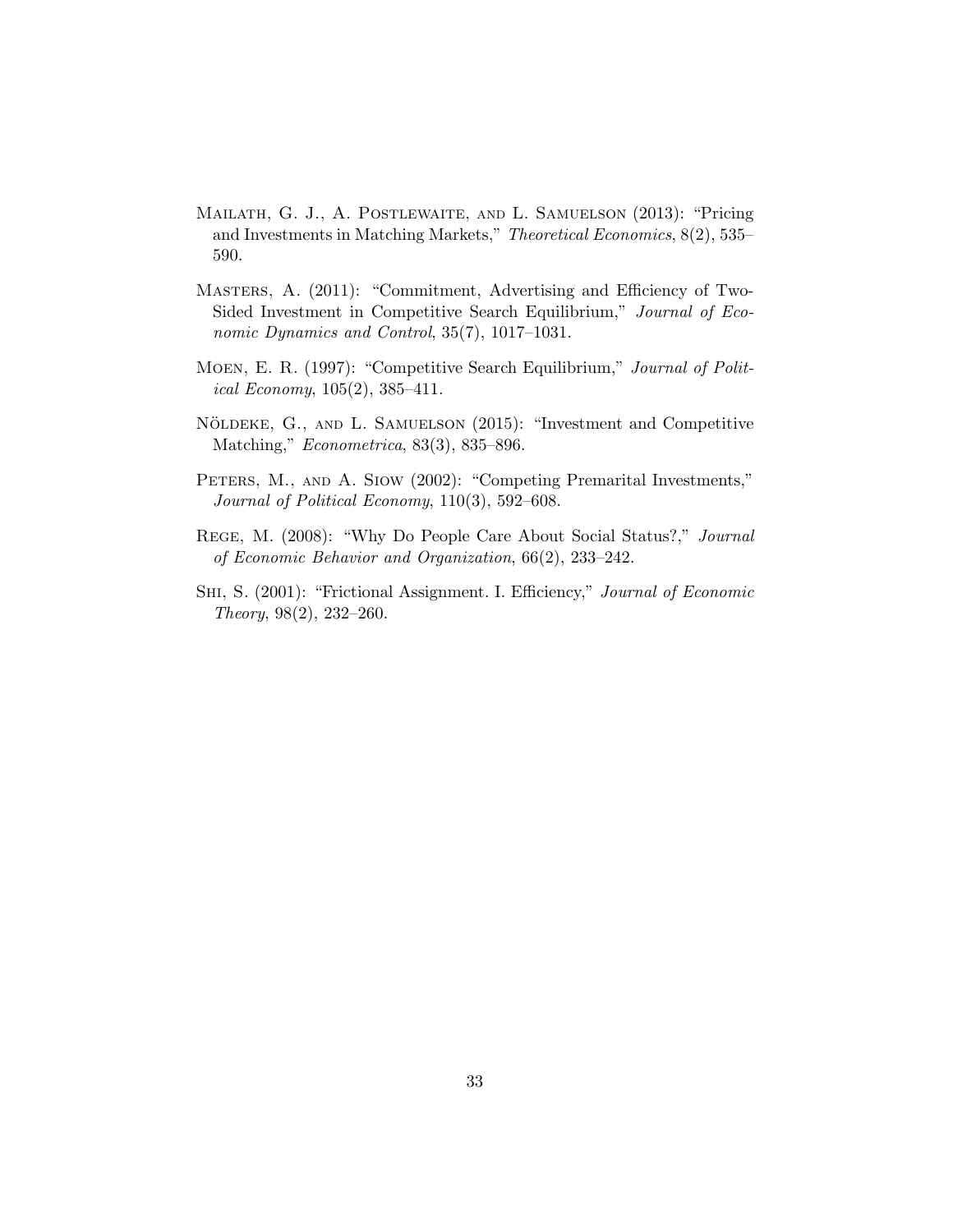## Premuneration Values and Investments in Matching Markets

### Supplementary Appendix: Endogenizing Information

June 8, 2015

George J. Mailath,<sup>1</sup> Andrew Postlewaite,<sup>2</sup> and Larry Samuelson<sup>3</sup>

### S.1 Introduction

Our analysis has assumed that laboratories could not learn researchers' attributes. This section examines the researcher-investment case on which the paper is focussed, but allows laboratories to learn the attributes of researchers at a cost. We will see that changes in premuneration values can have surprising effects on which laboratories become informed and on the resulting division of the surplus.

## S.2 Endogenous-Information Equilibria

We suppose that, by incurring a cost  $\kappa > 0$ , any given laboratory can acquire the ability to observe the attribute of each researcher. We can think of  $\kappa$  as the cost of hiring an agent who can test any applicant or the cost of installing a testing procedure. Assume that laboratories make their decisions of whether to become informed and researcher choose their investments simultaneously.<sup>4</sup>

If  $\kappa$  is sufficiently large, the gain in efficiency would not warrant a laboratory incurring the cost to become informed. On the other hand, for  $\kappa$ small, it is generally not an equilibrium for all laboratories to remain uninformed. To illustrate, suppose all laboratories are uninformed and that researchers choose attributes according to (8). If a laboratory deviates by becoming informed, it then can target any available researcher attribute, i.e., any attribute in the set  $[0, r_R(1)] = [0, \theta^{1/(1+k)}]$ . Suppose a laboratory

<sup>1</sup>Department of Economics, University of Pennsylvania, and Research School of Economics, Australian National University; gmailath@econ.upenn.edu.

<sup>2</sup>Department of Economics, University of Pennsylvania; apostlew@econ.upenn.edu.

<sup>3</sup>Department of Economics, Yale University; Larry.Samuelson@yale.edu

<sup>4</sup>This ensures that a laboratory cannot induce a change in researcher investment behavior by deciding to become informed.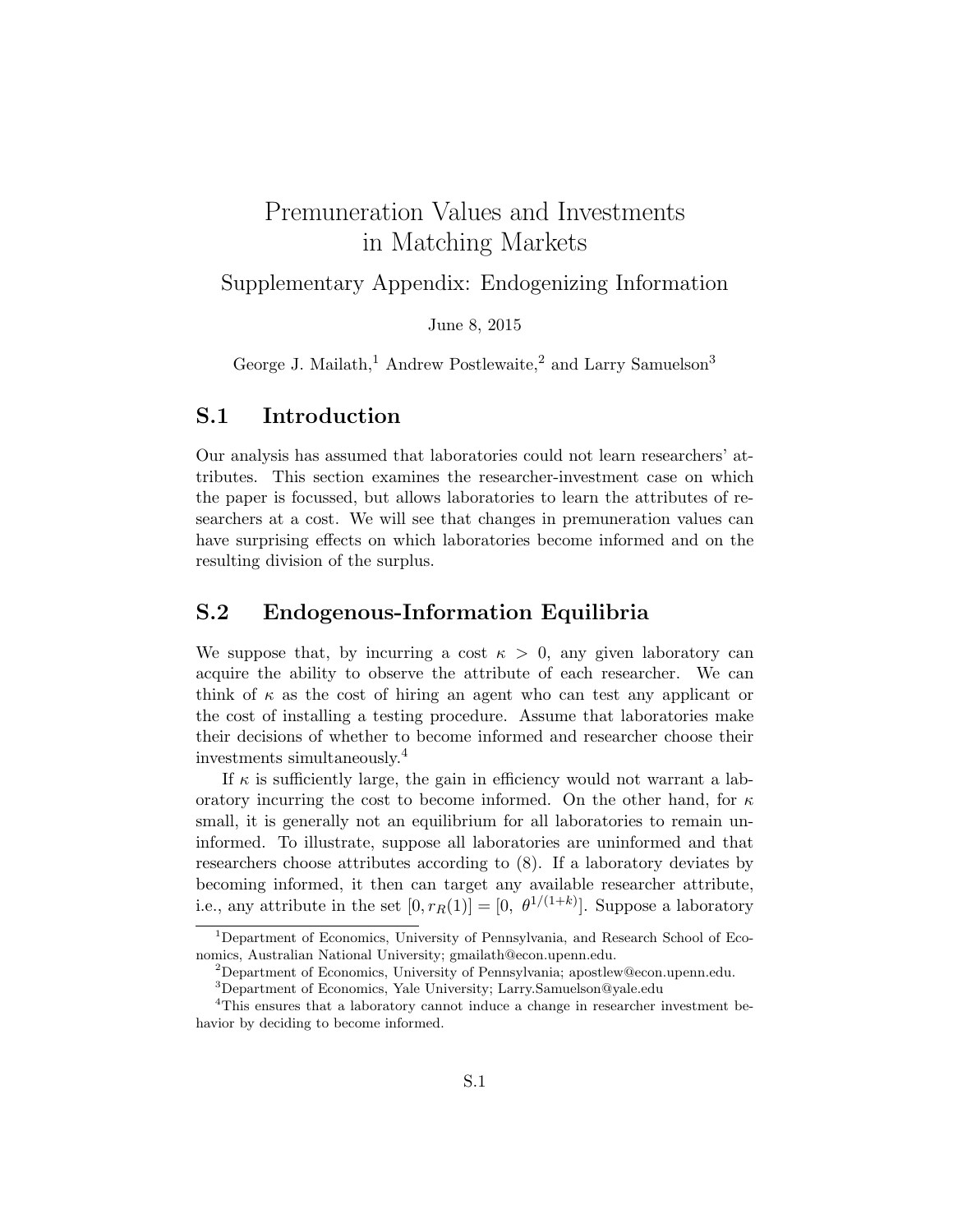$\lambda < \theta^{\frac{1}{1+k}}$  with (by assumption)  $\ell = \lambda$  becomes informed and then offers a price p to the researcher with attribute  $r = \ell$ , i.e., to a researcher of type  $\rho = \lambda \theta^{-1/(1+k)}$ .<sup>5</sup> Since the price is simply a transfer between the two agents, such an offer is a profitable deviation if and only if the surplus generated by the resulting match,  $\ell r - \kappa$  exceeds the ex post equilibrium payoffs of the two agents (using  $(10)-(11)$  for the first equality):

$$
u_L(\theta, k, \lambda) + u_R(\theta, k, \lambda \theta^{-1/(1+k)}) + c(\lambda, \lambda \theta^{-1/(1+k)})
$$
  
=  $\left[\frac{1}{2}\theta^{1/(1+k)}(2-\theta) + \frac{k}{2(2+k)}\theta^{k/(1+k)} + \frac{1}{(2+k)}\theta^{k/(1+k)}\right]\lambda^2$   
=  $\frac{\theta^{1/(1+k)}}{2}\left[2 - \theta + \theta^{(k-1)/(1+k)}\right]\lambda^2 =: g(\theta)\lambda^2.$ 

A straightforward calculation verifies the inequality  $g(\theta) < 1$  for all interior  $\theta$  (in particular,  $g(1) = 1$ ,  $g'(1) = 0$  and g is concave).

Thus for  $\kappa > 0$  but not too large, in equilibrium, some laboratories will choose to become informed. However, it is clear that not all laboratories will choose to become informed, since laboratories with types near 0 cannot under any circumstance generate sufficient surplus to cover the cost  $\kappa$ .

A natural hypothesis is that for positive but not too large  $\kappa$ , there will be a *hybrid* equilibrium characterized by a threshold  $\lambda$  with laboratories  $\lambda > \lambda$  incurring the cost to become informed and laboratories with  $\lambda < \lambda$ not incurring the cost.

In such an equilibrium, informed laboratories are priced by a function  $\hat{p}: [\lambda, 1] \times \mathbb{R}_+ \to \mathbb{R}_+$ , where  $\hat{p}(\ell, r)$  is the price paid by researcher of attribute r to laboratory of attribute  $\ell$ . We extend  $\hat{p}$  to  $[0, 1] \times \mathbb{R}_+$  to cover uninformed laboratories by requiring  $\hat{p}$  to be independent of r for  $\ell < \tilde{\lambda}$ . Researcher  $\rho$ maximizes  $2 + k$ 

$$
\max_{\ell,r} \theta \ell r - \hat{p}(\ell,r) - \frac{r^{2+k}}{(2+k)\rho^k}.\tag{S.1}
$$

**Definition S.1** A price function  $\hat{p}$ , cutoff  $\tilde{\lambda} \in [0, 1]$ , and researcher choices  $(\ell_R, r_R)$  constitute a hybrid equilibrium if

- 1. for every  $\rho \in [0,1]$ , the choice  $(\ell_R(\rho), r_R(\rho))$  solves  $(S.1)$ ,
- 2. for every  $\ell \in [0, \tilde{\lambda}],$  for all r and r',  $\hat{p}(\ell, r) = \hat{p}(\ell, r'),$
- 3. no laboratory  $\lambda \in [1, \lambda)$  strictly prefers to be informed at a cost of  $\kappa$ ,

<sup>&</sup>lt;sup>5</sup>The bound  $\lambda < \theta^{1/(1+k)}$  ensures that  $r = \ell$  is feasible, i.e.,  $r < \theta^{1/(1+k)}$ .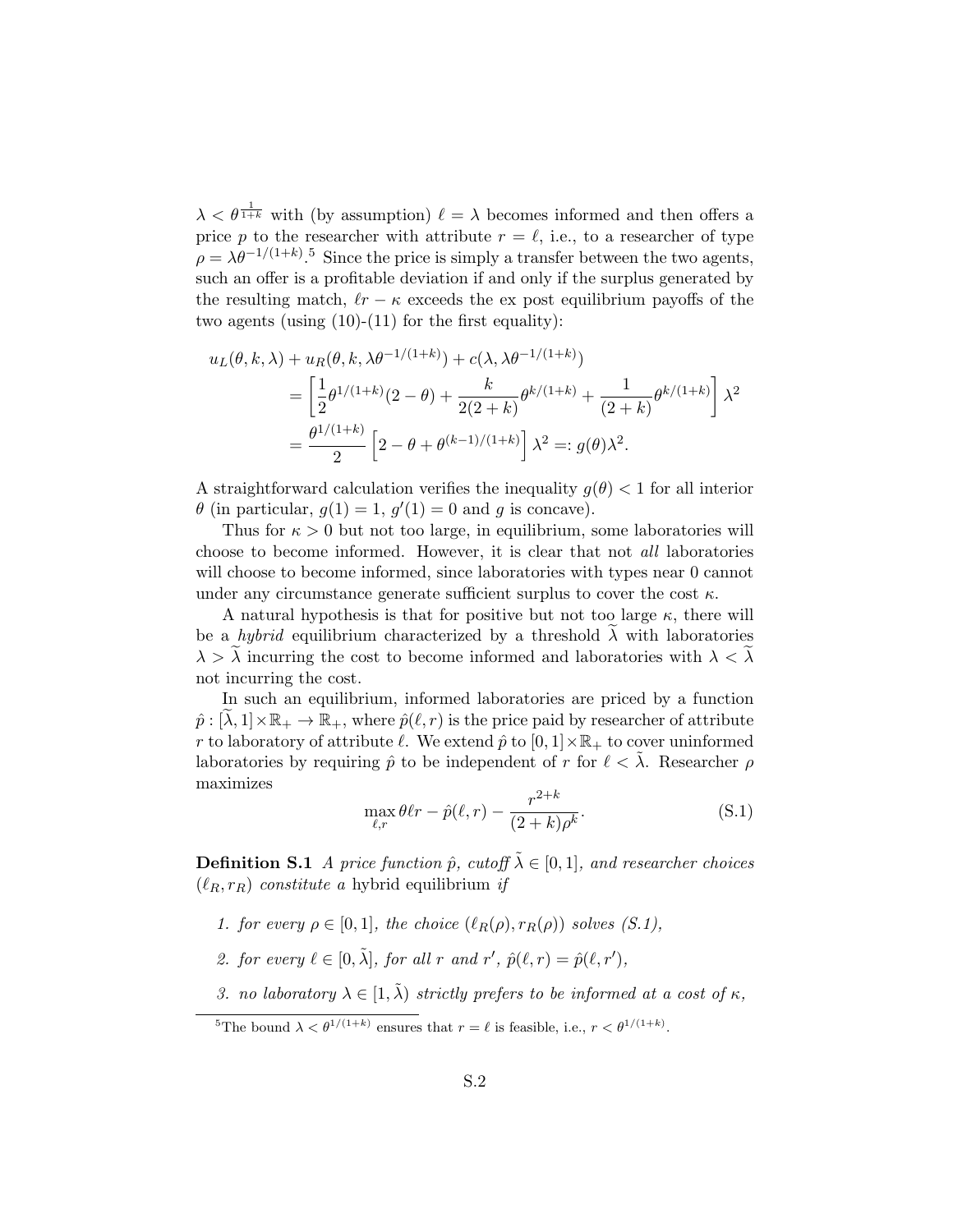

Figure S.1: The researcher attribute choice function for the case  $k = 1$ ,  $\kappa=\frac{5}{96},\,\theta=\frac{1}{4}$  $\frac{1}{4}$ , and  $\widetilde{\lambda} = \frac{1}{2}$  $\frac{1}{2}$  is illustrated on the left. At  $\widetilde{\lambda} = \frac{1}{2}$  $\frac{1}{2}$ , the efficiency gain from efficient investments equals  $\frac{5}{96}$ .

- 4. no laboratory  $\lambda \in [\tilde{\lambda}, 1]$  strictly prefers to be uninformed,
- 5. every researcher and laboratory earns nonnegative payoffs, and
- 6.  $\ell_R$  is market-clearing.

Intuitively, higher type researchers choose higher attributes, and match with higher attribute laboratories. Market clearing then implies that researchers  $\rho \in [\lambda, 1]$  match with informed laboratories and so choose efficient investments.

## S.3 An Example

We present here a hybrid equilibrium for the case in which  $\kappa = \frac{5}{96}, \theta = \frac{1}{4}$ 4 and  $k = 1$  (thus  $\theta^{\frac{1}{1+k}} = \frac{1}{2}$ )  $(\frac{1}{2})$ , and with switch point  $\widetilde{\lambda} = \frac{1}{2}$  $\frac{1}{2}$ , and then examine its comparative statics. See Section S.5 for the analysis of general parameter values that underlies our discussion here.

The left panel of Figure S.1 shows the researchers' investment levels, which jump at  $\lambda$  as researchers switch from the investments appropriate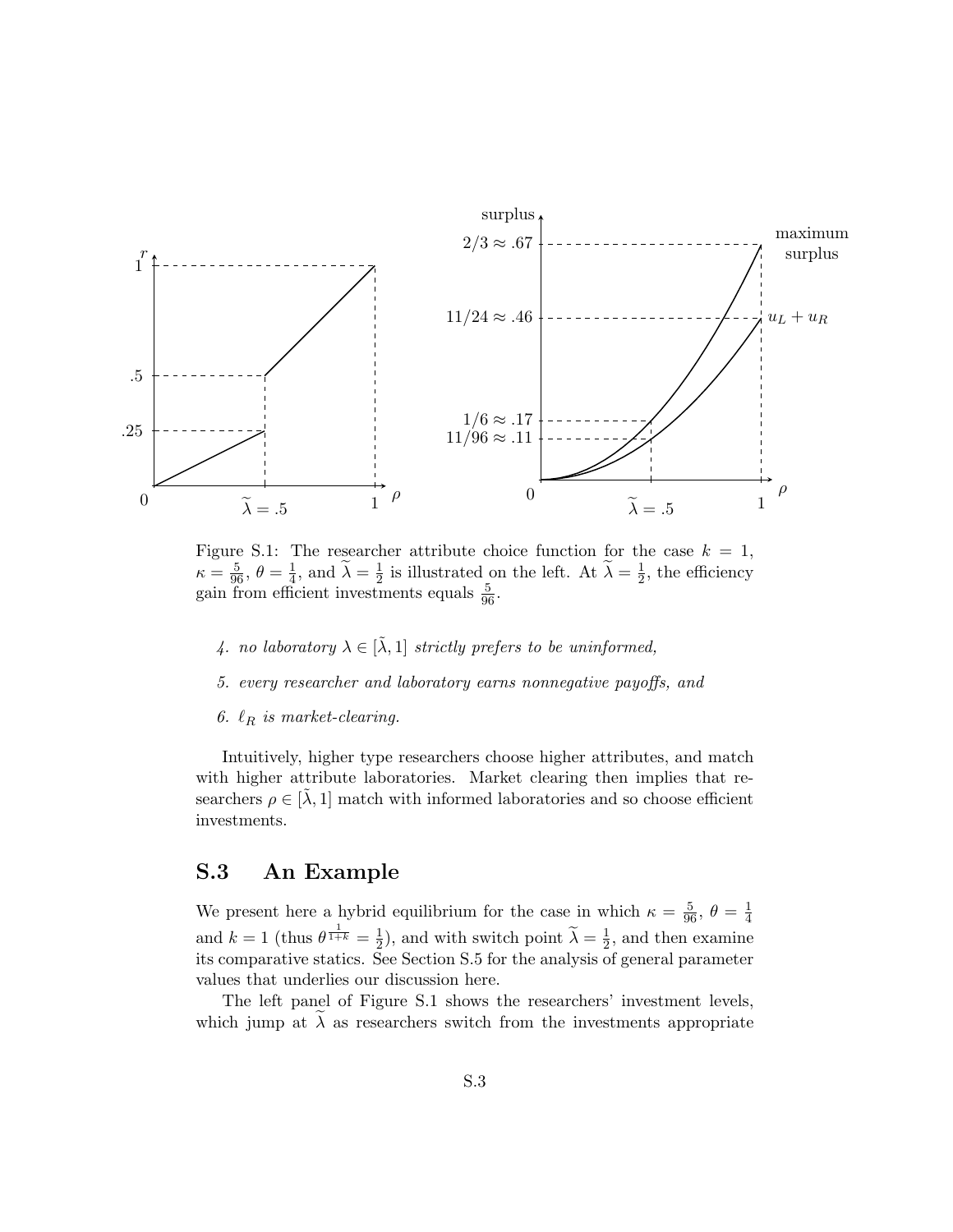for matching with uninformed laboratories (described in (8)) to the efficient levels appropriate for matching with informed laboratories. Despite this discontinuity in investments, the payoffs of both researchers and laboratories must be continuous as their indices move across index  $\lambda$ , since otherwise an agent just on the low-payoff side of  $\lambda$  would have an incentive to make the same investment as that of an agent just on the other side (high-payoff) of  $\lambda$ . This joint indifference implies that at the switch point  $\lambda$  the gain in surplus equals the cost  $\kappa$  of becoming informed. Figure S.1 (right panel) shows that the threshold pair  $\tilde{\lambda} = \frac{1}{2}$  $\frac{1}{2}$  gives an efficiency gain of  $\frac{5}{96}$ , which equals the assumed value of  $\kappa$ .

The equilibrium price function is given by

$$
\hat{p}(\ell, r) = \begin{cases} \frac{1}{16}\ell^2, & \text{if } \ell < \frac{1}{2},\\ \frac{1}{2}\ell^2 - \frac{3}{4}r\ell + \frac{7}{192}, & \text{if } \ell \ge \frac{1}{2}. \end{cases}
$$

For  $\ell < \frac{1}{2}$ ,  $\hat{p}(\ell, r)$  is given by (9), while for  $\ell \geq \frac{1}{2}$  $\frac{1}{2}$ , the price function is determined by the requirement that payoffs are continuous at  $\frac{1}{2}$  and that efficient investments are optimal for the high index researchers. A researcher choosing an uninformed laboratory  $\ell = \frac{1}{2}$  $\frac{1}{2}$  pays a price of  $\frac{1}{64}$ . The price paid by a researcher choosing  $r = \frac{1}{2}$  to an informed laboratory  $\ell = \frac{1}{2}$  is paid by a researcher choosing  $\ell = \frac{1}{2}$  to an informed raboratory  $\ell = \frac{1}{2}$  is<br>lower, taking the *negative* value of  $-\frac{5}{192}$ , compensating the researcher for the upward jump in investment from  $\frac{1}{4}$  to  $\frac{1}{2}$ . Figure S.2 illustrates the resulting payoff functions, which have a kink but not a discontinuity at  $\frac{1}{2}$ .

## S.4 Comparative Statics

If the fixed cost of information  $\kappa$  decreased, the threshold  $\lambda$  that determines which laboratories decide to invest would decrease, until the net surplus increase that is a consequence of the threshold laboratory's becoming informed again equals  $\kappa$ .

More interesting is the role of premuneration values in determining who becomes informed, and the resulting payoffs. As  $\theta$  decreases, researchers' investments decrease, and hence the inefficiency associated with any matched pair increases. The threshold for laboratories to become informed must then decrease, in order for the gain from becoming informed to be equal to  $\kappa$ . Hence, the extent of information acquisition increases as the researchers' premuneration value share decreases.

Not only does the threshold change in response to changes in  $\theta$ , but the division of the surplus between laboratories and researchers is affected. If all laboratories are informed (such as would arise if  $\kappa = 0$ ), investments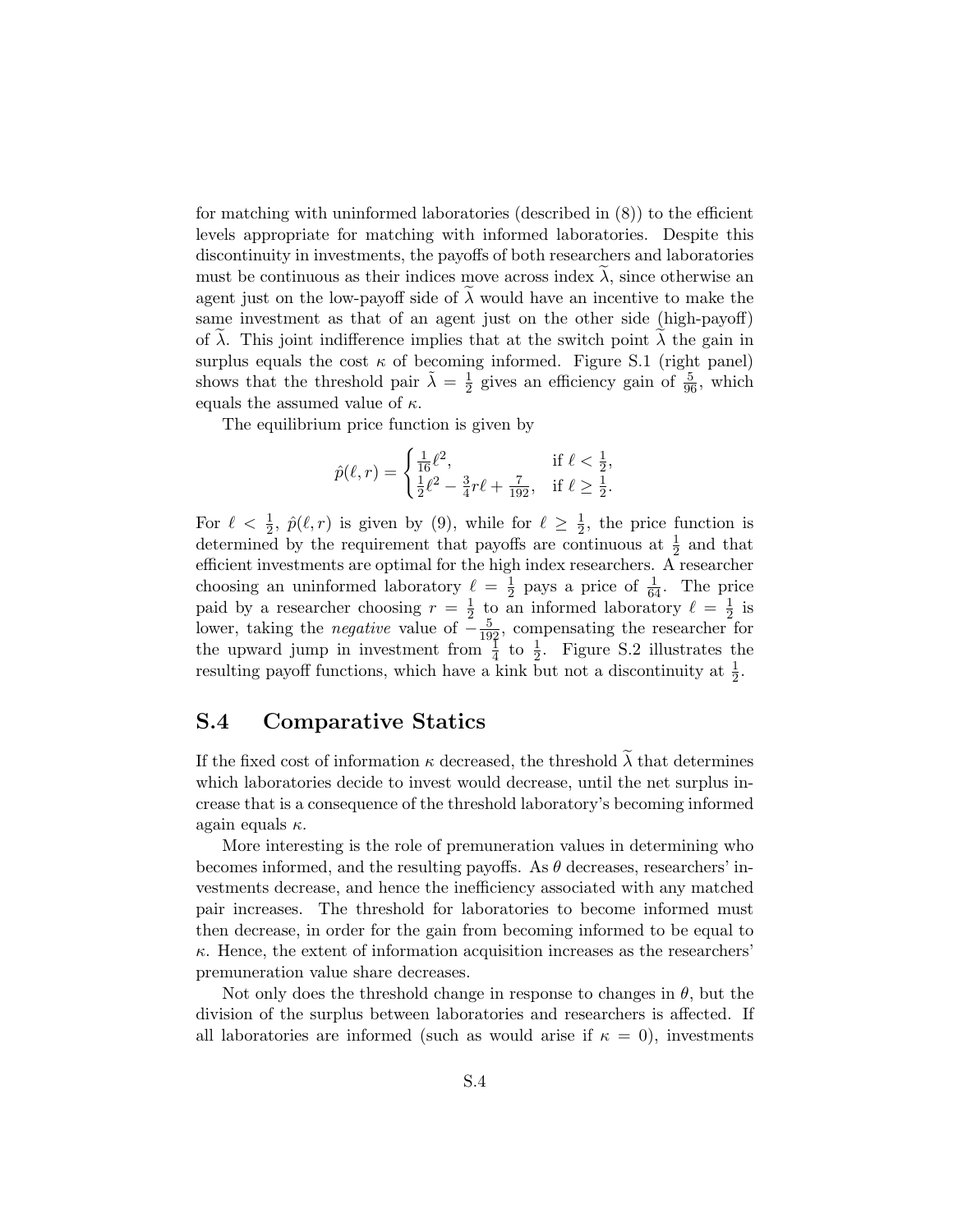

Figure S.2: Payoffs in the hybrid equilibrium for the case  $k = 1$ , for  $\lambda \leq .6$ . The cost of becoming informed is  $\kappa = \frac{1}{6} - \frac{11}{96} = \frac{5}{96}$ . Two values of  $\theta$ are illustrated,  $\theta = \frac{1}{4}$  $\frac{1}{4}$  (which implies  $\widetilde{\lambda} = \frac{1}{2}$  $\frac{1}{2}$ ) and  $\theta = \frac{1}{9}$  $\frac{1}{9}$  (which implies  $\widetilde{\lambda}' \approx .388$ . The expressions for  $\theta = \frac{1}{9}$  $\frac{1}{9}$  are indicated by a prime. For  $\lambda$  below  $\tilde{\lambda}$ , laboratory payoffs are given by  $u<sub>L</sub>$ , while for indices above  $\tilde{\lambda}$ , they are given by  $\hat{u}_L - \kappa + \phi$ . For  $\rho$  below  $\tilde{\lambda}$ , researcher payoffs are given by  $u_R$ , while for indices above  $\lambda$ , they are given by  $\hat{u}_R - \phi$ . The constant in the price function (S.4) is  $\phi = \frac{7}{192}$  for  $\theta = \frac{1}{4}$  $\frac{1}{4}$ , and  $\phi' = \frac{65}{2688} \approx .024$  for  $\theta = \frac{1}{9}$  $\frac{1}{9}$ .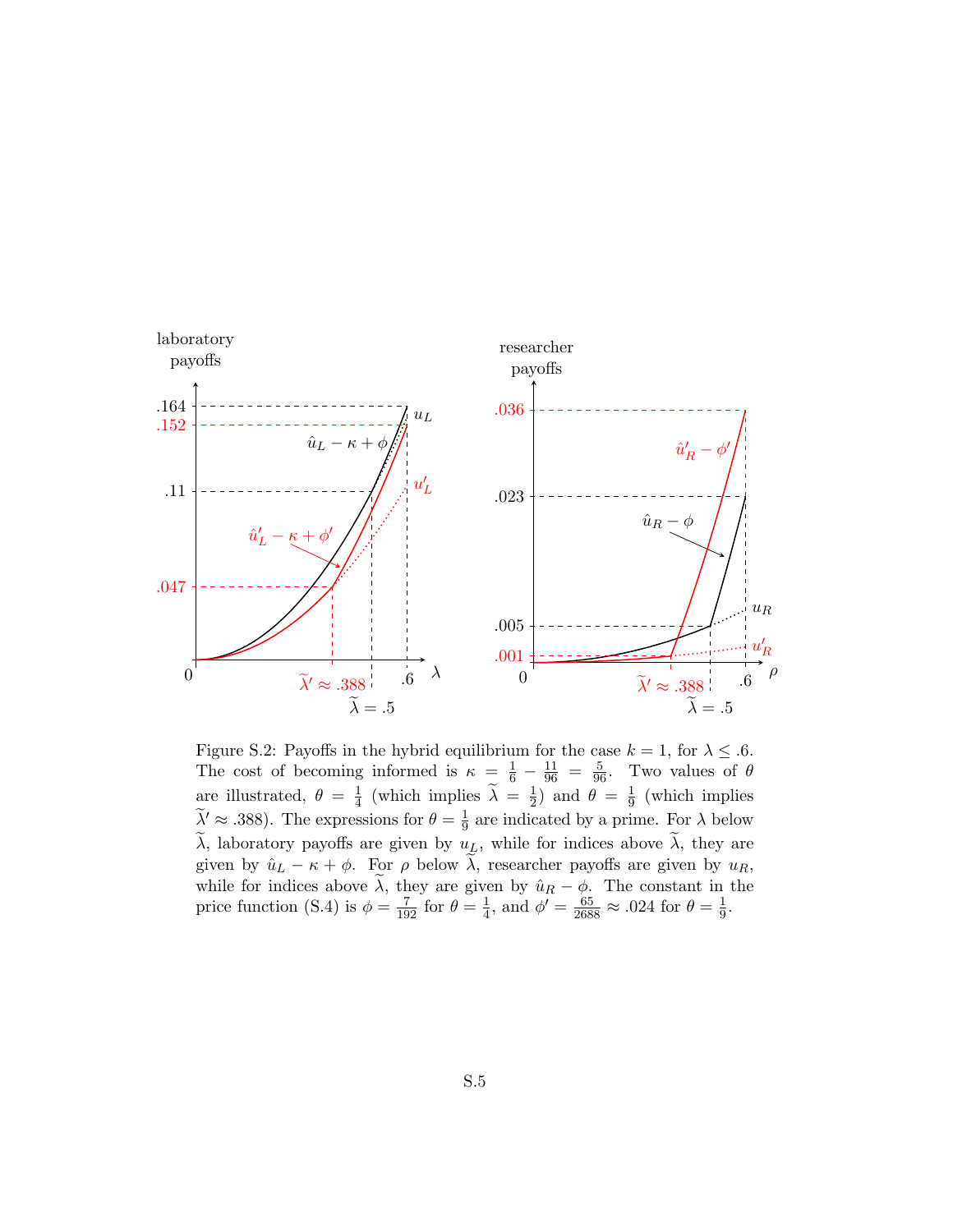are efficient and laboratory and researcher payoffs are *independent* of  $\theta$ . In contrast, when  $\kappa > 0$ , as illustrated in Figure S.2, the premuneration values affect the location of the threshold, and so affect all agents' payoffs, including those involving fully informed laboratories. For example, under the lower premuneration value share of  $\theta = \frac{1}{9}$  $\frac{1}{9}$ , all researchers matched with uninformed laboratories have a lower payoff than under  $\theta = \frac{1}{4}$  $\frac{1}{4}$ . However, all researchers matched with informed laboratories under  $\theta = \frac{1}{4}$  $\frac{1}{4}$  are strictly better off under the lower premuneration value share of  $\theta = \frac{1}{9}$  $\frac{1}{9}$ . Moreover, all laboratories prefer the scenario of the higher researcher premuneration value share of  $\frac{1}{4}$ .

Finally, hybrid equilibria do not exist for all parameters, and in particular do not exist if researchers' premuneration values are too large. If we fix  $\kappa$ , laboratories close to  $\lambda = 1$  will have vanishingly small possible gains from acquiring information as  $\theta$  goes to 1, and hence will choose not to become informed.

## S.5 Calculations

This section presents the calculations behind the hybrid equilibrium of the preceding sections. Let

$$
\bar{\kappa}(\theta) := \frac{1}{(2+k)} \left[ 1 + k - (2+k)\theta^{1/(1+k)} + \theta^{(2+k)/(1+k)} \right].
$$

Since  $\bar{\kappa}(1) = 0$  and  $\kappa'(\theta) < 0$ , we have  $\bar{\kappa}(\theta) > 0$  for all  $\theta \in [0, 1)$ .

Proposition S.1 Suppose

$$
2(2 - \theta)\bar{\kappa}(\theta) > \theta^{1/(1+k)}(1 - \theta)^2.
$$
 (S.2)

For any  $\kappa \in (\theta^2 \bar{\kappa}(\theta), \bar{\kappa}(\theta))$ , satisfying

$$
\frac{1}{2} \ge \kappa \left[ 1 - \frac{1}{2\bar{\kappa}(\theta)} \right] + \sqrt{\frac{\kappa}{\bar{\kappa}(\theta)}},\tag{S.3}
$$

there exists a hybrid equilibrium with switch point

$$
\widetilde{\lambda} = \sqrt{\frac{\kappa}{\bar{\kappa}(\theta)}}.
$$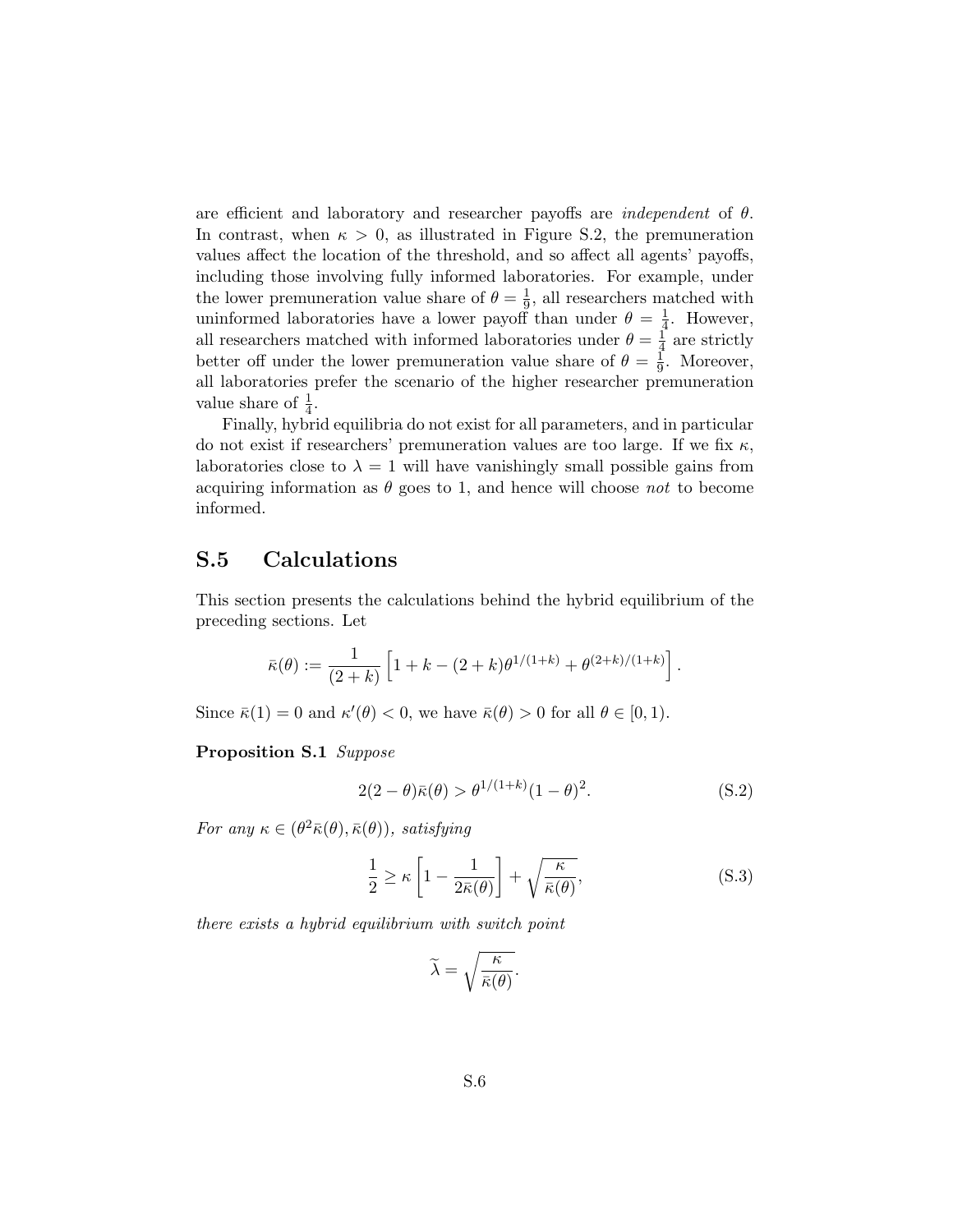For all  $\theta$ , the condition (S.2) fails for sufficiently large k. Since,  $\lim_{k\to\infty} \bar{\kappa}(\theta) =$ 0, as researcher heterogeneity becomes large (and so researcher choices become efficient), the critical cost of becoming informed must converge to zero. If  $k = 1$ , then condition (S.2) simplifies to

$$
f(\theta) := 8 - 4\theta + \theta^{1/2} \left\{ 16\theta - 15 - 5\theta^2 \right\} > 0.
$$

The function f has one root  $\tilde{\theta} \approx 0.629$  in the open interval  $(0, 1)$ , with  $f(\theta) > 0$  for  $\theta < \tilde{\theta}$  and  $f(\theta) < 0$  for  $\theta > \tilde{\theta}$ .

For  $k = 1$  and  $\theta = \frac{1}{4}$  $\frac{1}{4}$ ,  $\bar{\kappa}(\frac{1}{4})$  $\frac{1}{4}$ ) =  $\frac{5}{24}$ , and so  $\kappa = \frac{5}{96}$  is in the interval  $(\theta^2 \bar{\kappa}(\theta), \bar{\kappa}(\theta))$  and implies  $\tilde{\lambda} = \frac{1}{2}$  $\frac{1}{2}$ . These parameter values satisfy  $\lambda > \theta$ , (S.2) and (S.3).

#### S.5.1 Informed Laboratories

This subsection characterizes the behavior and payoffs for the laboratories that are informed and the researchers with whom they match. We are interested in the case in which laboratories with indices in the interval  $[\lambda, 1]$ are informed, and (in equilibrium) match with researchers with the same set of indices. In this subsection, we accordingly suppose that researcher and laboratory indices are uniformly distributed on the interval  $[\lambda, 1]$ .

For appropriate values of  $\phi$ , the price function

$$
\hat{p}(\ell, r) = \phi + \frac{\ell^2}{2} - (1 - \theta)\ell r \tag{S.4}
$$

will clear markets with researcher  $\rho$  choosing the efficient  $\ell = \rho$  and  $r = \rho$ . In particular, researcher  $\rho$ 's payoff from  $\ell$  and r is

$$
\theta \ell r - \hat{p}(\ell, r) - \frac{r^{2+k}}{(2+k)\rho^k} = \ell r - \phi - \frac{1}{2}\ell^2 - \frac{r^{2+k}}{(2+k)\rho^k}.
$$

Maximizing the payoff yields  $\ell = \rho$  and  $r = \rho$  (the efficient choices), and a payoff value of

$$
\frac{k}{2(2+k)}\rho^2 - \phi =: \hat{u}_R(\theta, k, \rho) - \phi.
$$

Laboratory payoffs under  $\hat{p}$  are given by

$$
\frac{1}{2}\lambda^2 + \phi =: \hat{u}_L(\theta, k, \lambda) + \phi.
$$

Note that the payoff functions  $\hat{u}_R$  and  $\hat{u}_L$  are defined to exclude the  $\phi$  surplus reallocation. Moreover,

$$
\hat{u}_R(\theta, k, \rho) + \hat{u}_L(\theta, k, \rho) - (u_R(\theta, k, \rho) + u_L(\theta, k, \rho)) = \bar{\kappa}(\theta)\rho^2.
$$
 (S.5)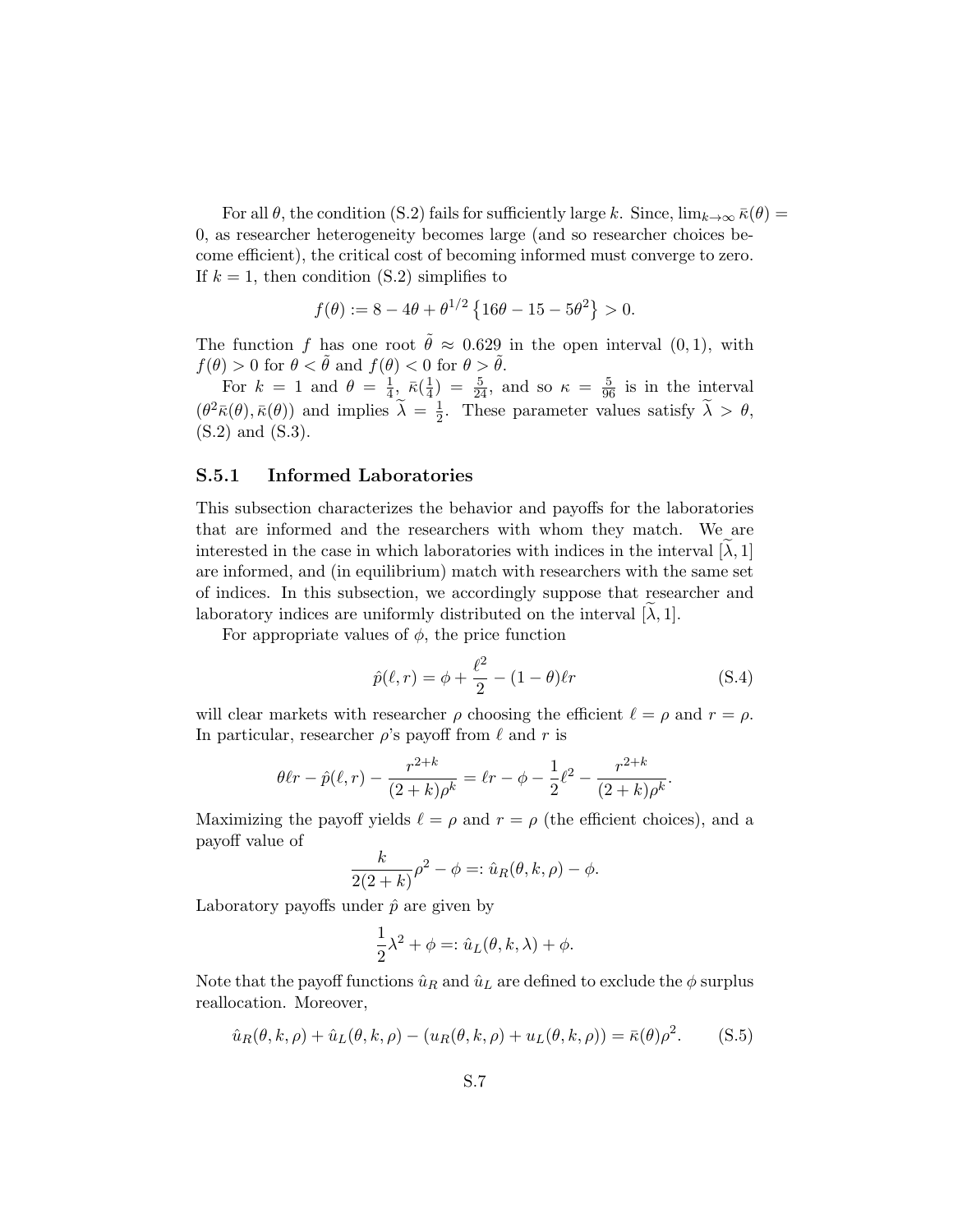If  $\tilde{\lambda} = 0$ , then individual rationality implies  $\phi = 0$ , and the equilibrium is unique. If  $\tilde{\lambda} > 0$ , there is a one parameter family of equilibrium price functions, indexed by

$$
\phi \in [-\hat{u}_L(\theta, k, \tilde{\lambda}), \ \hat{u}_R(\theta, k, \tilde{\lambda})] = \left[\frac{-\tilde{\lambda}^2}{2}, \ \frac{k\tilde{\lambda}^2}{2(2+k)}\right].
$$

All these price functions induce the same efficient attribute choices, but imply different divisions of the surplus.

The total net surplus of the pair with index  $\rho$  is

$$
\frac{k}{2(2+k)}\rho^2 + \frac{1}{2}\rho^2 = \frac{(1+k)}{(2+k)}\rho^2,
$$

which is the maximum (i.e., efficient) value of the  $\rho$ -match surplus.

#### S.5.2 Equilibrium

Fix  $\lambda \in [0, 1]$  and consider a putative equilibrium in which laboratories with  $\lambda \leq \lambda$  are uninformed and laboratories with  $\lambda > \lambda$  choose to be informed. Within each region, researchers will be choosing attributes increasing in index, and researcher  $\rho$  will be matched with laboratory  $\lambda = \rho$ . Thus, researcher  $\rho \leq \lambda$  will choose  $r = \theta^{1/(1+k)} \rho$  and be matched with the uninformed laboratory  $\lambda = \rho$ . Researcher  $\rho > \tilde{\lambda}$  will choose  $r = \rho$  and be matched with the informed laboratory  $\lambda = \rho$ .

In this putative equilibrium, the set of chosen researcher attributes is  $[0, \ \tilde{r}] \cup (\lambda, 1],$  where  $\tilde{r} = \theta^{1/(1+k)} \lambda < \lambda.$ 

Recalling (S.5), for  $\kappa < \bar{\kappa}(\theta)$ , we choose  $\tilde{\lambda} \in (0,1)$  so that the ex ante efficient surplus from the match of researcher  $\lambda$  and laboratory  $\lambda$  exactly exceeds the uninformed laboratory equilibrium match surplus by  $\kappa$ :

$$
\kappa = \hat{u}_R(\theta, k, \tilde{\lambda}) + \hat{u}_L(\theta, k, \tilde{\lambda}) - u_R(\theta, k, \tilde{\lambda}) - u_L(\theta, k, \tilde{\lambda}) = \bar{\kappa}(\theta) \tilde{\lambda}^2.
$$
 (S.6)

The pricing constant

$$
\phi := \frac{k}{2(2+k)} \left[ 1 - \theta^{(2+k)/(1+k)} \right] \tilde{\lambda}^2
$$

in (S.4) makes laboratory  $\tilde{\lambda}$  indifferent between being informed and not:

$$
\hat{u}_L(\theta, k, \lambda) + \phi - \kappa = u_L(\theta, k, \lambda).
$$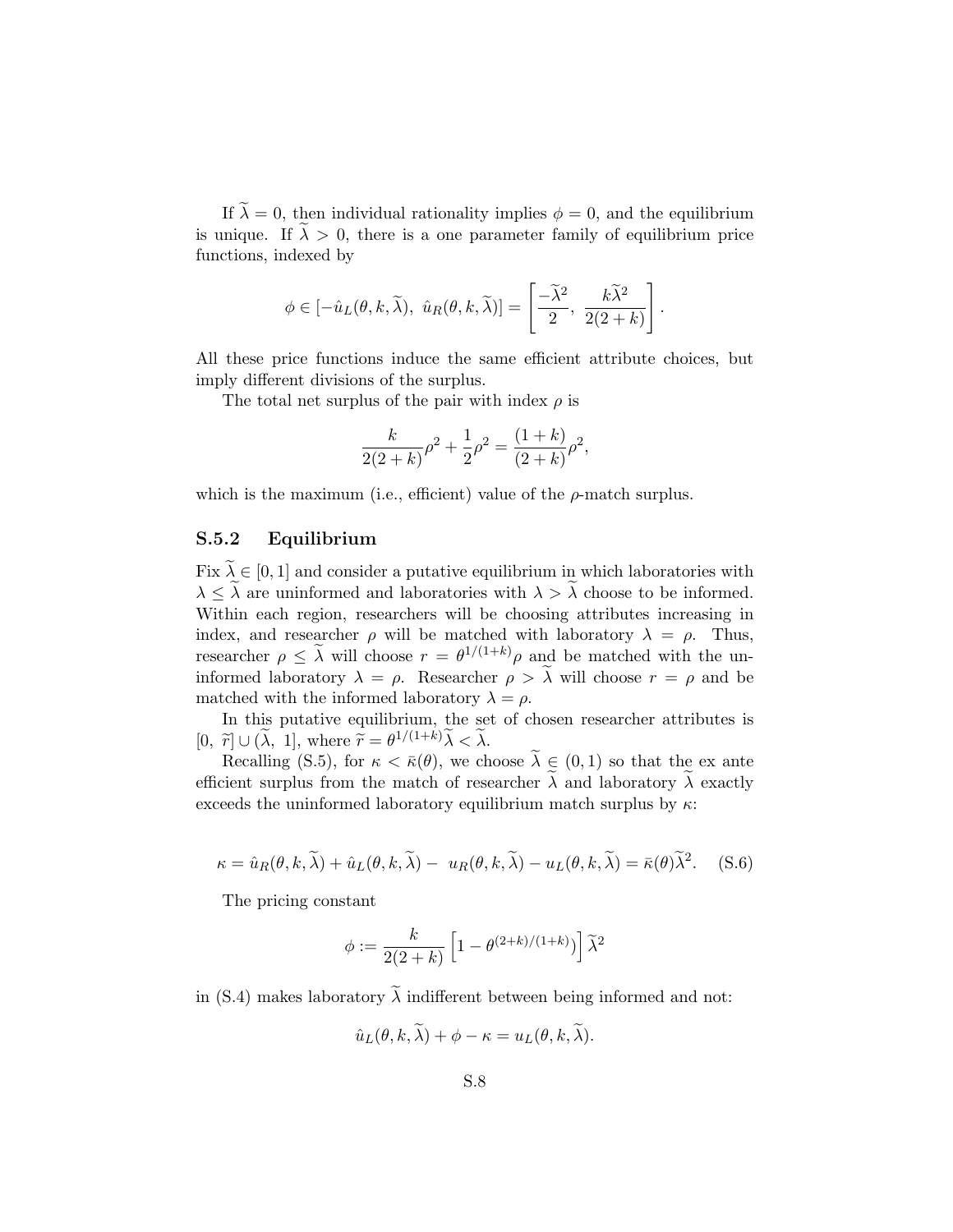This immediately implies that researcher  $\tilde{\lambda}$  is also indifferent ex ante between being matched with an informed or uninformed laboratory. We should then be able to simply "paste" the informed laboratory equilibrium for  $\lambda \geq \lambda$  to the uninformed laboratory equilibrium for  $\lambda < \lambda$ .

#### S.5.3 Researcher Incentives to Deviate

For the researchers, we need only verify that researchers with indices below (respectively, above)  $\lambda$  prefer to be matched with uninformed (respectively, informed) laboratories rather than choosing a sufficiently high (respectively, low) attribute to be matched with an informed (respectively, uninformed) laboratory. But this follows from the single crossing property on the cost function together with the implied indifference for researcher  $\lambda$ .

#### S.5.4 Laboratory Incentives to Deviate

Turning to the laboratories, there are two potentially profitable types of deviations. The first is that a laboratory with index  $\lambda < \lambda$  may find it profitable to be informed. The second is that a laboratory with index  $\lambda > \lambda$ may find it profitable to be uninformed.

Do Uninformed Laboratories Wish to be Informed? Consider first a deviation by a laboratory  $\lambda \leq \tilde{\lambda}$  to becoming informed and targeting a researcher with attribute  $r \leq \tilde{r}$ . The attribute r is chosen by researcher  $\rho = \theta^{-1/(1+k)}r$ , and matches with  $\lambda = \rho = \theta^{-1/(1+k)}r$ , paying a price of  $\rho^2\theta^{(2+k)/(1+k)}/2 = \theta^{k/(1+k)}r^2/2$ . The resulting ex post payoff is the researcher's share of the surplus less the price,  $\theta \times \theta^{-1/(1+k)} r^2 - \theta^{k/(1+k)} r^2/2 =$  $\theta^{k/(1+k)}r^2/2$ . An offer of a price p satisfying

$$
\theta^{k/(1+k)}r^2/2 < \theta\lambda r - p
$$

will induce the researcher to accept the deviating offer. Such an offer is profitable for the laboratory if

$$
u_L(\theta, k, \lambda) < (1 - \theta)\lambda r + p - \kappa.
$$

Thus, there is a  $p$  for which the deviation by the laboratory is strictly profitable if, and only if,

$$
\kappa < \lambda r - \theta^{k/(1+k)} r^2 / 2 - u_L(\theta, k, \lambda)
$$
\n
$$
= \lambda r - \theta^{k/(1+k)} r^2 / 2 - \frac{1}{2} \theta^{1/(1+k)} (2 - \theta) \lambda^2 =: \Delta(\lambda, r).
$$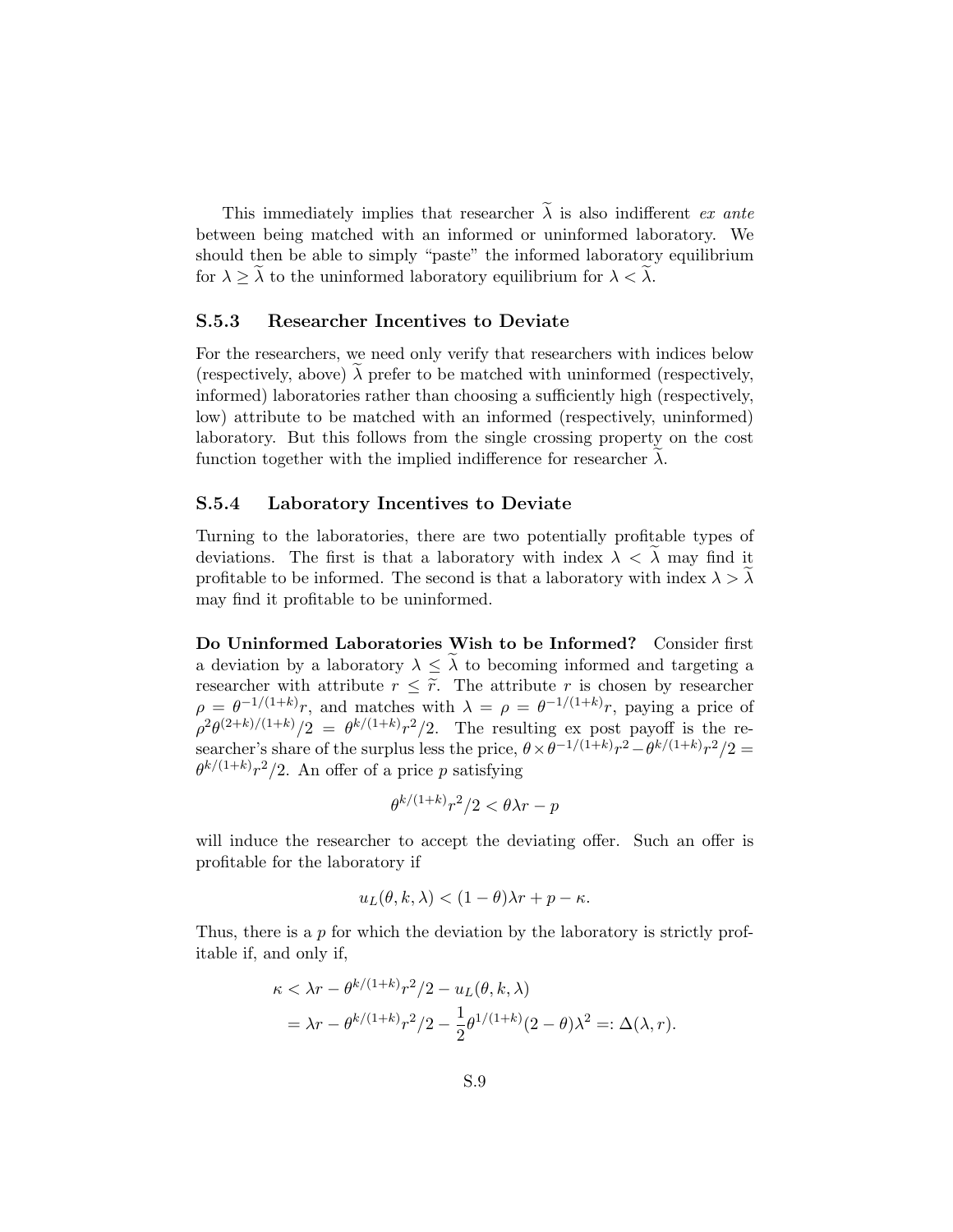For  $\lambda \leq \theta \tilde{\lambda}$ ,  $\Delta(\lambda, \cdot)$  is maximized at  $r = \theta^{-k/(1+k)}\lambda \leq \tilde{r}$ , and has value  $\theta^{-k/(1+k)}\lambda^2(1-\theta)^2/2$ . Note that  $\theta^{-k/(1+k)}\theta \tilde{\lambda} = \tilde{r}$ . Moreover, for  $\lambda \in [\theta \tilde{\lambda}, \tilde{\lambda}],$  $\Delta(\lambda, \tilde{r})$  is uniquely maximized at  $\lambda = \tilde{\lambda}/(2 - \theta)$ . This implies that the maximum of  $\Delta(\lambda, r)$  over  $(\lambda, r) \in [0, \lambda] \times [0, \tilde{r}]$  is achieved at  $(\lambda/(2 - \theta), \tilde{r})$ . Thus, there is no strictly profitable deviation if

$$
\kappa \geq \Delta(\widetilde{\lambda}/(2-\theta), \widetilde{r}) = \frac{\theta^{1/(1+k)}\widetilde{\lambda}^2(1-\theta)^2}{2(2-\theta)}.
$$

Substituting for  $\tilde{\lambda}$  from (S.6) and canceling  $\kappa$  yields (S.2).

Do Informed Laboratories Wish to be Uninformed? If laboratory  $\lambda \geq \lambda$  deviates to being uninformed, then by posting a price p, the laboratory attracts all researchers who find matching with laboratory  $\lambda$  at that price attractive. The laboratory must have beliefs over the researchers attracted by such a deviation. We assume pessimistic beliefs: the laboratory assumes that the lowest attribute researcher will match.

We begin by considering  $\lambda = 1$ , and suppose this laboratory chooses to be uninformed. If it were to charge  $p = \phi - \frac{1}{2} + \theta$ , the equilibrium price paid by researcher  $\rho = 1$  to match with laboratory  $\lambda = 1$ , researcher  $\rho = 1$ incentives are unchanged. But that match is no longer relevant (given our assumption on beliefs), since lower attribute researchers are willing to pay that price. The most profitable deviation is to charge a higher price in attempt to screen out lower attribute researchers.<sup>6</sup>

We now argue that if  $\theta < \lambda$ , the most profitable deviation by laboratory  $\lambda = 1$  is to charge such a high price that  $\rho = \lambda$  is indifferent, and that such a deviation is not profitable. Researcher  $\rho \geq \lambda$  has chosen attribute  $\rho$  and has payoffs gross of costs of

$$
\frac{\rho^2}{6} - \phi + \frac{\rho^2}{3} = \frac{\rho^2}{2} - \phi,
$$

and is willing to match with the deviating laboratory  $\lambda = 1$  at a price p if  $\theta \rho - p \ge \rho^2/2 - \phi$ , i.e., if  $\theta \rho - \rho^2/2 + \phi \ge p$ . The laboratory's goal is to maximize the lowest  $\rho$  satisfying this inequality through his choice of p. The quadratic on the left of the inequality is maximized at  $\rho = \theta$  and is monotonically decreasing for larger  $\rho$ . This implies that if  $\theta < \lambda$ , the

 ${}^{6}$ At higher prices the highest attribute researcher prefers to match with laboratory  $1-\varepsilon$ , for  $\varepsilon$  small. But since the laboratory believes he will match with the lowest attracted attribute, this is irrelevant.